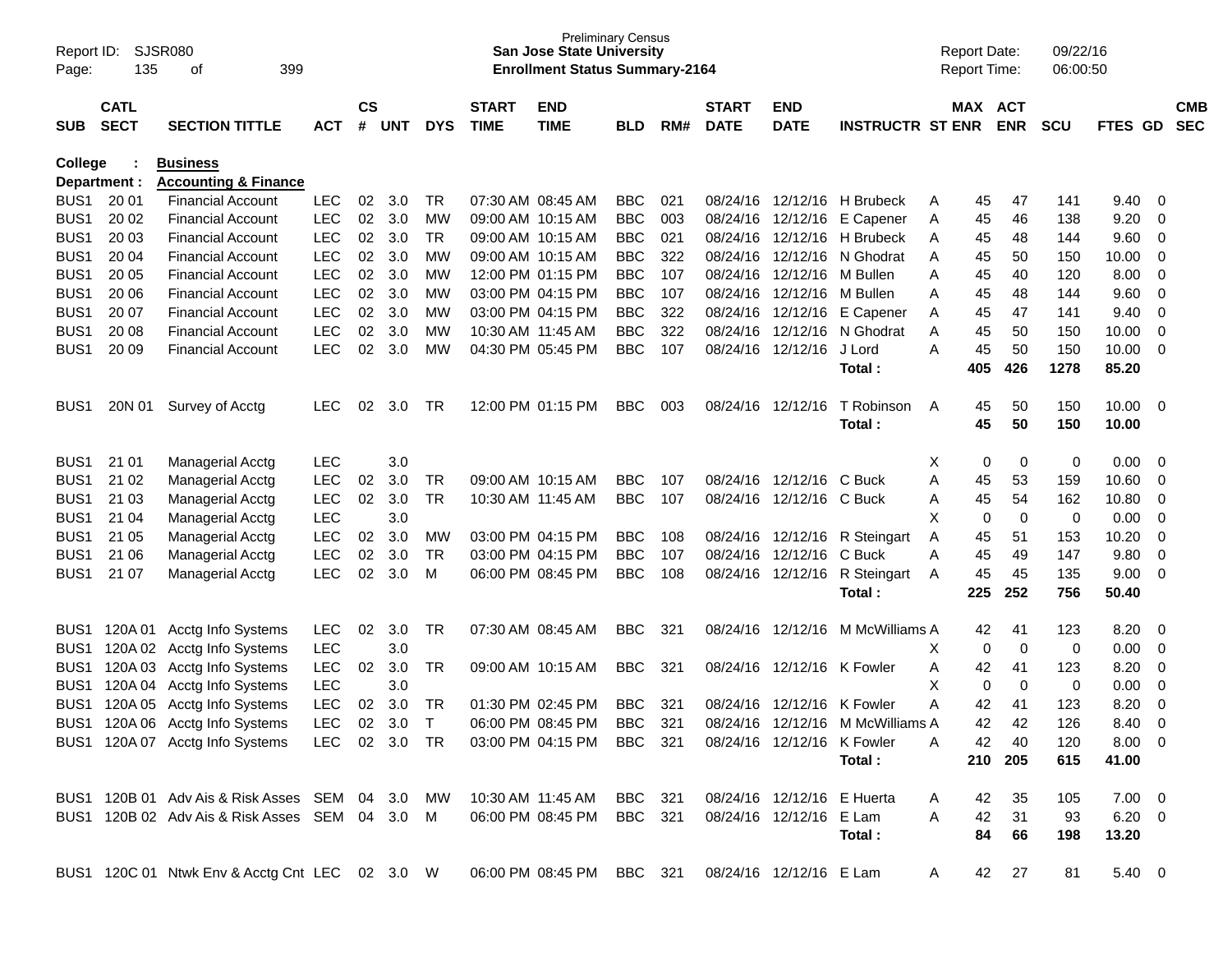| Page:            | SJSR080<br>Report ID:<br>136<br>399<br>οf |                                   |               |                    |            |                |                             | <b>San Jose State University</b><br><b>Enrollment Status Summary-2164</b> | <b>Preliminary Census</b> |       |                             |                            |                                        | <b>Report Date:</b><br>Report Time: |                       | 09/22/16<br>06:00:50 |                   |                          |                          |
|------------------|-------------------------------------------|-----------------------------------|---------------|--------------------|------------|----------------|-----------------------------|---------------------------------------------------------------------------|---------------------------|-------|-----------------------------|----------------------------|----------------------------------------|-------------------------------------|-----------------------|----------------------|-------------------|--------------------------|--------------------------|
| <b>SUB</b>       | <b>CATL</b><br><b>SECT</b>                | <b>SECTION TITTLE</b>             | <b>ACT</b>    | $\mathsf{cs}$<br># | <b>UNT</b> | <b>DYS</b>     | <b>START</b><br><b>TIME</b> | <b>END</b><br><b>TIME</b>                                                 | <b>BLD</b>                | RM#   | <b>START</b><br><b>DATE</b> | <b>END</b><br><b>DATE</b>  | <b>INSTRUCTR ST ENR</b>                |                                     | MAX ACT<br><b>ENR</b> | <b>SCU</b>           | FTES GD           |                          | <b>CMB</b><br><b>SEC</b> |
|                  |                                           |                                   |               |                    |            |                |                             |                                                                           |                           |       |                             |                            | Total:                                 | 42                                  | 27                    | 81                   | 5.40              |                          |                          |
|                  |                                           | BUS1 120G 01 Systms Develop in Al | <b>LEC</b>    |                    | 3.0        |                |                             |                                                                           |                           |       |                             |                            |                                        | Χ<br>0                              | 0                     | 0                    | $0.00 \quad 0$    |                          |                          |
| BUS1             |                                           | 120G 02 Systms Develop in Al      | LEC.          | 02                 | 3.0        | TBA            |                             |                                                                           |                           |       |                             | 08/24/16 12/12/16          |                                        | А<br>42                             | 26                    | 78                   | $5.20 \ 0$        |                          |                          |
|                  |                                           |                                   |               |                    |            |                |                             |                                                                           |                           |       |                             |                            | Total:                                 | 42                                  | 26                    | 78                   | 5.20              |                          |                          |
|                  |                                           | BUS1 121A 01 Inter Acctg I        | <b>LEC</b>    | 02                 | 3.0        | MW             |                             | 10:30 AM 11:45 AM                                                         | <b>BBC</b>                | 107   |                             | 08/24/16 12/12/16 M Bullen |                                        | 45<br>Α                             | 48                    | 144                  | $9.60 \quad 0$    |                          |                          |
|                  |                                           | BUS1 121A 02 Inter Acctg I        | <b>LEC</b>    | 02                 | 3.0        | <b>TR</b>      |                             | 10:30 AM 11:45 AM                                                         | <b>BBC</b>                | 021   |                             | 08/24/16 12/12/16          | H Brubeck                              | 50<br>A                             | 49                    | 147                  | 9.80              | $\overline{\phantom{0}}$ |                          |
|                  |                                           | BUS1 121A 03 Inter Acctg I        | <b>LEC</b>    | 02                 | 3.0        | МW             |                             | 12:00 PM 01:15 PM                                                         | <b>BBC</b>                | 322   |                             | 08/24/16 12/12/16          | <b>B</b> Anderson                      | 45<br>A                             | 45                    | 135                  | 9.00              | $\overline{\mathbf{0}}$  |                          |
|                  |                                           | BUS1 121A 04 Inter Acctg I        | <b>LEC</b>    | 02                 | 3.0        | <b>TR</b>      |                             | 01:30 PM 02:45 PM                                                         | <b>BBC</b>                | 322   |                             | 08/24/16 12/12/16          | D He                                   | A<br>50                             | 47                    | 141                  | 9.40              | $\overline{\phantom{0}}$ |                          |
|                  |                                           | BUS1 121A 05 Inter Acctg I        | <b>LEC</b>    | 02<br>02           | 3.0        | <b>TR</b><br>W |                             | 03:00 PM 04:15 PM                                                         | <b>BBC</b><br><b>BBC</b>  | 322   |                             | 08/24/16 12/12/16          | D He                                   | 45<br>Α                             | 48                    | 144                  | $9.60 \quad 0$    |                          |                          |
|                  |                                           | BUS1 121A 06 Inter Acctg I        | <b>LEC</b>    |                    | 3.0        |                |                             | 06:00 PM 08:45 PM                                                         |                           | 322   |                             |                            | 08/24/16 12/12/16 B Anderson<br>Total: | 45<br>A<br>280                      | 43<br>280             | 129<br>840           | $8.60$ 0<br>56.00 |                          |                          |
|                  |                                           |                                   |               |                    |            |                |                             |                                                                           |                           |       |                             |                            |                                        |                                     |                       |                      |                   |                          |                          |
|                  |                                           | BUS1 121B 01 Inter Acctg II       | <b>LEC</b>    | 02                 | 3.0        | MW             |                             | 09:00 AM 10:15 AM                                                         | <b>BBC</b>                | 202   |                             | 08/24/16 12/12/16          | E Jenkins                              | 100<br>Α                            | 92                    | 276                  | 18.40             | $\overline{\phantom{0}}$ |                          |
| BUS1             |                                           | 121B 02 Inter Acctg II            | <b>LEC</b>    | 02                 | 3.0        | <b>TR</b>      |                             | 09:00 AM 10:15 AM                                                         | <b>BBC</b>                | 220   |                             |                            | 08/24/16 12/12/16 M Calegari           | 45<br>A                             | 49                    | 147                  | 9.80 0            |                          |                          |
|                  |                                           |                                   |               |                    |            |                |                             |                                                                           |                           |       |                             |                            | Total:                                 | 145                                 | 141                   | 423                  | 28.20             |                          |                          |
|                  |                                           | BUS1 122A 02 Mgmt Actg Cntrl Sys  | LEC           | 03                 | 3.0        | <b>MW</b>      |                             | 10:30 AM 11:45 AM                                                         | <b>BBC</b>                | 003   |                             |                            | 08/24/16 12/12/16 E Capener            | 45<br>Α                             | 47                    | 141                  | 9.40              | $\overline{\phantom{0}}$ |                          |
|                  |                                           | BUS1 122A 03 Mgmt Actg Cntrl Sys  | LEC           | 03                 | 3.0        | МW             |                             | 01:30 PM 02:45 PM                                                         | <b>BBC</b>                | 322   |                             |                            | 08/24/16 12/12/16 E Capener            | 45<br>Α                             | 45                    | 135                  | 9.00              | $\overline{\phantom{0}}$ |                          |
| BUS1             |                                           | 122A 04 Mgmt Actg Cntrl Sys       | LEC           | 03                 | 3.0        | TR             |                             | 01:30 PM 02:45 PM                                                         | <b>BBC</b>                | 107   |                             | 08/24/16 12/12/16 C Buck   |                                        | 45<br>A                             | 55                    | 165                  | 11.00 0           |                          |                          |
|                  |                                           |                                   |               |                    |            |                |                             |                                                                           |                           |       |                             |                            | Total:                                 | 135                                 | 147                   | 441                  | 29.40             |                          |                          |
| BUS1             | 123A 01                                   | Tax Factor Bus Inv                | <b>LEC</b>    | 02                 | 3.0        | TR             |                             | 01:30 PM 02:45 PM                                                         | <b>BBC</b>                | 220   |                             | 08/24/16 12/12/16          | J Busch                                | 45<br>Α                             | 43                    | 129                  | $8.60 \quad 0$    |                          |                          |
| BUS <sub>1</sub> |                                           | 123A 02 Tax Factor Bus Inv        | <b>LEC</b>    | 02                 | 3.0        | TR             |                             | 03:00 PM 04:15 PM                                                         | <b>BBC</b>                | 220   |                             | 08/24/16 12/12/16          | J Busch                                | 45<br>A                             | 46                    | 138                  | 9.20              | $\overline{\mathbf{0}}$  |                          |
| BUS1             |                                           | 123A 03 Tax Factor Bus Inv        | <b>LEC</b>    | 02                 | 3.0        | $\mathsf{T}$   |                             | 06:00 PM 08:45 PM                                                         | <b>BBC</b>                | 107   |                             | 08/24/16 12/12/16 M Barta  |                                        | 45<br>Α                             | 42                    | 126                  | 8.40              | $\overline{\mathbf{0}}$  |                          |
| BUS1             |                                           | 123A 04 Tax Factor Bus Inv        | <b>LEC</b>    |                    | 3.0        |                |                             |                                                                           |                           |       |                             |                            |                                        | X<br>0                              | $\mathbf 0$           | 0                    | 0.00              | $\overline{\mathbf{0}}$  |                          |
| BUS1             | 123A 05                                   | Tax Factor Bus Inv                | <b>LEC</b>    | 02                 | 3.0        | W              |                             | 06:00 PM 08:45 PM                                                         | <b>BBC</b>                | 108   |                             | 08/24/16 12/12/16          | L Boman                                | A<br>45                             | 54                    | 162                  | 10.80 0           |                          |                          |
|                  |                                           |                                   |               |                    |            |                |                             |                                                                           |                           |       |                             |                            | Total:                                 | 180                                 | 185                   | 555                  | 37.00             |                          |                          |
|                  |                                           | BUS1 123C 01 Tax Indv Pass Ent    | <b>SEM</b>    |                    | 3.0        |                |                             |                                                                           |                           |       |                             |                            |                                        | Χ                                   | 0<br>0                | 0                    | 0.00              | $\overline{\phantom{0}}$ |                          |
|                  |                                           | BUS1 123C 02 Tax Indy Pass Ent    | <b>SEM</b>    |                    | 3.0        |                |                             |                                                                           |                           |       |                             |                            |                                        | х<br>0                              | 0                     | 0                    | $0.00 \t 0$       |                          |                          |
|                  |                                           | BUS1 123C 03 Tax Indv Pass Ent    | SEM           | 04                 | 3.0        | TR             |                             | 10:30 AM 11:45 AM                                                         | BBC                       | - 321 |                             | 08/24/16 12/12/16 K Fowler |                                        | 42<br>Α                             | 32                    | 96                   | $6.40\ 0$         |                          |                          |
|                  |                                           | BUS1 123C 04 Tax Indv Pass Ent    | SEM           |                    | 04 3.0     | <b>TR</b>      |                             | 03:00 PM 04:15 PM                                                         | <b>BBC</b> 108            |       |                             | 08/24/16 12/12/16 C Chen   |                                        | 45<br>A                             | 11                    | 33                   | $2.20 \t 0$       |                          |                          |
|                  |                                           | BUS1 123C 05 Tax Indv Pass Ent    | SEM 04 3.0    |                    |            | - TR           |                             | 12:00 PM 01:15 PM                                                         | BBC 220                   |       |                             | 08/24/16 12/12/16 C Chen   |                                        | 45<br>Α                             | 27                    | 81                   | $5.40 \ 0$        |                          |                          |
|                  |                                           |                                   |               |                    |            |                |                             |                                                                           |                           |       |                             |                            | Total:                                 | 132                                 | 70                    | 210                  | 14.00             |                          |                          |
|                  | BUS1 125 01                               | Spec Fin Rpt Topcs                | LEC           |                    | 03 3.0     | MW             |                             | 10:30 AM 11:45 AM                                                         | BBC 106                   |       |                             |                            | 08/24/16 12/12/16 E Jenkins            | 45<br>Α                             | 42                    | 126                  | 8.40 0            |                          |                          |
|                  | BUS1 125 02                               | Spec Fin Rpt Topcs                | LEC 03 3.0 MW |                    |            |                |                             | 01:30 PM 02:45 PM BBC 107                                                 |                           |       |                             |                            | 08/24/16 12/12/16 E Jenkins            | 45<br>A                             | 39                    | 117                  | $7.80\ 0$         |                          |                          |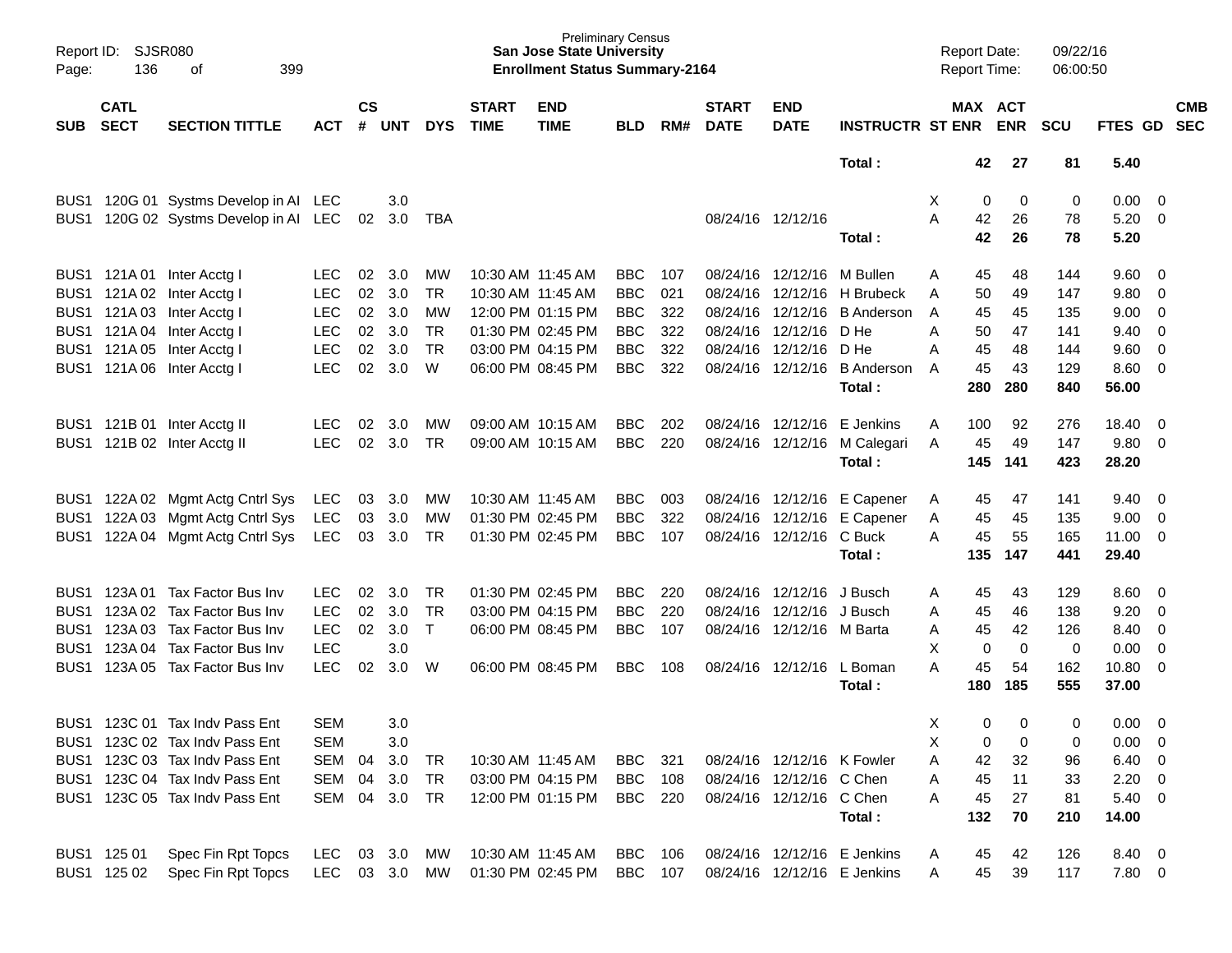| Page:            | <b>SJSR080</b><br>Report ID:<br>137<br>399<br>οf |                            |            |                    |            |            |                             | <b>Preliminary Census</b><br><b>San Jose State University</b><br><b>Enrollment Status Summary-2164</b> |                |     |                             |                            |                            | <b>Report Date:</b><br><b>Report Time:</b> |             | 09/22/16<br>06:00:50 |                        |                          |
|------------------|--------------------------------------------------|----------------------------|------------|--------------------|------------|------------|-----------------------------|--------------------------------------------------------------------------------------------------------|----------------|-----|-----------------------------|----------------------------|----------------------------|--------------------------------------------|-------------|----------------------|------------------------|--------------------------|
| SUB              | <b>CATL</b><br><b>SECT</b>                       | <b>SECTION TITTLE</b>      | <b>ACT</b> | $\mathsf{cs}$<br># | <b>UNT</b> | <b>DYS</b> | <b>START</b><br><b>TIME</b> | <b>END</b><br><b>TIME</b>                                                                              | <b>BLD</b>     | RM# | <b>START</b><br><b>DATE</b> | <b>END</b><br><b>DATE</b>  | <b>INSTRUCTR ST ENR</b>    | MAX ACT                                    | <b>ENR</b>  | <b>SCU</b>           | <b>FTES GD</b>         | <b>CMB</b><br><b>SEC</b> |
|                  |                                                  |                            |            |                    |            |            |                             |                                                                                                        |                |     |                             |                            | Total:                     | 90                                         | 81          | 243                  | 16.20                  |                          |
| BUS <sub>1</sub> |                                                  | 125A 01 WritingforAcctg    | <b>LEC</b> | 03                 | 3.0        | TBA        |                             |                                                                                                        |                |     |                             | 08/24/16 12/12/16          | C Lycurgus<br>Total:       | 20<br>A<br>20                              | 14<br>14    | 42<br>42             | 2.80 0<br>2.80         |                          |
| BUS1             | 126 01                                           | Adv Acctg                  | <b>LEC</b> | 02                 | 3.0        | TR         |                             | 10:30 AM 11:45 AM                                                                                      | <b>BBC</b>     | 220 |                             | 08/24/16 12/12/16          | M Calegari                 | 45<br>A                                    | 50          | 150                  | 10.00                  | $\overline{\phantom{0}}$ |
| BUS <sub>1</sub> | 126 02                                           | Adv Acctg                  | <b>LEC</b> | 02                 | 3.0        | <b>TR</b>  |                             | 09:00 AM 10:15 AM                                                                                      | <b>BBC</b>     | 322 | 08/24/16                    | 12/12/16                   | M McWilliams A             | 45                                         | 32          | 96                   | 6.40                   | $\overline{\phantom{0}}$ |
|                  |                                                  |                            |            |                    |            |            |                             |                                                                                                        |                |     |                             |                            | Total:                     | 90                                         | 82          | 246                  | 16.40                  |                          |
| BUS1             |                                                  | 127A 01 Corp Fin Mgmt      | SEM        | 04                 | 3.0        | M          | 06:00 PM 08:45 PM           |                                                                                                        | <b>BBC</b>     | 322 |                             | 08/24/16 12/12/16          | <b>B</b> Parineh<br>Total: | A<br>45<br>45                              | 27<br>27    | 81<br>81             | $5.40 \quad 0$<br>5.40 |                          |
| BUS <sub>1</sub> | 128 01                                           | Acct Non-Prf Org           | <b>LEC</b> | 02                 | 3.0        | W          | 06:00 PM 08:45 PM           |                                                                                                        | <b>BBC</b>     | 107 | 08/24/16 12/12/16           |                            | J Lord<br>Total:           | Α<br>45<br>45                              | 50<br>50    | 150<br>150           | $10.00 \t 0$<br>10.00  |                          |
| BUS1             |                                                  | 129A 01 Financial Auditing | <b>LEC</b> | 02                 | 3.0        | MW         | 10:30 AM 11:45 AM           |                                                                                                        | <b>BBC</b>     | 302 |                             | 08/24/16 12/12/16          | J Zhang                    | 45<br>A                                    | 40          | 120                  | 8.00                   | $\overline{\phantom{0}}$ |
| BUS <sub>1</sub> |                                                  | 129A 02 Financial Auditing | <b>LEC</b> | 02                 | 3.0        | MW         |                             | 12:00 PM 01:15 PM                                                                                      | <b>BBC</b>     | 302 | 08/24/16                    | 12/12/16                   | J Zhang                    | 45<br>Α                                    | 41          | 123                  | 8.20                   | $\overline{0}$           |
| BUS <sub>1</sub> |                                                  | 129A 03 Financial Auditing | <b>LEC</b> | 02                 | 3.0        | M          |                             | 06:00 PM 08:45 PM                                                                                      | <b>BBC</b>     | 301 |                             | 08/24/16 12/12/16          | M Williams                 | 45<br>A                                    | 31          | 93                   | 6.20                   | $\overline{\phantom{0}}$ |
|                  |                                                  |                            |            |                    |            |            |                             |                                                                                                        |                |     |                             |                            | Total:                     | 135                                        | 112         | 336                  | 22.40                  |                          |
|                  | BUS1 170 01                                      | <b>Fund of Finance</b>     | <b>LEC</b> | 02                 | 3.0        | MW         |                             | 07:30 AM 08:45 AM                                                                                      | <b>BBC</b>     | 202 | 08/24/16                    | 12/12/16                   | <b>B</b> Parineh           | 100<br>A                                   | 100         | 300                  | 20.00                  | $\overline{\phantom{0}}$ |
| BUS <sub>1</sub> | 170 02                                           | Fund of Finance            | <b>LEC</b> | 02                 | 3.0        | MW         |                             | 09:00 AM 10:15 AM                                                                                      | <b>BBC</b>     | 108 | 08/24/16                    | 12/12/16                   | L Roden                    | 45<br>Α                                    | 47          | 141                  | 9.40                   | $\overline{\phantom{0}}$ |
| BUS <sub>1</sub> | 170 03                                           | Fund of Finance            | <b>LEC</b> | 02                 | 3.0        | <b>TBA</b> |                             |                                                                                                        |                |     | 08/24/16                    | 12/12/16 X Xu              |                            | 45<br>Α                                    | 45          | 135                  | 9.00                   | $\overline{0}$           |
| BUS <sub>1</sub> | 170 04                                           | Fund of Finance            | <b>LEC</b> | 02                 | 3.0        | <b>MW</b>  |                             | 09:00 AM 10:15 AM                                                                                      | <b>BBC</b>     | 107 | 08/24/16                    | 12/12/16                   | <b>B</b> Parineh           | 45<br>Α                                    | 51          | 153                  | 10.25                  | $\overline{1}$           |
| BUS <sub>1</sub> | 170 05                                           | Fund of Finance            | <b>LEC</b> | 02                 | 3.0        | <b>TR</b>  |                             | 09:00 AM 10:15 AM                                                                                      | <b>BBC</b>     | 003 | 08/24/16                    |                            | 12/12/16 T Rajkovic        | 45<br>A                                    | 48          | 144                  | 9.60                   | $\overline{\phantom{0}}$ |
| BUS <sub>1</sub> | 170 06                                           | Fund of Finance            | <b>LEC</b> | 02                 | 3.0        | <b>TR</b>  |                             | 09:00 AM 10:15 AM                                                                                      | <b>BBC</b>     | 108 | 08/24/16                    | 12/12/16                   | M Burak                    | 45<br>Α                                    | 57          | 171                  | 11.40                  | $\overline{0}$           |
| BUS <sub>1</sub> | 170 07                                           | Fund of Finance            | <b>LEC</b> | 02                 | 3.0        | <b>MW</b>  | 10:30 AM 11:45 AM           |                                                                                                        | <b>BBC</b>     | 108 | 08/24/16                    | 12/12/16                   | L Roden                    | 45<br>Α                                    | 49          | 147                  | 9.80                   | $\overline{0}$           |
| BUS <sub>1</sub> | 170 08                                           | <b>Fund of Finance</b>     | <b>LEC</b> | 02                 | 3.0        | <b>TR</b>  | 10:30 AM 11:45 AM           |                                                                                                        | <b>BBC</b>     | 108 | 08/24/16                    | 12/12/16                   | M Burak                    | 45<br>Α                                    | 57          | 171                  | 11.40                  | $\overline{\mathbf{0}}$  |
| BUS <sub>1</sub> | 170 09                                           | <b>Fund of Finance</b>     | <b>LEC</b> | 02                 | 3.0        | MW         |                             | 12:00 PM 01:15 PM                                                                                      | <b>BBC</b>     | 106 | 08/24/16                    | 12/12/16 S Ahuja           |                            | 45<br>Α                                    | 48          | 144                  | 9.60                   | $\overline{\phantom{0}}$ |
| BUS <sub>1</sub> | 170 10                                           | <b>Fund of Finance</b>     | <b>LEC</b> |                    | 3.0        |            |                             |                                                                                                        |                |     |                             |                            |                            | Χ<br>0                                     | $\mathbf 0$ | 0                    | 0.00                   | $\overline{0}$           |
|                  | BUS1 170 11                                      | <b>Fund of Finance</b>     | <b>LEC</b> | 02                 | 3.0        | MW         | 01:30 PM 02:45 PM           |                                                                                                        | <b>BBC</b>     | 108 |                             | 08/24/16 12/12/16 X Xu     |                            | Α<br>45                                    | 47          | 141                  | 9.40                   | $\overline{0}$           |
|                  | BUS1 170 12                                      | <b>Fund of Finance</b>     | <b>LEC</b> | 02                 | 3.0        | $\top$     |                             | 06:00 PM 08:45 PM                                                                                      | BBC            | 322 |                             | 08/24/16 12/12/16 D Abbott |                            | 45<br>Α                                    | 44          | 132                  | 8.80 0                 |                          |
|                  | BUS1 170 13                                      | Fund of Finance            | <b>LEC</b> | 02                 | 3.0        | MW         |                             | 03:00 PM 04:15 PM                                                                                      | <b>BBC</b>     | 106 |                             | 08/24/16 12/12/16 S Ahuja  |                            | 45<br>Α                                    | 47          | 141                  | $9.40 \quad 0$         |                          |
|                  | BUS1 170 14                                      | Fund of Finance            | LEC        |                    | 3.0        |            |                             |                                                                                                        |                |     |                             |                            |                            | 0<br>Х                                     | 0           | 0                    | $0.00 \t 0$            |                          |
|                  | BUS1 170 15                                      | Fund of Finance            | <b>LEC</b> | $02\,$             | 3.0        | M          |                             | 06:00 PM 08:45 PM                                                                                      | <b>BBC</b> 107 |     |                             | 08/24/16 12/12/16 D Abbott |                            | 45<br>Α                                    | 50          | 150                  | $10.00 \t 0$           |                          |
|                  | BUS1 170 16                                      | Fund of Finance            | <b>LEC</b> | 02                 | 3.0        | W          |                             | 06:00 PM 08:45 PM                                                                                      | <b>BBC</b>     | 106 |                             | 08/24/16 12/12/16 S Ahuja  |                            | 45<br>Α                                    | 46          | 138                  | $9.20 \ 0$             |                          |
|                  | BUS1 170 17                                      | Fund of Finance            | <b>LEC</b> |                    | 02 3.0 R   |            |                             | 06:00 PM 08:45 PM                                                                                      | BBC 220        |     |                             | 08/24/16 12/12/16 E Webb   |                            | 45<br>A                                    | 52          | 156                  | $10.40\ 0$             |                          |
|                  |                                                  |                            |            |                    |            |            |                             |                                                                                                        |                |     |                             |                            | Total:                     |                                            | 730 788     | 2364                 | 157.65                 |                          |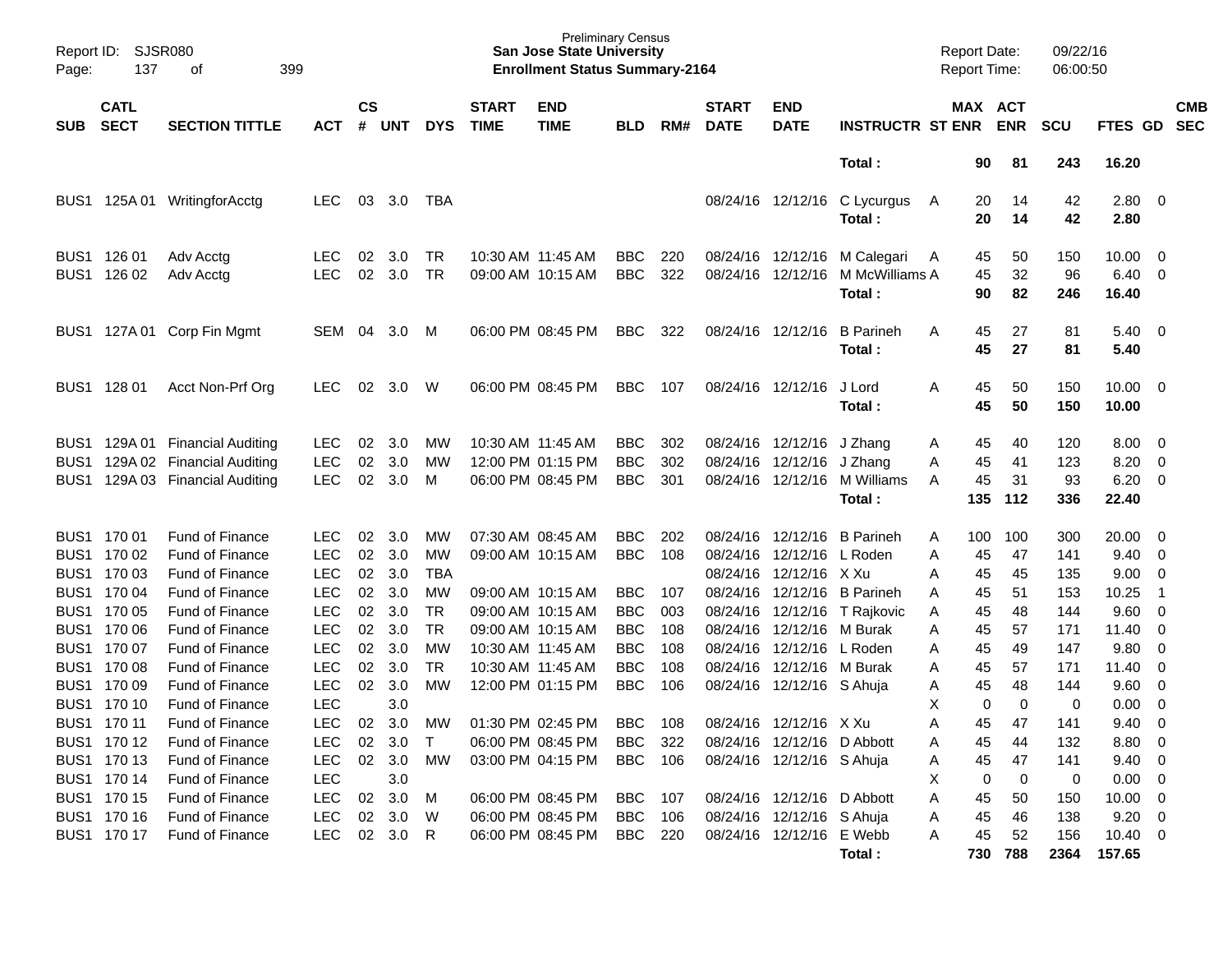| Page:      | Report ID: SJSR080<br>138<br>399<br>оf |                                                                                                       |                                        |                             |                   |                               |                             | <b>Preliminary Census</b><br><b>San Jose State University</b><br><b>Enrollment Status Summary-2164</b> |                                        |                   |                             |                                                                                    |                                                                                | <b>Report Date:</b><br><b>Report Time:</b> |                       | 09/22/16<br>06:00:50     |                                   |                                                                      |            |
|------------|----------------------------------------|-------------------------------------------------------------------------------------------------------|----------------------------------------|-----------------------------|-------------------|-------------------------------|-----------------------------|--------------------------------------------------------------------------------------------------------|----------------------------------------|-------------------|-----------------------------|------------------------------------------------------------------------------------|--------------------------------------------------------------------------------|--------------------------------------------|-----------------------|--------------------------|-----------------------------------|----------------------------------------------------------------------|------------|
| <b>SUB</b> | <b>CATL</b><br><b>SECT</b>             | <b>SECTION TITTLE</b>                                                                                 | <b>ACT</b>                             | $\mathsf{cs}$<br>#          | <b>UNT</b>        | <b>DYS</b>                    | <b>START</b><br><b>TIME</b> | <b>END</b><br><b>TIME</b>                                                                              | <b>BLD</b>                             | RM#               | <b>START</b><br><b>DATE</b> | <b>END</b><br><b>DATE</b>                                                          | <b>INSTRUCTR ST ENR</b>                                                        | MAX ACT                                    | <b>ENR</b>            | <b>SCU</b>               | FTES GD SEC                       |                                                                      | <b>CMB</b> |
|            |                                        | BUS1 171A 01 Financial Instit<br>BUS1 171A 02 Financial Instit<br>BUS1 171A 03 Financial Instit       | <b>LEC</b><br><b>LEC</b><br><b>LEC</b> | 02<br>02<br>02 <sub>o</sub> | 3.0<br>3.0<br>3.0 | TR<br><b>TR</b><br>MW         | 10:30 AM 11:45 AM           | 09:00 AM 10:15 AM<br>12:00 PM 01:15 PM                                                                 | <b>BBC</b><br><b>BBC</b><br><b>BBC</b> | 106<br>106<br>108 |                             | 08/24/16 12/12/16 S Ivanov<br>08/24/16 12/12/16 S Ivanov<br>08/24/16 12/12/16 X Xu |                                                                                | 45<br>A<br>45<br>A<br>A<br>45              | 45<br>49<br>46        | 135<br>147<br>138        | 9.00<br>9.80<br>9.20              | $\overline{\mathbf{0}}$<br>$\overline{0}$<br>$\overline{\mathbf{0}}$ |            |
|            |                                        | BUS1 171B 01 Commercial Banking                                                                       | <b>LEC</b>                             |                             | 02 3.0            | M                             |                             | 06:00 PM 08:45 PM                                                                                      | <b>BBC</b>                             | 106               |                             | 08/24/16 12/12/16                                                                  | Total:<br>S Ahuja<br>Total:                                                    | 135<br>45<br>A<br>45                       | 140<br>47<br>47       | 420<br>141<br>141        | 28.00<br>$9.40 \quad 0$<br>9.40   |                                                                      |            |
|            |                                        | BUS1 172A 01 Investmt Analysis<br>BUS1 172A 02 Investmt Analysis                                      | LEC.<br><b>LEC</b>                     | 02<br>02                    | 3.0<br>3.0        | TR.<br><b>TR</b>              | 10:30 AM 11:45 AM           | 01:30 PM 02:45 PM                                                                                      | <b>BBC</b><br><b>BBC</b>               | 003<br>106        |                             |                                                                                    | 08/24/16 12/12/16 A MeshcheryaA<br>08/24/16 12/12/16 A MeshcheryaA<br>Total:   | 45<br>45<br>90                             | 45<br>47<br>92        | 135<br>141<br>276        | 9.00<br>9.40<br>18.40             | $\overline{\mathbf{0}}$<br>- 0                                       |            |
|            |                                        | BUS1 172B 01 Portfolio Mgmt                                                                           | LEC                                    | 02                          | 3.0               | МW                            |                             | 09:00 AM 10:15 AM                                                                                      | <b>BBC</b>                             | 021               |                             | 08/24/16 12/12/16                                                                  | F Jones<br>Total:                                                              | 45<br>A<br>45                              | 49<br>49              | 147<br>147               | 9.80 0<br>9.80                    |                                                                      |            |
|            |                                        | BUS1 172D 01 Student Fund                                                                             | LEC.                                   | 03                          | 3.0               | TR.                           |                             | 01:30 PM 02:45 PM                                                                                      | <b>BBC</b>                             | 303               |                             | 08/24/16 12/12/16                                                                  | S Ivanov<br>Total:                                                             | 20<br>A<br>20                              | 14<br>14              | 42<br>42                 | 2.80 0<br>2.80                    |                                                                      |            |
|            |                                        | BUS1 173A 01 Fin Mgt Theory Pol<br>BUS1 173A 02 Fin Mgt Theory Pol<br>BUS1 173A 03 Fin Mgt Theory Pol | LEC.<br><b>LEC</b><br><b>LEC</b>       | 02<br>02<br>$02\,$          | 3.0<br>3.0<br>3.0 | TR.<br><b>TR</b><br><b>TR</b> | 10:30 AM 11:45 AM           | 12:00 PM 01:15 PM<br>01:30 PM 02:45 PM                                                                 | <b>BBC</b><br><b>BBC</b><br><b>BBC</b> | 322<br>322<br>108 |                             | 08/24/16 12/12/16<br>08/24/16 12/12/16                                             | <b>B Campsey</b><br>08/24/16 12/12/16 B Campsey<br>T Rajkovic<br>Total:        | 45<br>A<br>45<br>A<br>45<br>A<br>135       | 49<br>50<br>59<br>158 | 147<br>150<br>177<br>474 | 9.80<br>10.00<br>11.80 0<br>31.60 | $\overline{\phantom{0}}$<br>$\overline{0}$                           |            |
|            |                                        | BUS1 173B 01 Prob in Fin Mgmt                                                                         | LEC                                    | 02                          | 3.0               | $\top$                        |                             | 06:00 PM 08:45 PM                                                                                      | <b>BBC</b>                             | 302               |                             | 08/24/16 12/12/16                                                                  | A Vuorikoski A<br>Total:                                                       | 45<br>45                                   | 38<br>38              | 114<br>114               | $7.60 \t 0$<br>7.60               |                                                                      |            |
|            |                                        | BUS1 173C 01 Entrepreneurial Fina                                                                     | LEC                                    |                             | 02 3.0            | MW                            |                             | 03:00 PM 04:15 PM                                                                                      | <b>BBC</b>                             | 321               |                             | 08/24/16 12/12/16                                                                  | L Roden<br>Total:                                                              | 42<br>A<br>42                              | 43<br>43              | 129<br>129               | 8.60 0<br>8.60                    |                                                                      |            |
|            | BUS1 175 01                            | <b>Real Est Finance</b>                                                                               | LEC                                    | 02                          | 3.0               | M                             |                             | 06:00 PM 08:45 PM                                                                                      | <b>BBC</b>                             | 022               | 08/24/16 12/12/16           |                                                                                    | S Daugherty A<br>Total:                                                        | 45<br>45                                   | 45<br>45              | 135<br>135               | 9.00<br>9.00                      | $\overline{\phantom{0}}$                                             |            |
|            | BUS1 177 01<br>BUS1 177 02             | Inter Bus Fin<br>Inter Bus Fin                                                                        | <b>LEC</b><br>LEC.                     | 02                          | 3.0<br>02 3.0     | W<br>- W                      |                             | 01:30 PM 04:15 PM<br>06:00 PM 08:45 PM                                                                 | <b>BBC</b><br>BBC                      | 302<br>302        |                             |                                                                                    | 08/24/16 12/12/16 A Vuorikoski A<br>08/24/16 12/12/16 A Vuorikoski A<br>Total: | 45<br>45<br>90                             | 39<br>30<br>69        | 117<br>90<br>207         | 7.80<br>$6.00 \quad 0$<br>13.80   | $\overline{\mathbf{0}}$                                              |            |
|            |                                        | BUS1 179B 01 Selec Top Bus Fin<br>BUS1 179B 02 Selec Top Bus Fin                                      | LEC<br>LEC.                            |                             | 02 3.0<br>02 3.0  | МW<br>MW                      |                             | 10:30 AM 11:45 AM<br>01:30 PM 02:45 PM                                                                 | <b>BBC</b><br>BBC                      | 021<br>106        |                             | 08/24/16 12/12/16 F Jones<br>08/24/16 12/12/16 F Jones                             | Total:                                                                         | 45<br>A<br>45<br>A<br>90                   | 44<br>38<br>82        | 132<br>114<br>246        | 8.80 0<br>$7.60$ 0<br>16.40       |                                                                      |            |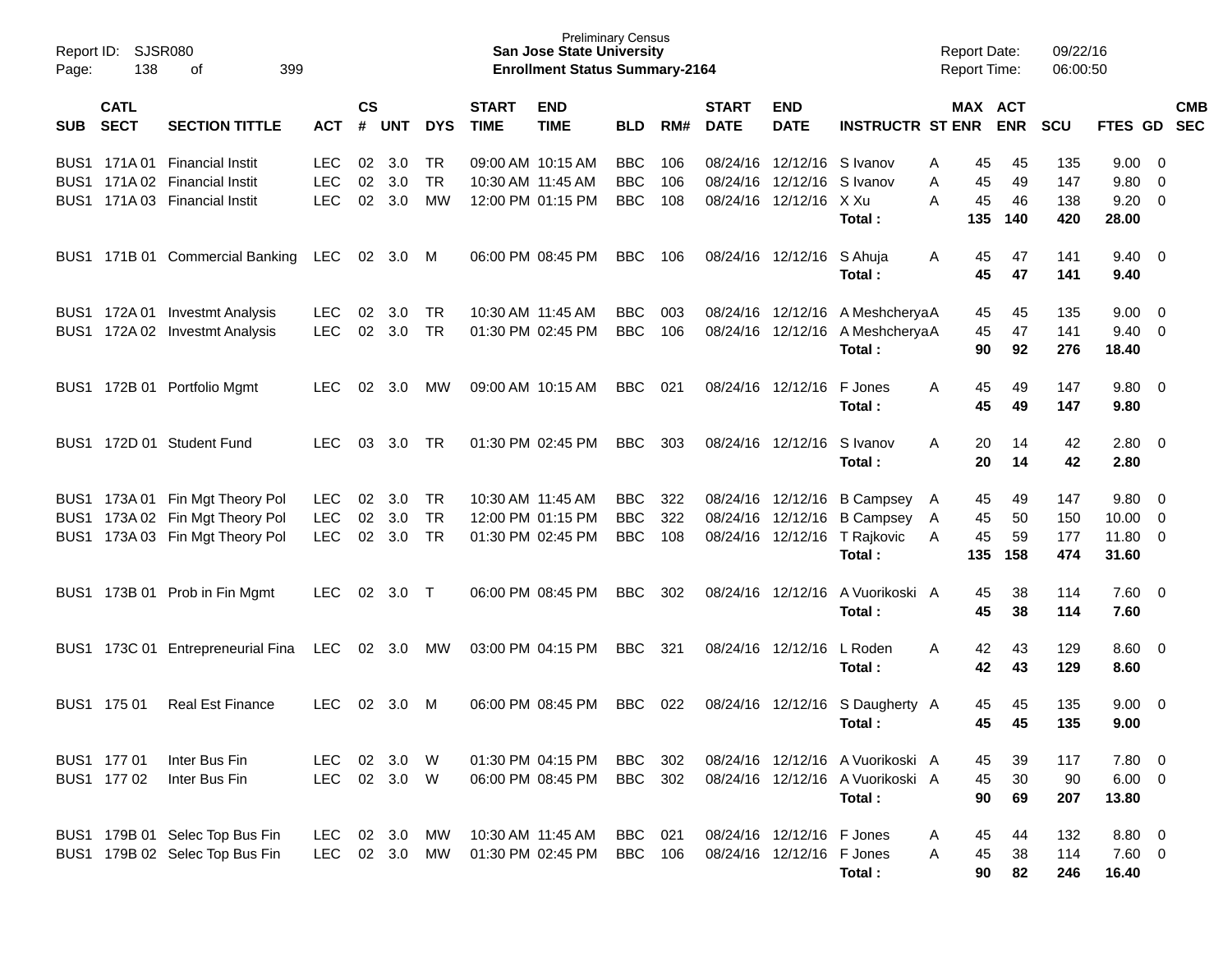| Page:                                                                        | Report ID:<br>SJSR080<br>139<br>399<br>οf |                                                                                  |                                                      |                      |                          |                          |                             | <b>San Jose State University</b><br><b>Enrollment Status Summary-2164</b> | <b>Preliminary Census</b> |     |                                              |                                                              |                                                          |                   | <b>Report Date:</b><br><b>Report Time:</b>                              |                                           | 09/22/16<br>06:00:50                                    |                                      |                          |
|------------------------------------------------------------------------------|-------------------------------------------|----------------------------------------------------------------------------------|------------------------------------------------------|----------------------|--------------------------|--------------------------|-----------------------------|---------------------------------------------------------------------------|---------------------------|-----|----------------------------------------------|--------------------------------------------------------------|----------------------------------------------------------|-------------------|-------------------------------------------------------------------------|-------------------------------------------|---------------------------------------------------------|--------------------------------------|--------------------------|
| <b>SUB</b>                                                                   | <b>CATL</b><br><b>SECT</b>                | <b>SECTION TITTLE</b>                                                            | <b>ACT</b>                                           | $\mathsf{cs}$<br>#   | UNT                      | <b>DYS</b>               | <b>START</b><br><b>TIME</b> | <b>END</b><br><b>TIME</b>                                                 | <b>BLD</b>                | RM# | <b>START</b><br><b>DATE</b>                  | <b>END</b><br><b>DATE</b>                                    | <b>INSTRUCTR ST ENR</b>                                  | MAX               | <b>ACT</b><br><b>ENR</b>                                                | <b>SCU</b>                                | FTES GD                                                 |                                      | <b>CMB</b><br><b>SEC</b> |
| BUS <sub>1</sub><br>BUS <sub>1</sub><br>BUS <sub>1</sub><br>BUS <sub>1</sub> | 180A 01<br>180A 02<br>180A03<br>180A 04   | Indiv Study Acctg<br>Indiv Study Acctg<br>Indiv Study Acctg<br>Indiv Study Acctg | <b>SUP</b><br><b>SUP</b><br><b>SUP</b><br><b>SUP</b> | 36<br>36<br>36<br>36 | 1.0<br>1.0<br>1.0<br>1.0 | TBA<br>TBA<br>TBA<br>TBA |                             |                                                                           |                           |     | 08/24/16<br>08/24/16<br>08/24/16<br>08/24/16 | 12/12/16 E Grace<br>12/12/16<br>12/12/16<br>12/12/16         | Total:                                                   | A<br>A<br>A<br>A  | 5<br>1<br>0<br>0<br>5<br>$\mathbf 0$<br>12                              | $\mathbf{1}$<br>1                         | 0.07<br>0.00<br>0<br>0.00<br>0<br>0<br>0.00<br>0.07     | $\overline{0}$<br>0<br>0<br>$\Omega$ |                          |
| BUS <sub>1</sub>                                                             | 180C 01<br>Department :                   | Indiv Study Finan<br><b>Accounting &amp; Finance</b>                             | <b>SUP</b>                                           | 36                   | 4.0                      | TBA                      |                             |                                                                           |                           |     | 08/24/16                                     | 12/12/16<br><b>Lower Division:</b><br><b>Upper Division:</b> | Total:<br>Department Total:<br><b>Graduate Division:</b> | A<br>3874<br>3199 | $\mathbf 0$<br>0<br>$\mathbf{0}$<br>$\bf{0}$<br>675<br>728<br>3079<br>0 | 0<br>3807 11419<br>2184<br>9235<br>0<br>0 | 0.00<br>0<br>0.00<br>761.32<br>145.60<br>615.72<br>0.00 | $\overline{0}$                       |                          |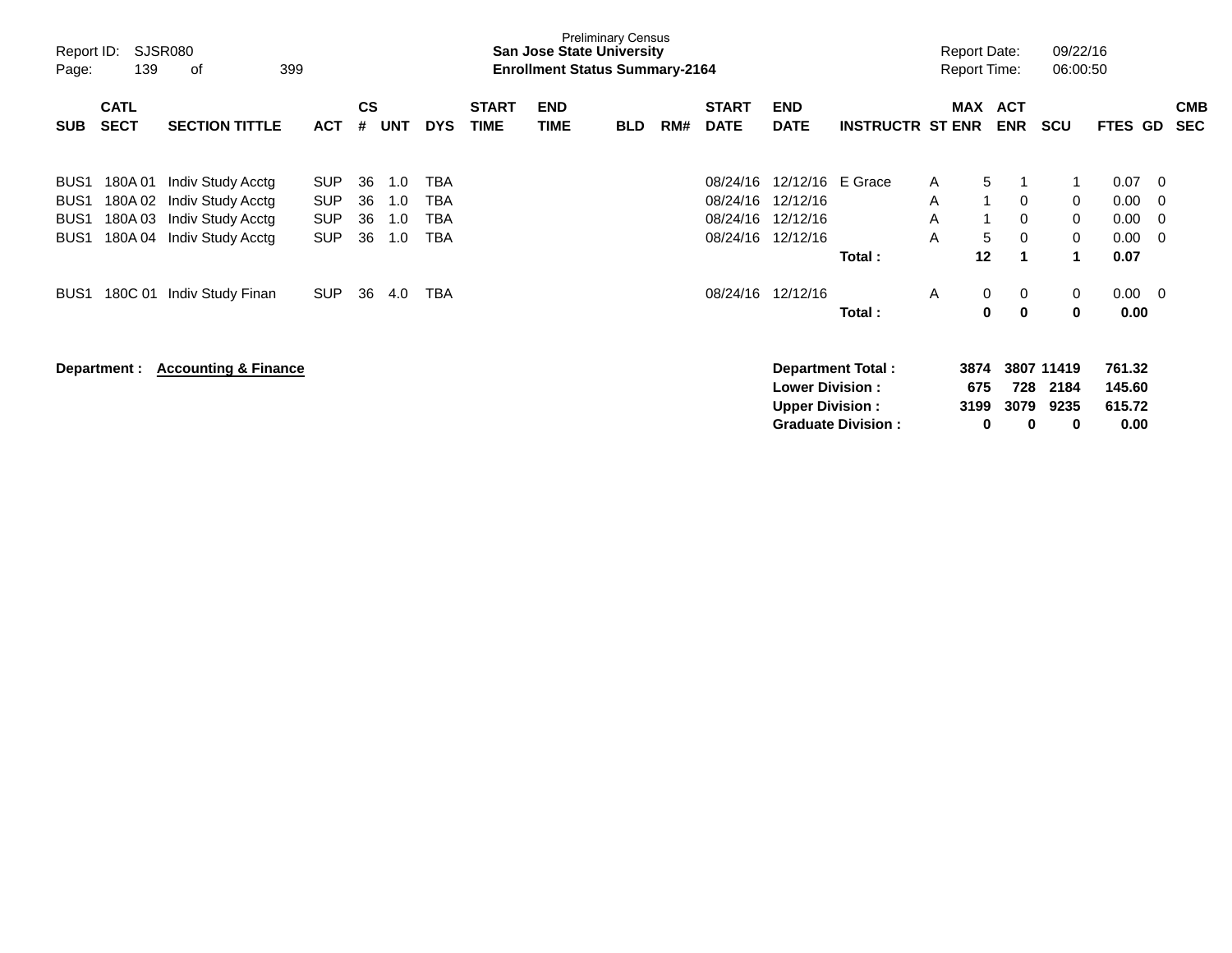| Report ID:<br>Page:      | 140                        | <b>SJSR080</b><br>399<br>οf                             |                   |               |                       |                 |                             | <b>Preliminary Census</b><br><b>San Jose State University</b><br><b>Enrollment Status Summary-2164</b> |                          |            |                             |                                                      |                                                                        | <b>Report Date:</b><br>Report Time: |                | 09/22/16<br>06:00:50 |                             |            |
|--------------------------|----------------------------|---------------------------------------------------------|-------------------|---------------|-----------------------|-----------------|-----------------------------|--------------------------------------------------------------------------------------------------------|--------------------------|------------|-----------------------------|------------------------------------------------------|------------------------------------------------------------------------|-------------------------------------|----------------|----------------------|-----------------------------|------------|
| SUB                      | <b>CATL</b><br><b>SECT</b> | <b>SECTION TITTLE</b>                                   | <b>ACT</b>        | $\mathsf{cs}$ | # UNT                 | <b>DYS</b>      | <b>START</b><br><b>TIME</b> | <b>END</b><br><b>TIME</b>                                                                              | <b>BLD</b>               | RM#        | <b>START</b><br><b>DATE</b> | <b>END</b><br><b>DATE</b>                            | <b>INSTRUCTR ST ENR ENR</b>                                            |                                     | MAX ACT        | <b>SCU</b>           | FTES GD SEC                 | <b>CMB</b> |
| <b>College</b>           | Department :               | <b>Business</b><br><b>Business Graduate Programs</b>    |                   |               |                       |                 |                             |                                                                                                        |                          |            |                             |                                                      |                                                                        |                                     |                |                      |                             |            |
| <b>BUS</b><br><b>BUS</b> | 201 01<br>201 02           | Bus Communications LEC<br><b>Bus Communications LEC</b> |                   | 02            | 02 1.0<br>1.0         | M<br>W          |                             | 06:00 PM 10:00 PM<br>06:00 PM 10:00 PM                                                                 | <b>BBC</b><br><b>BBC</b> | 021<br>021 |                             |                                                      | 08/22/16 09/23/16 C Lycurgus<br>08/22/16 09/17/16 C Lycurgus<br>Total: | 25<br>A<br>25<br>A<br>50            | 32<br>21<br>53 | 32<br>21<br>53       | 2.67 32<br>1.75 21<br>4.42  |            |
| <b>BUS</b><br><b>BUS</b> | 210 01<br>210 02           | Devel & Mng People<br>Devel & Mng People                | LEC<br><b>LEC</b> | 02            | 3.0<br>02 3.0         | M<br>M          |                             | 06:00 PM 10:00 PM<br>06:00 PM 10:00 PM                                                                 | <b>BBC</b><br><b>BBC</b> | 021<br>205 |                             | 09/26/16 12/12/16<br>09/26/16 12/12/16               | A Osland<br>M Hill<br>Total:                                           | 35<br>A<br>A<br>35<br>70            | 37<br>31<br>68 | 111<br>93<br>204     | 9.25 37<br>7.75 31<br>17.00 |            |
| <b>BUS</b><br><b>BUS</b> | 220 01<br>220 02           | Fin & Mgnrl Accounti<br>Fin & Mgnrl Accounti            | LEC<br><b>LEC</b> | 02            | $02 \quad 3.0$<br>3.0 | S<br><b>TBA</b> |                             | 09:00 AM 01:00 PM                                                                                      | <b>BBC</b>               | 021        |                             | 10/01/16 10/01/16<br>08/24/16 10/15/16               | D He<br>Total:                                                         | 35<br>Α<br>35<br>Α<br>70            | 34<br>30<br>64 | 102<br>90<br>192     | 8.50 34<br>7.50 30<br>16.00 |            |
| BUS                      | 220A 01                    | Fin Stmt Anal for Ac                                    | <b>LEC</b>        |               | 02 3.0                | TR              |                             | 01:30 PM 05:30 PM                                                                                      | <b>BBC</b>               | 003        |                             | 09/29/16 11/01/16                                    | M McWilliams A<br>Total:                                               | 30<br>30                            | 25<br>25       | 75<br>75             | 6.25 25<br>6.25             |            |
| BUS                      |                            | 220D 01 Fin Analysis & Mkt                              | <b>LEC</b>        | 02            | 3.0                   | F               |                             | 12:30 PM 04:30 PM                                                                                      | <b>BBC</b>               | 003        |                             | 12/02/16 12/02/16                                    | M Pagani<br>Total:                                                     | 30<br>A<br>30                       | 24<br>24       | 72<br>72             | 6.00 24<br>6.00             |            |
| BUS                      |                            | 220H 01 Audit Cncpt/Pract                               | LEC               | 02            | 3.0                   | TR              |                             | 01:30 PM 05:30 PM                                                                                      | <b>BBC</b>               | 003        |                             | 11/03/16 12/08/16                                    | J Zhang<br>Total:                                                      | 30<br>A<br>30                       | 23<br>23       | 69<br>69             | 5.75 23<br>5.75             |            |
| BUS                      | 220J 01                    | Bus Comm & Ethics                                       | <b>LEC</b>        | 02            | 3.0                   | TR              |                             | 01:30 PM 05:30 PM                                                                                      | <b>BBC</b>               | 003        |                             | 08/25/16 09/27/16                                    | E Grace<br>Total:                                                      | 30<br>A<br>30                       | 26<br>26       | 78<br>78             | 6.50 26<br>6.50             |            |
| BUS                      |                            | 220R 02 Software Application                            | LEC.              | 03            | 3.0                   | -F              |                             | 09:00 AM 01:00 PM                                                                                      | <b>BBC</b>               | 321        |                             | 09/02/16 11/04/16                                    | E Huerta<br>Total:                                                     | A<br>30<br>30                       | 27<br>27       | 81<br>81             | 6.75 27<br>6.75             |            |
| BUS                      | 220S 01                    | Finan Rpt & Analy II                                    | <b>LEC</b>        | 02            | 3.0                   | МW              |                             | 01:30 PM 05:30 PM                                                                                      | <b>BBC</b>               | 003        |                             | 08/24/16 09/28/16                                    | M Calegari<br>Total:                                                   | 30<br>A<br>30                       | 18<br>18       | 54<br>54             | 4.50 18<br>4.50             |            |
| <b>BUS</b>               | 251 04                     | Strat Hum Cap Prfm                                      | LEC               |               | 02 3.0                | -S              |                             | 02:00 PM 06:00 PM                                                                                      | <b>BBC</b>               | 003        |                             | 10/01/16 10/01/16 S Malos                            | Total:                                                                 | 40<br>Α<br>40                       | 20<br>20       | 60<br>60             | 5.00 20<br>5.00             |            |
| <b>BUS</b><br><b>BUS</b> | 260 01<br>260 02           | Mgrl Dec Analysis<br>Mgrl Dec Analysis                  | LEC<br>LEC        |               | 02 3.0<br>02 3.0      | -S<br>-S        |                             | 09:00 AM 01:00 PM<br>02:00 PM 06:00 PM                                                                 | <b>BBC</b><br><b>BBC</b> | 205<br>022 |                             | 10/08/16 10/08/16 H Chen<br>10/08/16 10/08/16 H Chen | Total:                                                                 | 35<br>Α<br>35<br>Α<br>70            | 35<br>28<br>63 | 105<br>84<br>189     | 8.75 35<br>7.00 28<br>15.75 |            |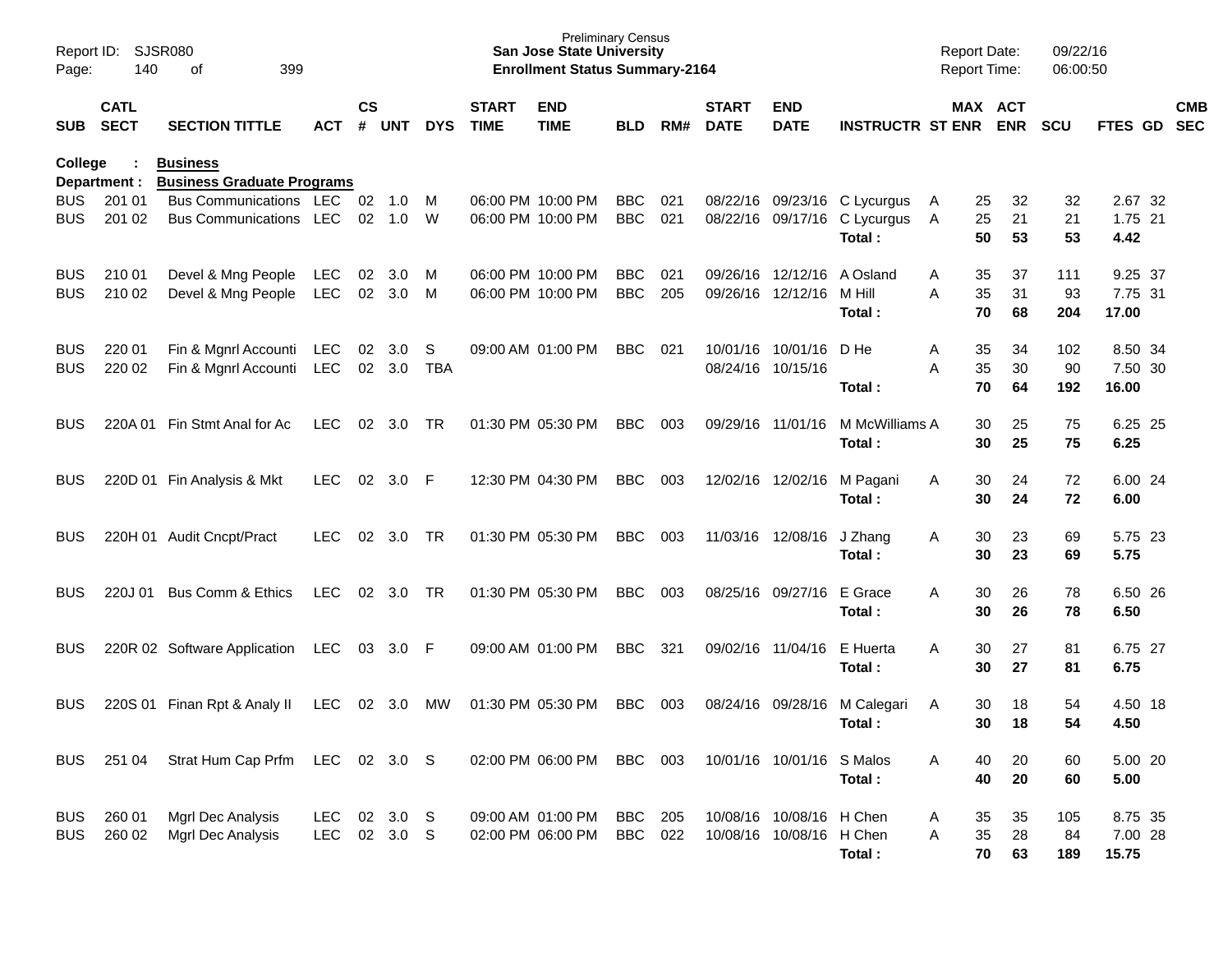| Report ID:<br>Page:                    | 141                        | SJSR080<br>399<br>οf                                 |                                        |                    |                   |                                        |                             | <b>Preliminary Census</b><br><b>San Jose State University</b><br><b>Enrollment Status Summary-2164</b> |                          |            |                                        |                                                  |                                                       | <b>Report Date:</b><br>Report Time: |                                                               | 09/22/16<br>06:00:50          |                                  |                                      |                          |
|----------------------------------------|----------------------------|------------------------------------------------------|----------------------------------------|--------------------|-------------------|----------------------------------------|-----------------------------|--------------------------------------------------------------------------------------------------------|--------------------------|------------|----------------------------------------|--------------------------------------------------|-------------------------------------------------------|-------------------------------------|---------------------------------------------------------------|-------------------------------|----------------------------------|--------------------------------------|--------------------------|
| <b>SUB</b>                             | <b>CATL</b><br><b>SECT</b> | <b>SECTION TITTLE</b>                                | <b>ACT</b>                             | $\mathsf{cs}$<br># | <b>UNT</b>        | <b>DYS</b>                             | <b>START</b><br><b>TIME</b> | <b>END</b><br><b>TIME</b>                                                                              | <b>BLD</b>               | RM#        | <b>START</b><br><b>DATE</b>            | <b>END</b><br><b>DATE</b>                        | <b>INSTRUCTR ST ENR</b>                               |                                     | <b>MAX ACT</b><br><b>ENR</b>                                  | SCU                           | FTES GD                          |                                      | <b>CMB</b><br><b>SEC</b> |
| <b>BUS</b><br><b>BUS</b>               | 270 01<br>270 02           | <b>Financial Mgmt</b><br><b>Financial Mgmt</b>       | <b>LEC</b><br><b>LEC</b>               | 02<br>02           | 3.0<br>3.0        | S<br>S                                 |                             | 09:00 AM 01:00 PM<br>09:00 AM 01:00 PM                                                                 | <b>BBC</b><br><b>BBC</b> | 021<br>022 | 11/05/16<br>11/19/16 11/19/16          | 11/05/16                                         | Total:                                                | A<br>35<br>A                        | 40<br>26<br>35<br>70<br>66                                    | 120<br>78<br>198              | 10.00 40<br>6.50 26<br>16.50     |                                      |                          |
| <b>BUS</b><br><b>BUS</b>               | 280 01<br>280 02           | Op & Supply Chain Mg LEC<br>Op & Supply Chain Mg LEC |                                        | 02                 | 3.0<br>02 3.0     | -S<br>-S                               |                             | 09:00 AM 06:00 PM<br>09:00 AM 01:00 PM                                                                 | <b>BBC</b><br><b>BBC</b> | 021<br>022 | 12/03/16<br>12/10/16 12/10/16          | 12/03/16                                         | M Zhou<br>T Park<br>Total:                            | A<br>A                              | 37<br>40<br>24<br>40<br>61<br>80                              | 111<br>72<br>183              | 9.25 37<br>6.00 24<br>15.25      |                                      |                          |
| <b>BUS</b>                             | 283 04                     | Entrepreneurship                                     | <b>LEC</b>                             |                    | 02 3.0            | -S                                     |                             | 02:00 PM 04:00 PM                                                                                      | <b>BBC</b>               | 021        | 10/15/16 10/15/16                      |                                                  | Total:                                                | A                                   | 28<br>40<br>40<br>28                                          | 84<br>84                      | 7.00 28<br>7.00                  |                                      |                          |
| <b>BUS</b>                             |                            | 297D 04 Spec Topics Bus Adm LEC                      |                                        |                    | 02 3.0            | TBA                                    |                             |                                                                                                        |                          |            |                                        | 10/07/16 12/12/16                                | <b>G</b> Castro<br>Total:                             | A                                   | 17<br>40<br>17<br>40                                          | 51<br>51                      | 4.25 17<br>4.25                  |                                      |                          |
| <b>BUS</b><br><b>BUS</b><br><b>BUS</b> | 298 01<br>298 02<br>298 03 | Ind Study Prob<br>Ind Study Prob<br>Ind Study Prob   | <b>SUP</b><br><b>SUP</b><br><b>SUP</b> | 24<br>24<br>24     | 3.0<br>3.0<br>1.0 | <b>TBA</b><br><b>TBA</b><br><b>TBA</b> |                             |                                                                                                        |                          |            | 08/24/16 12/12/16<br>08/24/16 12/12/16 | 08/24/16 12/12/16                                | J Osland<br>Total:                                    | A<br>A<br>A                         | -1<br>-1<br>0<br>1<br>$\overline{c}$<br>$\mathbf 0$<br>4<br>1 | 3<br>0<br>$\mathbf 0$<br>3    | 0.25<br>0.00<br>0.00<br>0.25     | $\overline{\phantom{1}}$<br>0<br>- 0 |                          |
| <b>BUS</b>                             |                            | 298C 01 CMBA Internship                              | <b>SUP</b>                             | 48                 | 3.0               | TBA                                    |                             |                                                                                                        |                          |            | 08/24/16 12/12/16                      |                                                  | Total:                                                | Α                                   | 5<br>0<br>5<br>$\bf{0}$                                       | 0<br>$\bf{0}$                 | $0.00 \t 0$<br>0.00              |                                      |                          |
| <b>BUS</b>                             | 298101                     | Applied Bus Intern                                   | <b>SUP</b>                             | 48                 | 1.0               | TBA                                    |                             |                                                                                                        |                          |            | 08/24/16 12/12/16                      |                                                  | Total:                                                | Α                                   | 5<br>0<br>5<br>$\bf{0}$                                       | 0<br>$\bf{0}$                 | 0.00<br>0.00                     | $\overline{0}$                       |                          |
|                                        | Department :               | <b>Business Graduate Programs</b>                    |                                        |                    |                   |                                        |                             |                                                                                                        |                          |            |                                        | <b>Lower Division:</b><br><b>Upper Division:</b> | <b>Department Total:</b><br><b>Graduate Division:</b> | 724<br>724                          | 584<br>$\bf{0}$<br>0<br>0<br>0<br>584                         | 1646<br>0<br>$\bf{0}$<br>1646 | 137.17<br>0.00<br>0.00<br>137.17 |                                      |                          |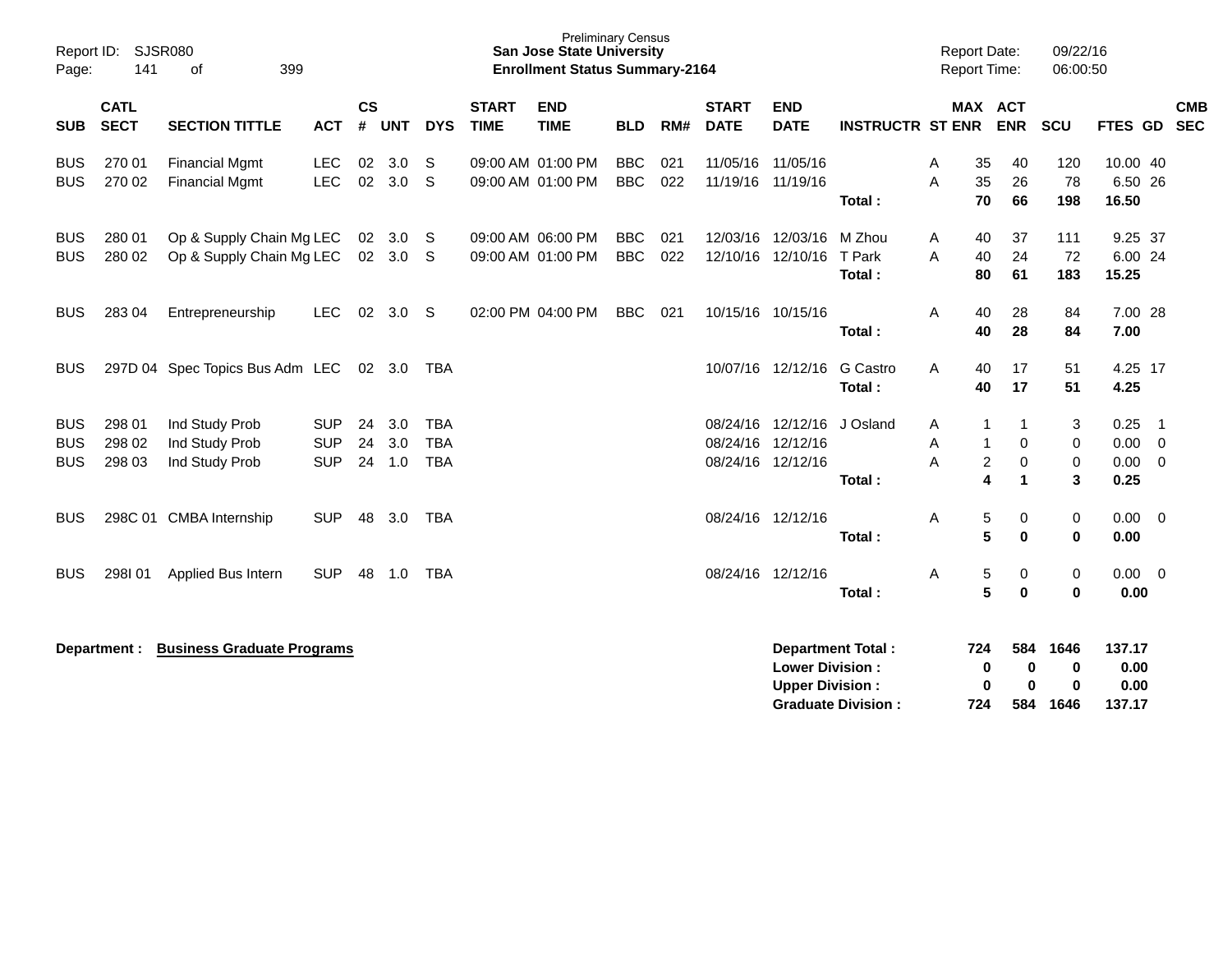| Page:            | SJSR080<br>Report ID:<br>142<br>399<br>οf<br><b>CATL</b> |                                                                             |                   |               |        |              |                             | <b>Preliminary Census</b><br><b>San Jose State University</b><br><b>Enrollment Status Summary-2164</b> |            |     |                             |                            |                                  |   | <b>Report Date:</b><br><b>Report Time:</b> |            | 09/22/16<br>06:00:50 |                |                         |                          |
|------------------|----------------------------------------------------------|-----------------------------------------------------------------------------|-------------------|---------------|--------|--------------|-----------------------------|--------------------------------------------------------------------------------------------------------|------------|-----|-----------------------------|----------------------------|----------------------------------|---|--------------------------------------------|------------|----------------------|----------------|-------------------------|--------------------------|
| <b>SUB</b>       | <b>SECT</b>                                              | <b>SECTION TITTLE</b>                                                       | ACT               | $\mathsf{cs}$ | # UNT  | <b>DYS</b>   | <b>START</b><br><b>TIME</b> | <b>END</b><br><b>TIME</b>                                                                              | <b>BLD</b> | RM# | <b>START</b><br><b>DATE</b> | <b>END</b><br><b>DATE</b>  | <b>INSTRUCTR ST ENR</b>          |   | MAX ACT                                    | <b>ENR</b> | <b>SCU</b>           | FTES GD        |                         | <b>CMB</b><br><b>SEC</b> |
| <b>College</b>   |                                                          | <b>Business</b>                                                             |                   |               |        |              |                             |                                                                                                        |            |     |                             |                            |                                  |   |                                            |            |                      |                |                         |                          |
| BUS5             | Department :<br>16 01                                    | <b>School of Global Innovation &amp; Leadership</b><br>Intro Lrdshp & Innov |                   | 02            | 3.0    |              |                             | 06:00 PM 08:45 PM                                                                                      | <b>BBC</b> | 220 | 08/24/16                    |                            | 12/12/16 R Pollard               |   |                                            | 18         | 54                   | 3.60           |                         |                          |
| BUS5             | 16 02                                                    | Intro Lrdshp & Innov                                                        | LEC<br><b>LEC</b> | 02            | 3.0    | T<br>R       |                             | 03:00 PM 05:45 PM                                                                                      | MD         | 101 | 08/24/16                    | 12/12/16                   | L Dunn-Jense A                   | A | 45<br>240                                  | 225        | 675                  | 45.00          | - 0<br>- 0              |                          |
| BUS5             | 16 03                                                    | Intro Lrdshp & Innov                                                        | <b>LEC</b>        | 02            | 3.0    | MW           |                             | 12:00 PM 01:15 PM                                                                                      | <b>BBC</b> | 204 | 08/24/16                    | 12/12/16                   | <b>B</b> Makani                  | A | 120                                        | 115        | 345                  | 23.00          | $\overline{\mathbf{0}}$ |                          |
|                  |                                                          |                                                                             |                   |               |        |              |                             |                                                                                                        |            |     |                             |                            | Total:                           |   | 405                                        | 358        | 1074                 | 71.60          |                         |                          |
| BUS <sub>5</sub> | 40 01                                                    | Ent. Potential                                                              | <b>LEC</b>        | 03            | 3.0    | TR           |                             | 12:00 PM 01:15 PM                                                                                      | <b>BBC</b> | 301 |                             | 08/24/16 12/12/16          | S Pruthi                         | A | 40                                         | 13         | 39                   | 2.60           | $\overline{\mathbf{0}}$ |                          |
| BUS5             | 40 02                                                    | Ent. Potential                                                              | LEC               |               | 3.0    |              |                             |                                                                                                        |            |     |                             |                            | Total:                           | X | 0<br>40                                    | 0<br>13    | 0<br>39              | 0.00<br>2.60   | - 0                     |                          |
|                  |                                                          |                                                                             |                   |               |        |              |                             |                                                                                                        |            |     |                             |                            |                                  |   |                                            |            |                      |                |                         |                          |
| BUS <sub>5</sub> | 140 01                                                   | Fund of Oper Mgmt                                                           | <b>LEC</b>        | 02            | 3.0    | TBA          |                             |                                                                                                        |            |     |                             | 08/24/16 12/12/16          | S Zhou                           | A | 45                                         | 45         | 135                  | 9.00           | - 0                     |                          |
| BUS <sub>5</sub> | 140 02                                                   | Fund of Oper Mgmt                                                           | <b>LEC</b>        | 02            | 3.0    | <b>TBA</b>   |                             |                                                                                                        |            |     | 08/24/16                    | 12/12/16                   | A Loomba                         | A | 45                                         | 42         | 126                  | 8.40           | - 0                     |                          |
| BUS <sub>5</sub> | 140 03                                                   | Fund of Oper Mgmt                                                           | <b>LEC</b>        | 02            | 3.0    | <b>TBA</b>   |                             |                                                                                                        |            |     | 08/24/16                    | 12/12/16                   | A Loomba                         | Α | 45                                         | 44         | 132                  | 8.80           | $\overline{0}$          |                          |
| BUS <sub>5</sub> | 140 04                                                   | Fund of Oper Mgmt                                                           | <b>LEC</b>        | 02            | 3.0    | <b>TR</b>    |                             | 12:00 PM 01:15 PM                                                                                      | <b>BBC</b> | 102 | 08/24/16                    | 12/12/16                   | D Gilliss                        | Α | 45                                         | 45         | 135                  | 9.00           | $\overline{0}$          |                          |
| BUS <sub>5</sub> | 140 05                                                   | Fund of Oper Mgmt                                                           | <b>LEC</b>        | 02            | 3.0    | TR           |                             | 01:30 PM 02:45 PM                                                                                      | <b>BBC</b> | 102 | 08/24/16                    | 12/12/16                   | D Gilliss                        | A | 45                                         | 45         | 135                  | 9.00           | $\overline{0}$          |                          |
| BUS <sub>5</sub> | 140 06                                                   | Fund of Oper Mgmt                                                           | <b>LEC</b>        | 02            | 3.0    | $\mathsf{T}$ |                             | 06:00 PM 08:45 PM                                                                                      | <b>BBC</b> | 323 | 08/24/16                    | 12/12/16                   | D Gilliss                        | Α | 40                                         | 36         | 108                  | 7.20           | $\mathbf 0$             |                          |
| BUS <sub>5</sub> | 140 07                                                   | Fund of Oper Mgmt                                                           | <b>LEC</b>        | 02            | 3.0    | W            |                             | 06:00 PM 08:45 PM                                                                                      | <b>BBC</b> | 102 | 08/24/16                    | 12/12/16                   | D Gilliss                        | Α | 45                                         | 42         | 126                  | 8.40           | $\overline{0}$          |                          |
| BUS <sub>5</sub> | 140 08                                                   | Fund of Oper Mgmt                                                           | <b>LEC</b>        | 02            | 3.0    | МW           |                             | 12:00 PM 01:15 PM                                                                                      | <b>BBC</b> | 102 | 08/24/16                    | 12/12/16                   | S Zhou                           | Α | 45                                         | 44         | 132                  | 8.80           | $\overline{0}$          |                          |
| BUS <sub>5</sub> | 140 09                                                   | Fund of Oper Mgmt                                                           | <b>LEC</b>        | 02            | 3.0    | MW           |                             | 01:30 PM 02:45 PM                                                                                      | <b>BBC</b> | 301 | 08/24/16                    | 12/12/16                   | S Lee                            | Α | 45                                         | 47         | 141                  | 9.40           | $\overline{0}$          |                          |
| BUS <sub>5</sub> | 140 10                                                   | Fund of Oper Mgmt                                                           | <b>LEC</b>        | 02            | 3.0    | TR           |                             | 09:00 AM 10:15 AM                                                                                      | <b>BBC</b> | 102 | 08/24/16                    | 12/12/16                   | J Marino                         | Α | 45                                         | 55         | 165                  | 11.05          | -1                      |                          |
| BUS <sub>5</sub> | 140 11                                                   | Fund of Oper Mgmt                                                           | <b>LEC</b>        | 02            | 3.0    | R            |                             | 06:00 PM 08:45 PM                                                                                      | <b>BBC</b> | 222 | 08/24/16                    | 12/12/16                   | G Pundoor                        | A | 45                                         | 44         | 132                  | 8.80           | $\overline{0}$          |                          |
| BUS <sub>5</sub> | 140 12                                                   | Fund of Oper Mgmt                                                           | <b>LEC</b>        | 02            | 3.0    | МW           |                             | 07:30 AM 08:45 AM                                                                                      | <b>BBC</b> | 102 |                             | 08/24/16 12/12/16 R Kepple |                                  | Α | 45                                         | 46         | 138                  | 9.20           | $\overline{0}$          |                          |
| BUS <sub>5</sub> | 140 13                                                   | Fund of Oper Mgmt                                                           | <b>LEC</b>        | 02            | 3.0    | MW           |                             | 09:00 AM 10:15 AM                                                                                      | <b>BBC</b> | 102 | 08/24/16                    | 12/12/16 R Kepple          |                                  | Α | 45                                         | 46         | 138                  | 9.20           | $\overline{0}$          |                          |
| BUS <sub>5</sub> | 140 14                                                   | Fund of Oper Mgmt                                                           | <b>LEC</b>        | 02            | 3.0    | <b>TBA</b>   |                             |                                                                                                        |            |     | 08/24/16                    | 12/12/16                   | X Qi                             | Α | 45                                         | 46         | 138                  | 9.20           | $\mathbf 0$             |                          |
| BUS <sub>5</sub> | 140 15                                                   | Fund of Oper Mgmt                                                           | <b>LEC</b>        | 02            | 3.0    | F            |                             | 09:30 AM 12:15 PM                                                                                      | <b>BBC</b> | 102 | 08/24/16                    | 12/12/16                   | X Qi                             | Α | 45                                         | 47         | 141                  | 9.40           | $\mathbf 0$             |                          |
| BUS <sub>5</sub> | 140 16                                                   | Fund of Oper Mgmt                                                           | <b>LEC</b>        | 02            | 3.0    | м            |                             | 06:00 PM 08:45 PM                                                                                      | <b>BBC</b> | 102 | 08/24/16                    | 12/12/16                   | J Sung                           | Α | 45                                         | 45         | 135                  | 9.00           | $\overline{0}$          |                          |
| BUS <sub>5</sub> | 140 17                                                   | Fund of Oper Mgmt                                                           | <b>LEC</b>        | 02            | 3.0    | МW           |                             | 03:00 PM 04:15 PM                                                                                      | <b>BBC</b> | 102 | 08/24/16                    | 12/12/16                   | S Lee                            | Α | 45                                         | 44         | 132                  | 8.80           | $\boldsymbol{0}$        |                          |
| BUS5             | 140 18                                                   | Fund of Oper Mgmt                                                           | <b>LEC</b>        | 02            | 3.0    | м            |                             | 03:00 PM 05:45 PM                                                                                      | <b>BBC</b> | 323 | 08/24/16                    | 12/12/16                   | C Lim                            | Α | 45                                         | 47         | 141                  | 9.40           | $\boldsymbol{0}$        |                          |
| BUS <sub>5</sub> | 140 19                                                   | Fund of Oper Mgmt                                                           | <b>LEC</b>        | 02            | 3.0    | МW           |                             | 12:00 PM 01:15 PM                                                                                      | <b>BBC</b> | 301 | 08/24/16                    | 12/12/16                   | T Shi                            | Α | 26                                         | 37         | 111                  | 7.40           | $\boldsymbol{0}$        |                          |
| BUS <sub>5</sub> | 140 20                                                   | Fund of Oper Mgmt                                                           | <b>LEC</b>        | 02            | 3.0    | МW           |                             | 12:00 PM 01:15 PM                                                                                      | <b>BBC</b> | 003 | 08/24/16                    | 12/12/16                   | C Lim                            | Α | 45                                         | 47         | 141                  | 9.40           | $\mathbf 0$             |                          |
|                  |                                                          |                                                                             |                   |               |        |              |                             |                                                                                                        |            |     |                             |                            | Total:                           |   |                                            | 876 894    |                      | 2682 178.85    |                         |                          |
|                  | BUS5 141 01                                              | Proc & Supply Mgmt LEC 02 3.0 TR                                            |                   |               |        |              |                             | 07:30 AM 08:45 AM                                                                                      | BBC 102    |     |                             | 08/24/16 12/12/16 J Marino |                                  | A | 45                                         | 47         | 141                  | $9.40 \quad 0$ |                         |                          |
|                  |                                                          |                                                                             |                   |               |        |              |                             |                                                                                                        |            |     |                             |                            | Total:                           |   | 45                                         | 47         | 141                  | 9.40           |                         |                          |
|                  | BUS5 142 01                                              | <b>Total Quality Mgmt</b>                                                   | LEC               |               | 02 3.0 | MW           |                             | 10:30 AM 11:45 AM                                                                                      | BBC        | 301 |                             | 08/24/16 12/12/16          | T Shi                            | A | 45                                         | 44         | 132                  | 8.80 0         |                         |                          |
|                  | BUS5 142 02                                              | <b>Total Quality Mgmt</b>                                                   | <b>LEC</b>        |               | 02 3.0 | TR           |                             | 03:00 PM 04:15 PM                                                                                      | <b>BBC</b> | 021 |                             |                            | 08/24/16 12/12/16 S Ramakrishn A |   | 45                                         | 43         | 129                  | 8.60 0         |                         |                          |
|                  | BUS5 142 03                                              | <b>Total Quality Mgmt</b>                                                   | LEC 02 3.0        |               |        | $\top$       |                             | 06:00 PM 08:45 PM                                                                                      | BBC 222    |     |                             |                            | 08/24/16 12/12/16 G Naroola      | A | 45                                         | 44         | 132                  | 8.80 0         |                         |                          |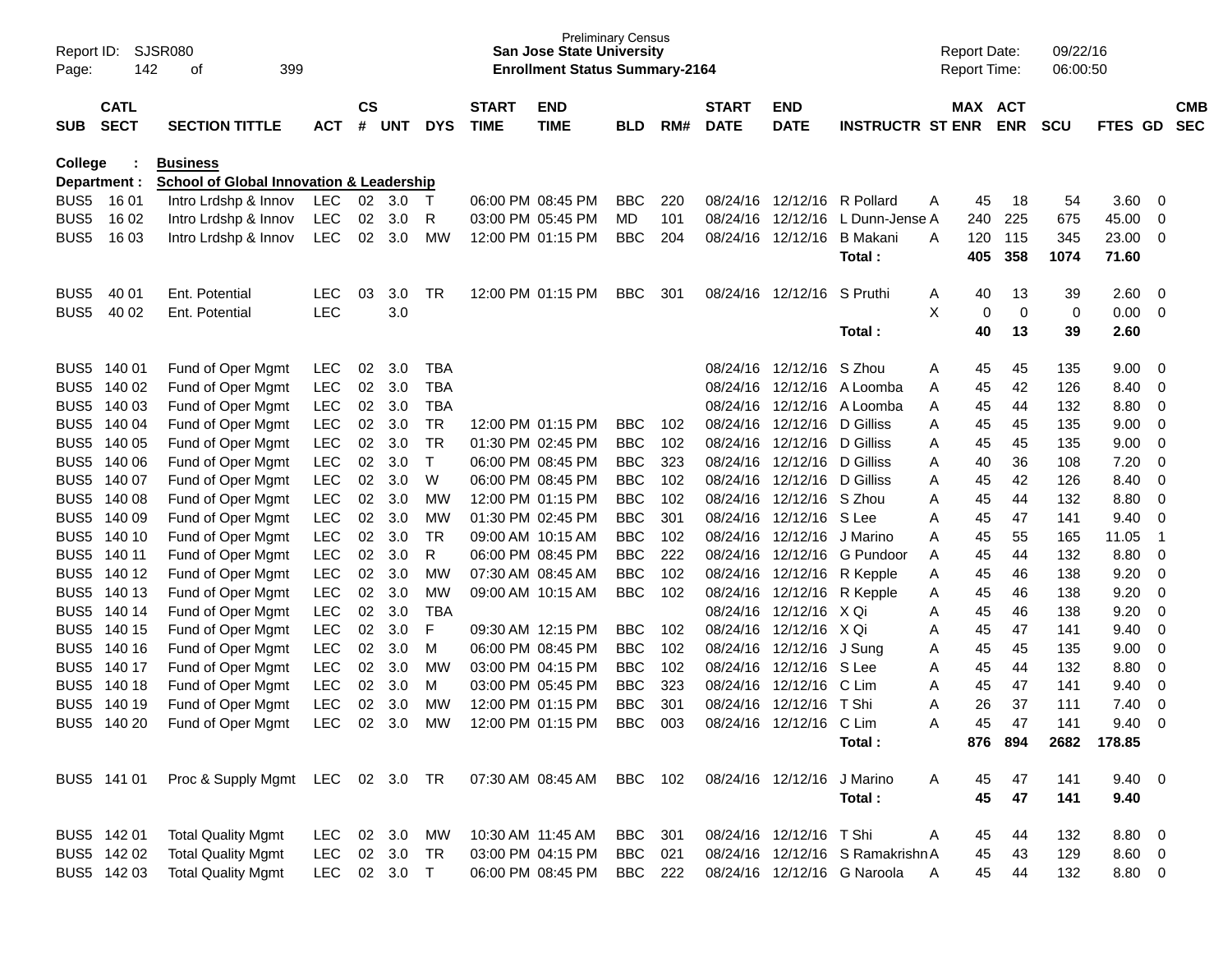| Page:                            | Report ID: SJSR080<br>143                                | 399<br>оf                                                                                                                                                    |                                                                        |                                         |                                      |                                               |                             | <b>Preliminary Census</b><br><b>San Jose State University</b><br><b>Enrollment Status Summary-2164</b> |                                                                    |                                 |                             |                                                                                                      |                                                                     | <b>Report Date:</b><br>Report Time:                   |                                   | 09/22/16<br>06:00:50                 |                                                                           |                                                                                                                            |            |
|----------------------------------|----------------------------------------------------------|--------------------------------------------------------------------------------------------------------------------------------------------------------------|------------------------------------------------------------------------|-----------------------------------------|--------------------------------------|-----------------------------------------------|-----------------------------|--------------------------------------------------------------------------------------------------------|--------------------------------------------------------------------|---------------------------------|-----------------------------|------------------------------------------------------------------------------------------------------|---------------------------------------------------------------------|-------------------------------------------------------|-----------------------------------|--------------------------------------|---------------------------------------------------------------------------|----------------------------------------------------------------------------------------------------------------------------|------------|
| <b>SUB</b>                       | <b>CATL</b><br><b>SECT</b>                               | <b>SECTION TITTLE</b>                                                                                                                                        | <b>ACT</b>                                                             | $\mathsf{cs}$<br>#                      | <b>UNT</b>                           | <b>DYS</b>                                    | <b>START</b><br><b>TIME</b> | <b>END</b><br><b>TIME</b>                                                                              | <b>BLD</b>                                                         | RM#                             | <b>START</b><br><b>DATE</b> | <b>END</b><br><b>DATE</b>                                                                            | <b>INSTRUCTR ST ENR</b>                                             | MAX ACT                                               | <b>ENR</b>                        | <b>SCU</b>                           | FTES GD SEC                                                               |                                                                                                                            | <b>CMB</b> |
|                                  |                                                          |                                                                                                                                                              |                                                                        |                                         |                                      |                                               |                             |                                                                                                        |                                                                    |                                 |                             |                                                                                                      | Total:                                                              | 135                                                   | 131                               | 393                                  | 26.20                                                                     |                                                                                                                            |            |
|                                  | BUS5 144 01<br>BUS5 144 02                               | Supply Chain Mgmt<br>Supply Chain Mgmt                                                                                                                       | <b>LEC</b><br><b>LEC</b>                                               | 02<br>02                                | 3.0<br>3.0                           | R<br>TBA                                      |                             | 06:00 PM 08:45 PM                                                                                      | <b>BBC</b>                                                         | 022                             |                             | 08/24/16 12/12/16<br>08/24/16 12/12/16                                                               | M Zhou<br>M Zhou<br>Total:                                          | 45<br>A<br>45<br>A<br>90                              | 40<br>38<br>78                    | 120<br>114<br>234                    | 8.00<br>7.60<br>15.60                                                     | $\overline{\mathbf{0}}$<br>$\overline{\phantom{0}}$                                                                        |            |
| BUS <sub>5</sub>                 | 145 02                                                   | Global Operations St LEC                                                                                                                                     |                                                                        |                                         | 02 3.0                               | TR.                                           |                             | 03:00 PM 04:15 PM                                                                                      | <b>BBC</b>                                                         | 004                             |                             | 08/24/16 12/12/16                                                                                    | G Naroola<br>Total:                                                 | 45<br>A<br>45                                         | 43<br>43                          | 129<br>129                           | 8.60<br>8.60                                                              | $\overline{\phantom{0}}$                                                                                                   |            |
|                                  | BUS5 146 01<br>BUS5 146 02                               | Global Project Manag LEC<br>Global Project Manag LEC                                                                                                         |                                                                        |                                         | 02 3.0<br>02 3.0                     | TR<br>TBA                                     |                             | 04:30 PM 05:45 PM                                                                                      | <b>BBC</b>                                                         | 102                             |                             | 08/24/16 12/12/16<br>08/24/16 12/12/16 X Qi                                                          | X Qi<br>Total:                                                      | 45<br>A<br>45<br>A<br>90                              | 35<br>38<br>73                    | 105<br>114<br>219                    | 7.00<br>7.60<br>14.60                                                     | $\overline{\mathbf{0}}$<br>$\overline{\phantom{0}}$                                                                        |            |
|                                  | BUS5 147 01                                              | Servic Oper Mgmt                                                                                                                                             | <b>LEC</b>                                                             | 02                                      | 3.0                                  | MW.                                           |                             | 01:30 PM 02:45 PM                                                                                      | <b>BBC</b>                                                         | 102                             | 08/24/16 12/12/16           |                                                                                                      | S Zhou<br>Total:                                                    | 45<br>A<br>45                                         | 37<br>37                          | 111<br>111                           | 7.40<br>7.40                                                              | $\overline{\phantom{0}}$                                                                                                   |            |
| BUS <sub>5</sub>                 | 148 01                                                   | Sustainable OM                                                                                                                                               | <b>SEM</b>                                                             |                                         | 3.0                                  |                                               |                             |                                                                                                        |                                                                    |                                 |                             |                                                                                                      | Total:                                                              | X<br>0<br>$\mathbf 0$                                 | 0<br>0                            | 0<br>0                               | 0.00<br>0.00                                                              | $\overline{\mathbf{0}}$                                                                                                    |            |
| BUS <sub>5</sub><br>BUS5<br>BUS5 | BUS5 162 01<br>162 02<br>BUS5 162 03<br>162 04<br>162 05 | Intl & Compar Mgmt<br>Intl & Compar Mgmt<br>Intl & Compar Mgmt<br>Intl & Compar Mgmt<br>Intl & Compar Mgmt                                                   | <b>LEC</b><br><b>LEC</b><br><b>LEC</b><br><b>LEC</b><br><b>LEC</b>     | 02<br>02<br>02 <sub>o</sub><br>02<br>02 | 3.0<br>3.0<br>3.0<br>3.0<br>3.0      | TR<br><b>TR</b><br>MW<br><b>TR</b><br>R       |                             | 09:00 AM 10:15 AM<br>10:30 AM 11:45 AM<br>01:30 PM 02:45 PM<br>01:30 PM 02:45 PM<br>03:00 PM 05:45 PM  | <b>BBC</b><br><b>BBC</b><br><b>BBC</b><br><b>BBC</b><br><b>BBC</b> | 302<br>302<br>021<br>301<br>301 |                             | 08/24/16 12/12/16<br>08/24/16 12/12/16<br>08/24/16 12/12/16 T Shirley<br>08/24/16 12/12/16 T Shirley | A Semenov<br>A Semenov<br>08/24/16 12/12/16 W Van Hooff A<br>Total: | 45<br>A<br>45<br>A<br>45<br>Α<br>45<br>Α<br>40<br>220 | 14<br>15<br>49<br>46<br>34<br>158 | 42<br>45<br>147<br>138<br>102<br>474 | 2.80<br>3.00<br>9.80<br>9.20<br>6.80<br>31.60                             | $\overline{\mathbf{0}}$<br>$\overline{\mathbf{0}}$<br>$\overline{\mathbf{0}}$<br>$\overline{0}$<br>$\overline{\mathbf{0}}$ |            |
| BUS5<br>BUS <sub>5</sub>         |                                                          | 165A 01 Global Leadership<br>165A 02 Global Leadership                                                                                                       | <b>LEC</b><br><b>LEC</b>                                               | 02<br>02                                | 3.0<br>3.0                           | $\top$<br>R                                   |                             | 03:00 PM 05:45 PM<br>03:00 PM 05:45 PM                                                                 | <b>BBC</b><br><b>BBC</b>                                           | 323<br>323                      |                             | 08/24/16 12/12/16<br>08/24/16 12/12/16                                                               | K Nam<br>K Nam<br>Total:                                            | 45<br>A<br>A<br>45<br>90                              | 30<br>10<br>40                    | 90<br>30<br>120                      | 6.00<br>2.05<br>8.05                                                      | $\overline{\mathbf{0}}$<br>- 1                                                                                             |            |
|                                  | BUS5 167 01                                              | Managing Envir Iss<br>ENVS 167 01 Managing Envir Iss                                                                                                         | LEC.                                                                   | 02                                      | 3.0                                  | МW                                            |                             | 09:00 AM 10:15 AM<br>LEC 02 3.0 MW 09:00 AM 10:15 AM BBC 323                                           | <b>BBC</b>                                                         | 323                             |                             | 08/24/16 12/12/16                                                                                    | R Roman<br>08/24/16 12/12/16 R Roman<br>Total:                      | 45<br>A<br>0<br>Α<br>45                               | 33<br>4<br>37                     | 99<br>12<br>111                      | 6.60<br>$0.80 \t 0 C$<br>7.40                                             | $0\,$ C                                                                                                                    |            |
|                                  |                                                          | BUS5 180D 01 Individ Studies<br>BUS5 180D 02 Individ Studies<br>BUS5 180D 03 Individ Studies<br>BUS5 180D 04 Individ Studies<br>BUS5 180D 05 Individ Studies | <b>SUP</b><br><b>SUP</b><br><b>SUP</b><br><b>SUP</b><br>SUP 36 1.0 TBA |                                         | 36 1.0<br>36 2.0<br>36 3.0<br>36 3.0 | <b>TBA</b><br><b>TBA</b><br>TBA<br><b>TBA</b> |                             |                                                                                                        |                                                                    |                                 | 08/24/16 12/12/16           | 08/24/16 12/12/16<br>08/24/16 12/12/16 R Pollard<br>08/24/16 12/12/16 J Osland<br>08/24/16 12/12/16  |                                                                     | 10<br>A<br>10<br>A<br>10<br>A<br>30<br>A<br>30<br>A   | 0<br>0<br>0<br>0                  | 0<br>0<br>3<br>0<br>0                | $0.00 \quad 0$<br>$0.00 \t 0$<br>$0.20 \ 0$<br>$0.00 \t 0$<br>$0.00 \t 0$ |                                                                                                                            |            |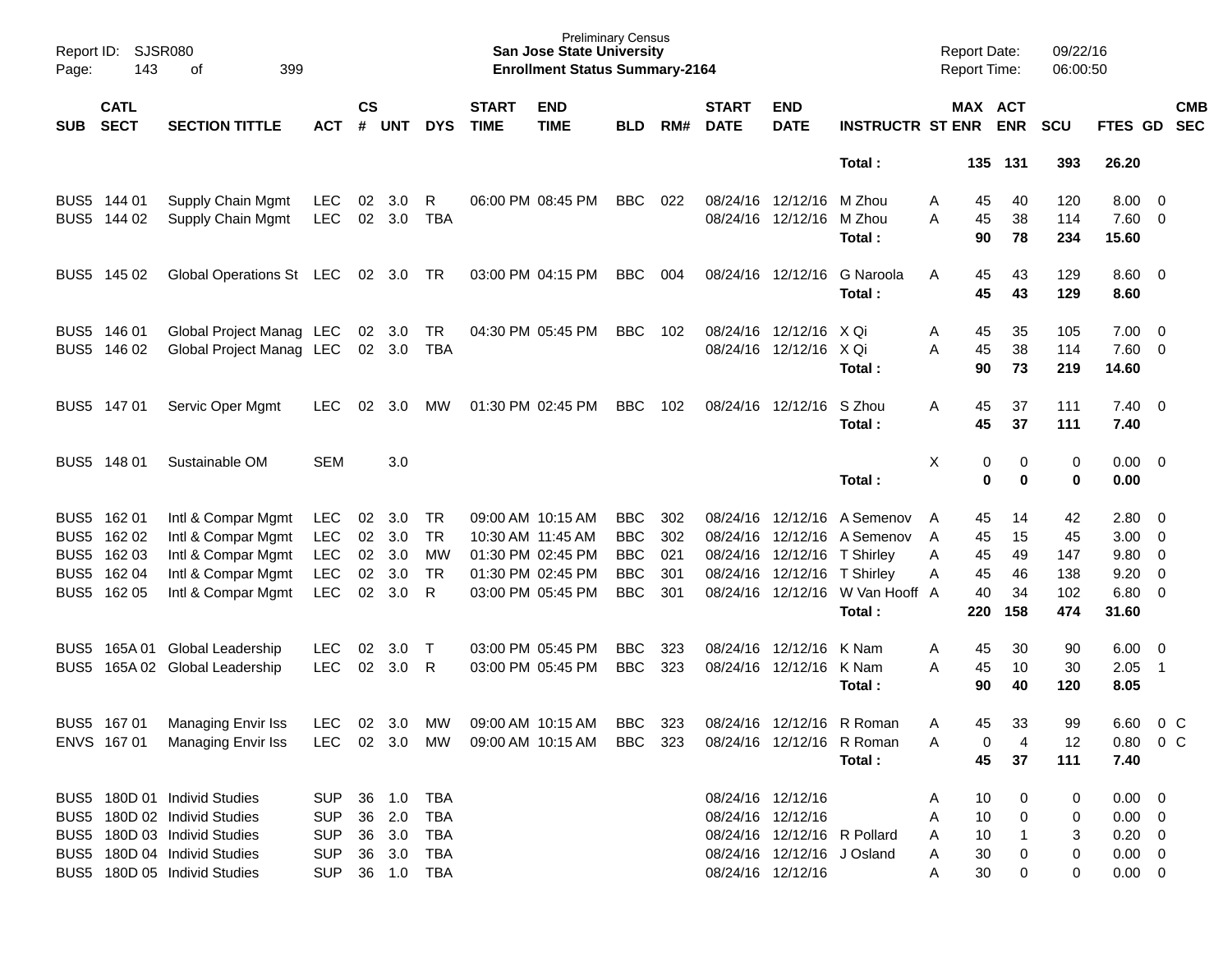| Page:            | SJSR080<br>Report ID:<br>399<br>144<br>оf |                                 |            |                    |            |            |                             | <b>Preliminary Census</b><br><b>San Jose State University</b><br><b>Enrollment Status Summary-2164</b> |                |     |                             |                             |                                 |   | <b>Report Date:</b> | <b>Report Time:</b>   | 09/22/16<br>06:00:50 |               |                         |                          |
|------------------|-------------------------------------------|---------------------------------|------------|--------------------|------------|------------|-----------------------------|--------------------------------------------------------------------------------------------------------|----------------|-----|-----------------------------|-----------------------------|---------------------------------|---|---------------------|-----------------------|----------------------|---------------|-------------------------|--------------------------|
| <b>SUB</b>       | <b>CATL</b><br><b>SECT</b>                | <b>SECTION TITTLE</b>           | <b>ACT</b> | $\mathsf{cs}$<br># | <b>UNT</b> | <b>DYS</b> | <b>START</b><br><b>TIME</b> | <b>END</b><br><b>TIME</b>                                                                              | <b>BLD</b>     | RM# | <b>START</b><br><b>DATE</b> | <b>END</b><br><b>DATE</b>   | <b>INSTRUCTR ST ENR</b>         |   |                     | MAX ACT<br><b>ENR</b> | <b>SCU</b>           | FTES GD       |                         | <b>CMB</b><br><b>SEC</b> |
|                  |                                           |                                 |            |                    |            |            |                             |                                                                                                        |                |     |                             |                             | Total:                          |   | 90                  | -1                    | 3                    | 0.20          |                         |                          |
| BUS <sub>5</sub> | 181 01                                    | Intro to Entrepreneu            | <b>LEC</b> | 02                 | 3.0        | M          |                             | 03:00 PM 05:45 PM                                                                                      | <b>BBC</b>     | 301 |                             | 08/24/16 12/12/16 X Quan    |                                 | A | 45                  | 27                    | 81                   | 5.40          | - 0                     |                          |
| BUS <sub>5</sub> | 181 02                                    | Intro to Entrepreneu            | <b>LEC</b> | 02                 | 3.0        | W          |                             | 03:00 PM 05:45 PM                                                                                      | <b>BBC</b>     | 021 |                             | 08/24/16 12/12/16           | X Quan                          | A | 45                  | 22                    | 66                   | 4.40          | - 0                     |                          |
| BUS <sub>5</sub> | 181 03                                    | Intro to Entrepreneu            | <b>LEC</b> | 02                 | 3.0        | <b>TR</b>  |                             | 09:00 AM 10:15 AM                                                                                      | <b>BBC</b>     | 301 |                             | 08/24/16 12/12/16 S Pruthi  |                                 | A | 45                  | 21                    | 63                   | 4.20          | $\overline{0}$          |                          |
| BUS5             | 181 04                                    | Intro to Entrepreneu            | <b>LEC</b> | 02                 | 3.0        | <b>TR</b>  | 10:30 AM 11:45 AM           |                                                                                                        | <b>BBC</b>     | 301 |                             | 08/24/16 12/12/16 S Pruthi  |                                 | Α | 45                  | 28                    | 84                   | 5.60          | $\overline{\mathbf{0}}$ |                          |
|                  |                                           |                                 |            |                    |            |            |                             |                                                                                                        |                |     |                             |                             | Total:                          |   | 180                 | 98                    | 294                  | 19.60         |                         |                          |
| BUS <sub>5</sub> | 18301                                     | Global Entreneurship            | LEC        | 02                 | 3.0        | MW         |                             | 10:30 AM 11:45 AM                                                                                      | <b>BBC</b>     | 102 |                             | 08/24/16 12/12/16 X Quan    |                                 | A | 45                  | 43                    | 129                  | 8.60          | $\overline{0}$          |                          |
|                  | BUS5 183 02                               | Global Entreneurship            | LEC        |                    | 3.0        |            |                             |                                                                                                        |                |     |                             |                             |                                 | Χ | 0                   | $\mathbf 0$           | 0                    | 0.00          | $\overline{0}$          |                          |
|                  |                                           |                                 |            |                    |            |            |                             |                                                                                                        |                |     |                             |                             | Total:                          |   | 45                  | 43                    | 129                  | 8.60          |                         |                          |
| BUS5             |                                           | 184A 01 Mgmt of Innovation      | <b>SEM</b> |                    | 3.0        |            |                             |                                                                                                        |                |     |                             |                             |                                 | X | 0                   | 0                     | 0                    | 0.00          | $\overline{\mathbf{0}}$ |                          |
|                  |                                           |                                 |            |                    |            |            |                             |                                                                                                        |                |     |                             |                             | Total:                          |   | 0                   | 0                     | $\bf{0}$             | 0.00          |                         |                          |
|                  | BUS5 185 01                               | <b>Family Business</b>          | <b>LEC</b> | 02                 | 3.0        | M          |                             | 06:00 PM 08:45 PM                                                                                      | <b>BBC</b>     | 224 |                             | 08/24/16 12/12/16           | R Pollard                       | A | 45                  | 22                    | 66                   | 4.40          | $\overline{\mathbf{0}}$ |                          |
|                  |                                           |                                 |            |                    |            |            |                             |                                                                                                        |                |     |                             |                             | Total:                          |   | 45                  | 22                    | 66                   | 4.40          |                         |                          |
| BUS <sub>5</sub> | 186V 01 VLAB                              |                                 | <b>LEC</b> | 03                 | 3.0        | M          |                             | 04:30 PM 07:15 PM                                                                                      | <b>BBC</b>     | 302 |                             | 08/24/16 12/12/16           | A Basu                          | A | 15                  | 13                    | 39                   | 2.60          | $\overline{\mathbf{0}}$ |                          |
|                  |                                           |                                 |            |                    |            |            |                             |                                                                                                        |                |     |                             |                             | Total:                          |   | 15                  | 13                    | 39                   | 2.60          |                         |                          |
| BUS <sub>5</sub> | 187 01                                    | Global Dimensn Bus              | <b>LEC</b> | 02                 | 3.0        | TR         |                             | 09:00 AM 10:15 AM                                                                                      | <b>BBC</b>     | 204 |                             | 08/24/16 12/12/16 S Francis |                                 | A | 96                  | 113                   | 339                  | 22.60         | 0                       |                          |
| BUS <sub>5</sub> | 18702                                     | Global Dimensn Bus              | <b>LEC</b> | 02                 | 3.0        | <b>TR</b>  |                             | 07:30 AM 08:45 AM                                                                                      | <b>BBC</b>     | 320 | 08/24/16                    | 12/12/16 S Francis          |                                 | Α | 34                  | 39                    | 117                  | 7.80          | - 0                     |                          |
| BUS <sub>5</sub> | 18703                                     | <b>Global Dimensn Bus</b>       | <b>LEC</b> | 02                 | 3.0        | W          |                             | 06:00 PM 08:45 PM                                                                                      | <b>BBC</b>     | 222 |                             | 08/24/16 12/12/16 A Osland  |                                 | A | 30                  | 52                    | 156                  | 10.40         | 0                       |                          |
| BUS <sub>5</sub> | 18704                                     | Global Dimensn Bus              | <b>LEC</b> | 02                 | 3.0        | МW         | 10:30 AM 11:45 AM           |                                                                                                        | <b>BBC</b>     | 204 |                             | 08/24/16 12/12/16 C Reade   |                                 | A | 96                  | 114                   | 342                  | 22.80         | 0                       |                          |
| BUS <sub>5</sub> | 18705                                     | Global Dimensn Bus              | <b>LEC</b> | 02                 | 3.0        | МW         |                             | 09:00 AM 10:15 AM                                                                                      | <b>BBC</b>     | 204 |                             |                             | 08/24/16 12/12/16 A Musgrave    | A | 96                  | 103                   | 309                  | 20.60         | 0                       |                          |
| BUS <sub>5</sub> | 18706                                     | <b>Global Dimensn Bus</b>       | <b>LEC</b> | 02                 | 3.0        | M          |                             | 06:00 PM 08:45 PM                                                                                      | <b>BBC</b>     | 222 |                             |                             | 08/24/16 12/12/16 T Kolodzieja  | A | 30                  | 39                    | 117                  | 7.80          | 0                       |                          |
| BUS <sub>5</sub> | 18707                                     | <b>Global Dimensn Bus</b>       | <b>LEC</b> | 02                 | 3.0        | <b>TBA</b> |                             |                                                                                                        |                |     |                             | 08/24/16 12/12/16 I Yang    |                                 | Α | 33                  | 42                    | 126                  | 8.40          | 0                       |                          |
| BUS <sub>5</sub> | 18708                                     | Global Dimensn Bus              | <b>LEC</b> | 02                 | 3.0        | <b>TBA</b> |                             |                                                                                                        |                |     |                             | 08/24/16 12/12/16 I Yang    |                                 | Α | 33                  | 40                    | 120                  | 8.00          | 0                       |                          |
| BUS <sub>5</sub> | 18709                                     | Global Dimensn Bus              | <b>LEC</b> | 02                 | 3.0        | <b>TBA</b> |                             |                                                                                                        |                |     | 08/24/16                    | 12/12/16 I Yang             |                                 | Α | 30                  | 42                    | 126                  | 8.40          | 0                       |                          |
|                  | BUS5 187 11                               | Global Dimensn Bus              | LEC        | 02                 | 3.0        | <b>TR</b>  |                             | 10:30 AM 11:45 AM                                                                                      | <b>BBC</b>     | 323 |                             | 08/24/16 12/12/16 Y No      |                                 | A | 32                  | 41                    | 123                  | 8.20          | 0                       |                          |
|                  | BUS5 187 12                               | Global Dimensn Bus LEC          |            |                    | 02 3.0     | TBA        |                             |                                                                                                        |                |     | 08/24/16 12/12/16           |                             |                                 | Α | 32                  | 36                    | 108                  | $7.20 \t 0$   |                         |                          |
|                  | BUS5 187 13                               | Global Dimensn Bus              | LEC        |                    | 02 3.0     | TBA        |                             |                                                                                                        |                |     |                             | 08/24/16 12/12/16           |                                 | Α | 32                  | 35                    | 105                  | $7.00 \t 0$   |                         |                          |
|                  | BUS5 187 14                               | Global Dimensn Bus              | LEC        |                    | 02 3.0     | R          |                             | 06:00 PM 08:45 PM                                                                                      | BBC            | 102 |                             |                             | 08/24/16 12/12/16 W Van Hooff A |   | 31                  | 45                    | 135                  | $9.00 \t 0$   |                         |                          |
|                  | BUS5 187 15                               | Global Dimensn Bus              | LEC        |                    | 02 3.0     | F          |                             | 09:30 AM 12:15 PM                                                                                      | BBC            | 301 |                             | 08/24/16 12/12/16 Y No      |                                 | A | 30                  | 32                    | 96                   | $6.40\quad 0$ |                         |                          |
|                  | BUS5 187 16                               | Global Dimensn Bus              | LEC        |                    | 02 3.0     | R          |                             | 06:00 PM 08:45 PM                                                                                      | <b>BBC</b> 106 |     |                             | 08/24/16 12/12/16 B Makani  |                                 | A | 30                  | 31                    | 93                   | $6.20 \t 0$   |                         |                          |
|                  | BUS5 187 17                               | Global Dimensn Bus LEC 02 3.0 W |            |                    |            |            |                             | 03:00 PM 05:45 PM                                                                                      | CL             | 222 |                             |                             | 08/24/16 12/12/16 W Van Hooff A |   | 25                  | 40                    | 120                  | $8.00 \t 0$   |                         |                          |
|                  |                                           |                                 |            |                    |            |            |                             |                                                                                                        |                |     |                             |                             | Total:                          |   |                     | 690 844               | 2532                 | 168.80        |                         |                          |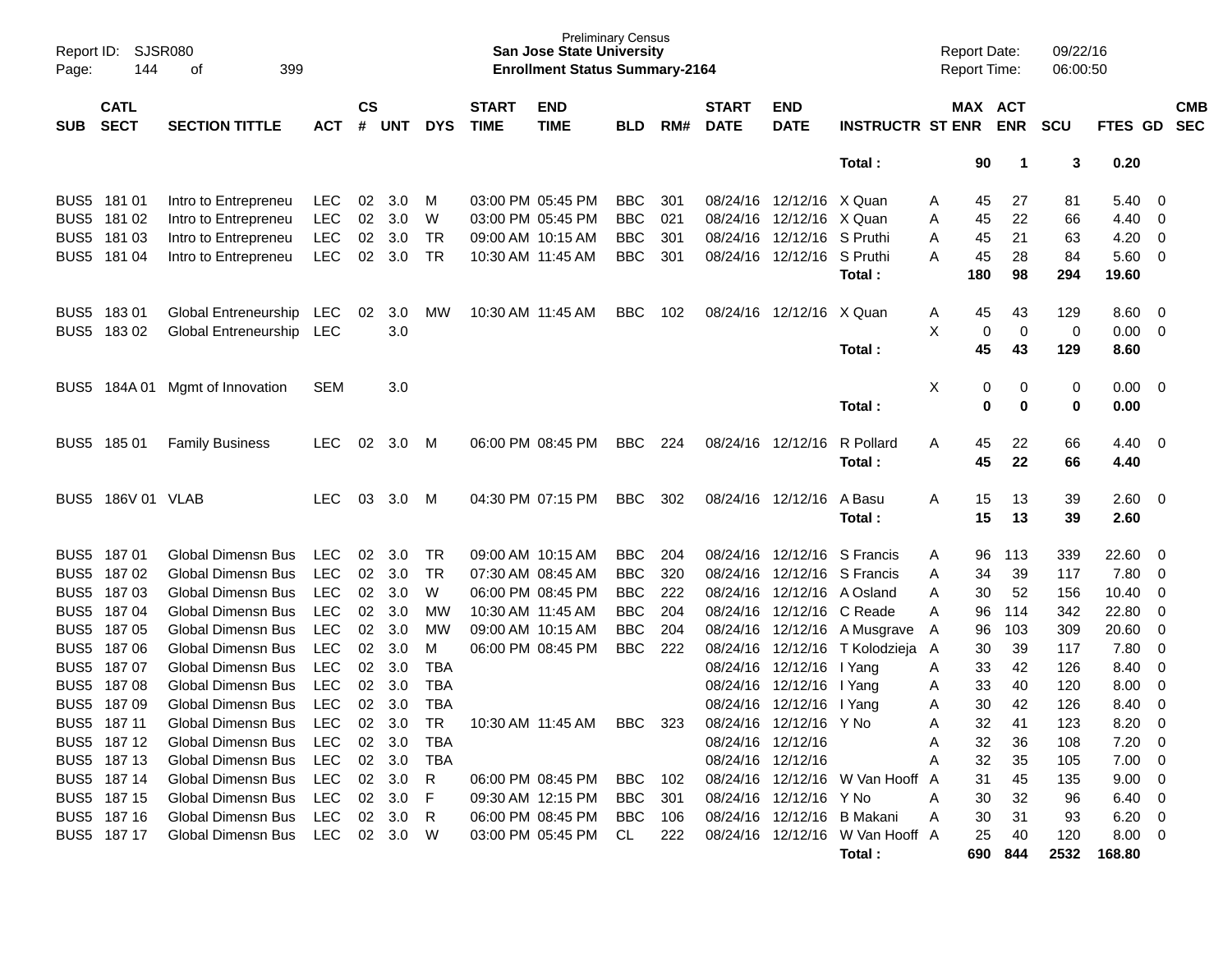| Report ID:<br>Page: | 145                        | SJSR080<br>399<br>0f                                |     |         |            |            |                             | <b>Preliminary Census</b><br><b>San Jose State University</b><br><b>Enrollment Status Summary-2164</b> |            |     |                             |                                                  |                                                       | <b>Report Date:</b><br><b>Report Time:</b> |                          | 09/22/16<br>06:00:50      |                                   |                   |
|---------------------|----------------------------|-----------------------------------------------------|-----|---------|------------|------------|-----------------------------|--------------------------------------------------------------------------------------------------------|------------|-----|-----------------------------|--------------------------------------------------|-------------------------------------------------------|--------------------------------------------|--------------------------|---------------------------|-----------------------------------|-------------------|
| <b>SUB</b>          | <b>CATL</b><br><b>SECT</b> | <b>SECTION TITTLE</b>                               | ACT | CS<br># | <b>UNT</b> | <b>DYS</b> | <b>START</b><br><b>TIME</b> | <b>END</b><br>TIME                                                                                     | <b>BLD</b> | RM# | <b>START</b><br><b>DATE</b> | <b>END</b><br><b>DATE</b>                        | <b>INSTRUCTR ST ENR</b>                               | <b>MAX</b>                                 | <b>ACT</b><br><b>ENR</b> | <b>SCU</b>                | <b>FTES GD</b>                    | <b>CMB</b><br>SEC |
| BUS5                | 196E 01                    | Startup Founders and LEC 02                         |     |         | 3.0        | $\top$     |                             | 03:00 PM 05:45 PM                                                                                      | BBC        | 301 | 08/24/16                    | 12/12/16                                         | S Bennet<br>Total :                                   | 30<br>A<br>30                              | 18<br>18                 | 54<br>54                  | $3.60 \quad 0$<br>3.60            |                   |
|                     | Department :               | <b>School of Global Innovation &amp; Leadership</b> |     |         |            |            |                             |                                                                                                        |            |     |                             | <b>Lower Division:</b><br><b>Upper Division:</b> | <b>Department Total:</b><br><b>Graduate Division:</b> | 3221<br>445<br>2776<br>0                   | 2948<br>371<br>2577<br>0 | 8844<br>1113<br>7731<br>0 | 589.70<br>74.20<br>515.50<br>0.00 |                   |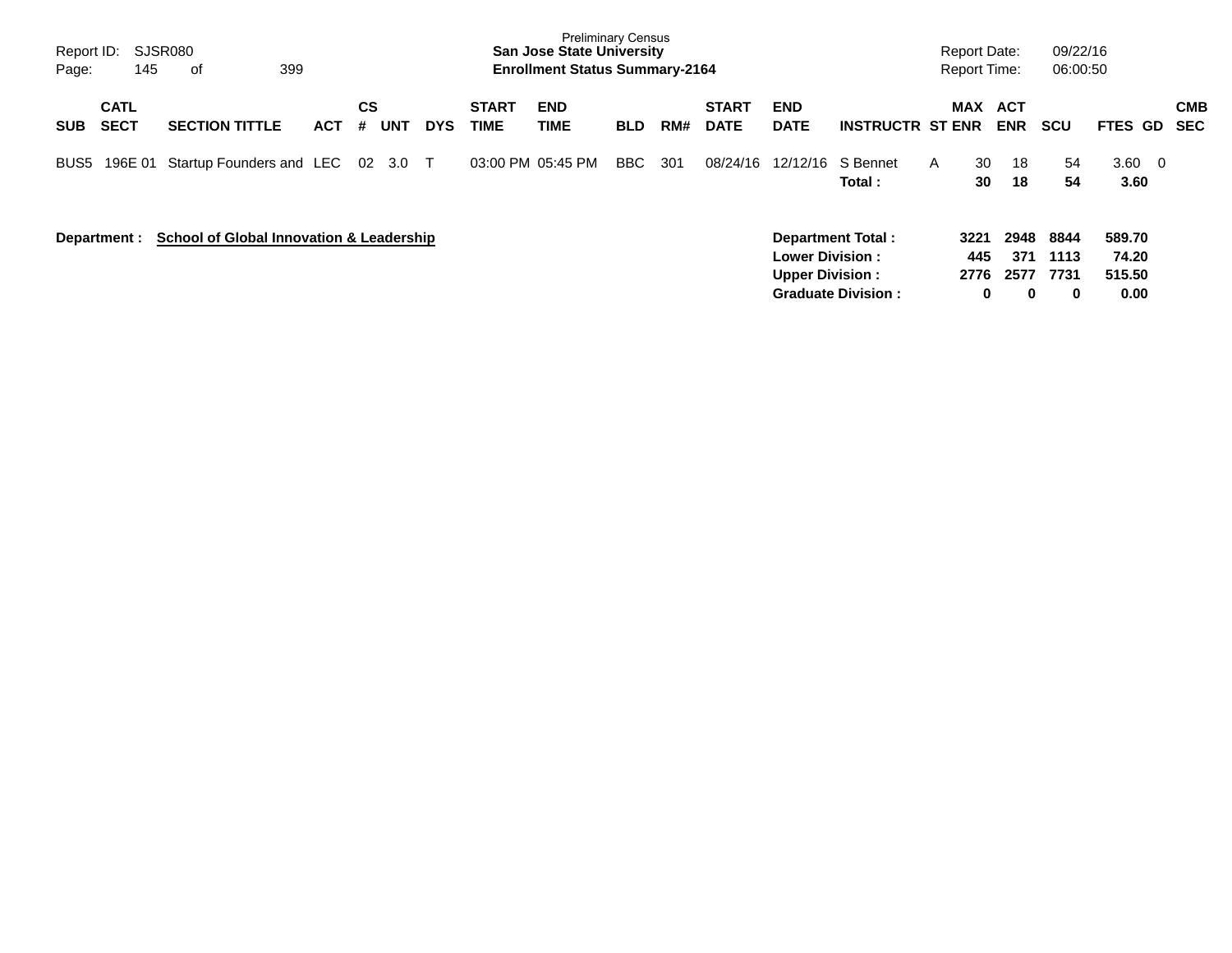| Page:          | SJSR080<br>Report ID:<br>146<br>399<br>of<br><b>CATL</b> |                                                |            |                    |        |            |                             | <b>San Jose State University</b><br><b>Enrollment Status Summary-2164</b> | <b>Preliminary Census</b> |     |                             |                           |                               | <b>Report Date:</b><br>Report Time: |           |                | 09/22/16<br>06:00:50 |                |                          |                          |
|----------------|----------------------------------------------------------|------------------------------------------------|------------|--------------------|--------|------------|-----------------------------|---------------------------------------------------------------------------|---------------------------|-----|-----------------------------|---------------------------|-------------------------------|-------------------------------------|-----------|----------------|----------------------|----------------|--------------------------|--------------------------|
| <b>SUB</b>     | <b>SECT</b>                                              | <b>SECTION TITTLE</b>                          | <b>ACT</b> | $\mathsf{cs}$<br># | UNT    | <b>DYS</b> | <b>START</b><br><b>TIME</b> | <b>END</b><br><b>TIME</b>                                                 | <b>BLD</b>                | RM# | <b>START</b><br><b>DATE</b> | <b>END</b><br><b>DATE</b> | <b>INSTRUCTR ST ENR</b>       | MAX ACT                             |           | <b>ENR</b>     | <b>SCU</b>           | FTES GD        |                          | <b>CMB</b><br><b>SEC</b> |
| <b>College</b> | Department :                                             | <b>Business</b><br><b>School of Management</b> |            |                    |        |            |                             |                                                                           |                           |     |                             |                           |                               |                                     |           |                |                      |                |                          |                          |
|                | BUS3 1001                                                | <b>Discover Business</b>                       | <b>LEC</b> |                    | 3.0    |            |                             |                                                                           |                           |     |                             |                           |                               | х                                   | 0         | 0              | 0                    | $0.00 \quad 0$ |                          |                          |
|                |                                                          |                                                |            |                    |        |            |                             |                                                                           |                           |     |                             |                           | Total:                        |                                     | 0         | $\mathbf 0$    | 0                    | 0.00           |                          |                          |
| BUS3           | 1201                                                     | <b>Money Matters</b>                           | <b>LEC</b> | 01                 | 3.0    | TBA        |                             |                                                                           |                           |     |                             | 08/24/16 12/12/16         | R Okumoto                     | A                                   | 120       | 117            | 351                  | 23.40          | $\overline{\mathbf{0}}$  |                          |
| BUS3           | 1202                                                     | <b>Money Matters</b>                           | <b>LEC</b> | 01                 | 3.0    | Т          |                             | 06:00 PM 08:45 PM                                                         | <b>BBC</b>                | 205 | 08/24/16                    | 12/12/16                  | G Radine                      | Α                                   | 45        | 44             | 132                  | 8.80           | $\overline{\mathbf{0}}$  |                          |
| BUS3           | 12 03                                                    | <b>Money Matters</b>                           | <b>LEC</b> | 01                 | 3.0    | R          |                             | 06:00 PM 08:45 PM                                                         | <b>BBC</b>                | 302 |                             | 08/24/16 12/12/16         | J Jain<br>Total:              | Α                                   | 45<br>210 | 41<br>202      | 123<br>606           | 8.20<br>40.40  | $\overline{0}$           |                          |
| BUS3           | 80 01                                                    | Legal Environment of LEC                       |            | 03                 | 3.0    | Т          |                             | 06:00 PM 08:45 PM                                                         | <b>BBC</b>                | 226 |                             | 08/24/16 12/12/16         | J Dworak                      | Α                                   | 45        | 46             | 138                  | 9.20           | $\overline{\phantom{0}}$ |                          |
| BUS3           | 80 02                                                    | Legal Environment of LEC                       |            | 03                 | 3.0    | MW         |                             | 10:30 AM 11:45 AM                                                         | <b>BBC</b>                | 220 | 08/24/16                    | 12/12/16                  | N Clinch                      | Α                                   | 45        | 42             | 126                  | 8.40           | $\overline{\phantom{0}}$ |                          |
| BUS3           | 80 03                                                    | Legal Environment of LEC                       |            | 03                 | 3.0    | MW         |                             | 01:30 PM 02:45 PM                                                         | <b>BBC</b>                | 202 |                             | 08/24/16 12/12/16         | N Clinch                      | A                                   | 120       | 109            | 327                  | 21.80          | $\overline{\mathbf{0}}$  |                          |
| BUS3           | 80 04                                                    | Legal Environment of LEC                       |            | 03                 | 3.0    | MW         |                             | 09:00 AM 10:15 AM                                                         | <b>BBC</b>                | 220 |                             | 08/24/16 12/12/16         | N Clinch                      | Α                                   | 45        | 43             | 129                  | 8.60           | $\overline{\mathbf{0}}$  |                          |
| BUS3           | 80 05                                                    | Legal Environment of LEC                       |            | 03                 | 3.0    | <b>TR</b>  |                             | 09:00 AM 10:15 AM                                                         | <b>BBC</b>                | 104 |                             | 08/24/16 12/12/16         | J Dworak                      | A                                   | 45        | 49             | 147                  | 9.80           | $\overline{0}$           |                          |
| BUS3           | 80 06                                                    | Legal Environment of LEC                       |            | 03                 | 3.0    | M          |                             | 06:00 PM 08:45 PM                                                         | <b>BBC</b>                | 202 |                             | 08/24/16 12/12/16 A Casey |                               | Α                                   | 120       | 120            | 360                  | 24.00          | $\overline{\phantom{0}}$ |                          |
|                |                                                          |                                                |            |                    |        |            |                             |                                                                           |                           |     |                             |                           | Total:                        |                                     | 420       | 409            | 1227                 | 81.80          |                          |                          |
| BUS3           | 149 01                                                   | Negotn & Cnflct Reso LEC                       |            | 02                 | 3.0    | -F         |                             | 12:30 PM 03:15 PM                                                         | <b>BBC</b>                | 302 |                             | 08/24/16 12/12/16         | M Ingerson                    | A                                   | 45        | 33             | 99                   | $6.60 \quad 0$ |                          |                          |
|                |                                                          |                                                |            |                    |        |            |                             |                                                                           |                           |     |                             |                           | Total:                        |                                     | 45        | 33             | 99                   | 6.60           |                          |                          |
|                | BUS3 150 01                                              | Fund of HR Mgmt                                | <b>LEC</b> |                    | 3.0    |            |                             |                                                                           |                           |     |                             |                           |                               | Χ                                   | 0         | 0              | 0                    | 0.00           | $\overline{\phantom{0}}$ |                          |
| BUS3           | 150 02                                                   | Fund of HR Mgmt                                | <b>LEC</b> | 02                 | 3.0    | R          |                             | 06:00 PM 08:45 PM                                                         | <b>BBC</b>                | 003 |                             | 08/24/16 12/12/16         | H Chalutz Be A                |                                     | 43        | 44             | 132                  | 8.80           | $\overline{\mathbf{0}}$  |                          |
| BUS3           | 150 03                                                   | Fund of HR Mgmt                                | <b>LEC</b> | 02                 | 3.0    | Т          |                             | 06:00 PM 08:45 PM                                                         | <b>BBC</b>                | 104 |                             | 08/24/16 12/12/16         | D Fairchild                   | A                                   | 43        | 42             | 126                  | 8.40           | $\overline{\mathbf{0}}$  |                          |
| BUS3           | 150 04                                                   | Fund of HR Mgmt                                | <b>LEC</b> |                    | 3.0    |            |                             |                                                                           |                           |     |                             |                           |                               | х                                   | 0         | 0              | 0                    | 0.00           | $\overline{\mathbf{0}}$  |                          |
|                | BUS3 150 05                                              | Fund of HR Mgmt                                | <b>LEC</b> | 02                 | 3.0    | MW         |                             | 12:00 PM 01:15 PM                                                         | <b>BBC</b>                | 226 |                             | 08/24/16 12/12/16         | M Gavino                      | Α                                   | 43        | 42             | 126                  | 8.40           | $\overline{0}$           |                          |
|                | BUS3 150 06                                              | Fund of HR Mgmt                                | <b>LEC</b> | 02                 | 3.0    | MW         |                             | 03:00 PM 04:15 PM                                                         | <b>BBC</b>                | 104 |                             |                           | 08/24/16 12/12/16 R Partridge | A                                   | 43        | 42             | 126                  | 8.40           | $\overline{0}$           |                          |
| BUS3           | 150 07                                                   | Fund of HR Mgmt                                | <b>LEC</b> | 02                 | 3.0    | MW         |                             | 01:30 PM 02:45 PM                                                         | <b>BBC</b>                | 226 |                             | 08/24/16 12/12/16         | M Gavino<br>Total:            | Α                                   | 43        | 41             | 123                  | 8.20           | $\overline{\mathbf{0}}$  |                          |
|                |                                                          |                                                |            |                    |        |            |                             |                                                                           |                           |     |                             |                           |                               |                                     | 215       | 211            | 633                  | 42.20          |                          |                          |
|                | BUS3 151 01                                              | <b>Labor Relations</b>                         | <b>LEC</b> | 02                 | 3.0    | $\top$     |                             | 03:00 PM 05:45 PM                                                         | <b>BBC</b>                | 104 |                             | 08/24/16 12/12/16 N Long  |                               | Α                                   | 45        | 47             | 141                  | 9.40           | $\overline{\mathbf{0}}$  |                          |
|                |                                                          |                                                |            |                    |        |            |                             |                                                                           |                           |     |                             |                           | Total:                        |                                     | 45        | 47             | 141                  | 9.40           |                          |                          |
|                | BUS3 154 01                                              | Wkfrce Plan Staff &                            | <b>LEC</b> |                    | 3.0    |            |                             |                                                                           |                           |     |                             |                           |                               | X                                   | 0         | $\overline{0}$ | $\pmb{0}$            | $0.00 \t 0$    |                          |                          |
|                | BUS3 154 02                                              | Wkfrce Plan Staff &                            | <b>LEC</b> | 02                 | 3.0    | MW         |                             | 07:30 AM 08:45 AM                                                         | BBC                       | 104 |                             | 08/24/16 12/12/16         | M Norman                      | A                                   | 45        | 44             | 132                  | 8.80 0         |                          |                          |
|                |                                                          |                                                |            |                    |        |            |                             |                                                                           |                           |     |                             |                           | Total:                        |                                     | 45        | 44             | 132                  | 8.80           |                          |                          |
|                | BUS3 155 01                                              | Performance Mgmnt & LEC                        |            |                    | 3.0    |            |                             |                                                                           |                           |     |                             |                           |                               | X                                   | 0         | 0              | $\pmb{0}$            | $0.00 \t 0$    |                          |                          |
|                | BUS3 155 02                                              | Performance Mgmnt & LEC                        |            |                    | 02 3.0 | MW         |                             | 01:30 PM 02:45 PM                                                         | BBC 104                   |     |                             |                           | 08/24/16 12/12/16 R Partridge | Α                                   | 45        | 26             | 78                   | $5.20 \t 0$    |                          |                          |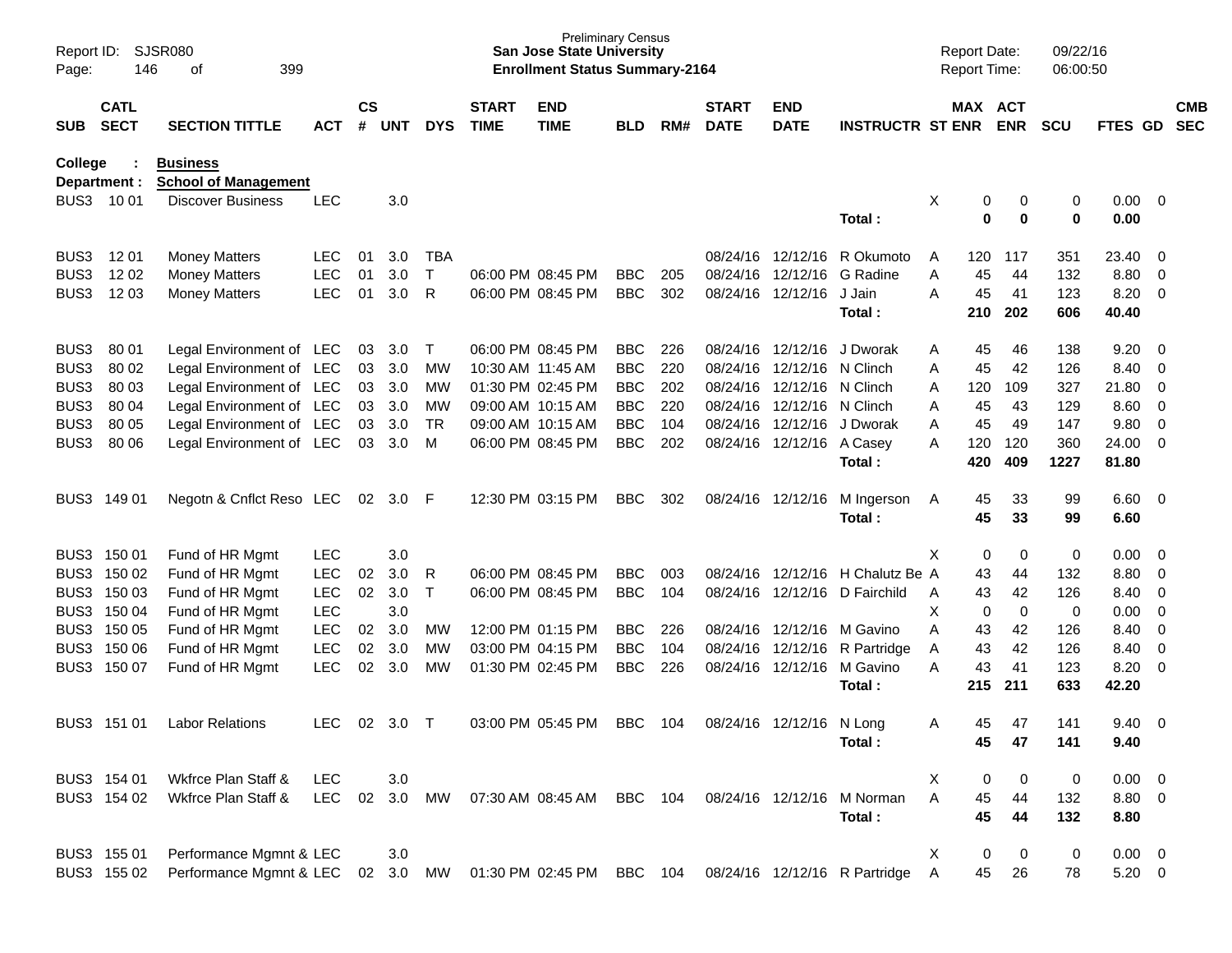| Report ID:<br>Page: | SJSR080<br>147             | 399<br>of                                       |            |                 |            |              |                             | Preliminary Census<br><b>San Jose State University</b><br><b>Enrollment Status Summary-2164</b> |            |     |                             |                             |                              | <b>Report Date:</b><br>Report Time: |          |                       | 09/22/16<br>06:00:50 |                     |                          |                          |
|---------------------|----------------------------|-------------------------------------------------|------------|-----------------|------------|--------------|-----------------------------|-------------------------------------------------------------------------------------------------|------------|-----|-----------------------------|-----------------------------|------------------------------|-------------------------------------|----------|-----------------------|----------------------|---------------------|--------------------------|--------------------------|
| <b>SUB</b>          | <b>CATL</b><br><b>SECT</b> | <b>SECTION TITTLE</b>                           | <b>ACT</b> | <b>CS</b><br>#  | <b>UNT</b> | <b>DYS</b>   | <b>START</b><br><b>TIME</b> | <b>END</b><br><b>TIME</b>                                                                       | <b>BLD</b> | RM# | <b>START</b><br><b>DATE</b> | <b>END</b><br><b>DATE</b>   | <b>INSTRUCTR ST ENR</b>      |                                     |          | MAX ACT<br><b>ENR</b> | <b>SCU</b>           | FTES GD             |                          | <b>CMB</b><br><b>SEC</b> |
|                     |                            |                                                 |            |                 |            |              |                             |                                                                                                 |            |     |                             |                             | Total:                       |                                     | 45       | 26                    | 78                   | 5.20                |                          |                          |
|                     | BUS3 157 01                | Legal Issues in Hrm                             | <b>LEC</b> | 02              | 3.0        | $\top$       |                             | 06:00 PM 08:45 PM                                                                               | <b>BBC</b> | 003 |                             | 08/24/16 12/12/16           | S Malos<br>Total:            | Α                                   | 45<br>45 | 45<br>45              | 135<br>135           | $9.00 \t 0$<br>9.00 |                          |                          |
|                     | BUS3 158 01                | Compensatn & Rewd St.EC                         |            | 02 <sub>o</sub> | 3.0        | R            |                             | 03:00 PM 05:45 PM                                                                               | <b>BBC</b> | 104 |                             | 08/24/16 12/12/16           | T Brown<br>Total:            | Α                                   | 45<br>45 | 53<br>53              | 159<br>159           | 10.75 3<br>10.75    |                          |                          |
|                     | BUS3 159 01                | Senior Sem in HRM                               | SEM        | 05              | 3.0        | W            |                             | 06:00 PM 08:45 PM                                                                               | <b>BBC</b> | 003 |                             | 08/24/16 12/12/16           | S Malos<br>Total:            | Α                                   | 45<br>45 | 38<br>38              | 114<br>114           | 7.60 0<br>7.60      |                          |                          |
|                     | BUS3 160 01                | Fund Mgmt & Org Beh LEC                         |            | 02              | 3.0        | MW           | 10:30 AM 11:45 AM           |                                                                                                 | <b>BBC</b> | 202 |                             | 08/24/16 12/12/16           | A Musgrave                   | A                                   | 115      | 112                   | 336                  | 22.40               | $\overline{\mathbf{0}}$  |                          |
| BUS3                | 160 02                     | Fund Mgmt & Org Beh LEC                         |            | 02              | 3.0        | W            |                             | 06:00 PM 08:45 PM                                                                               | <b>BBC</b> | 104 |                             | 08/24/16 12/12/16           | R Blitzer                    | Α                                   | 29       | 37                    | 111                  | 7.40                | $\overline{\mathbf{0}}$  |                          |
| BUS3                | 160 03                     | Fund Mgmt & Org Beh LEC                         |            | 02              | 3.0        | R            |                             | 03:00 PM 05:45 PM                                                                               | <b>BBC</b> | 202 |                             | 08/24/16 12/12/16           | E Mullen                     | Α                                   | 115      | 118                   | 354                  | 23.60               | $\overline{\mathbf{0}}$  |                          |
| BUS3                | 160 04                     | Fund Mgmt & Org Beh LEC                         |            | 02              | 3.0        | R            |                             | 06:00 PM 08:45 PM                                                                               | <b>BBC</b> | 104 |                             | 08/24/16 12/12/16 S Moore   |                              | Α                                   | 30       | 30                    | 90                   | 6.00                | $\overline{0}$           |                          |
| BUS3                | 160 05                     | Fund Mgmt & Org Beh LEC                         |            | 02              | 3.0        | TR           |                             | 03:00 PM 04:15 PM                                                                               | <b>BBC</b> | 302 |                             | 08/24/16 12/12/16           | R Pollard                    | Α                                   | 25       | 48                    | 144                  | 9.60                | $\overline{0}$           |                          |
| BUS3                | 160 06                     | Fund Mgmt & Org Beh LEC                         |            | $02\,$          | 3.0        | $\mathsf{T}$ |                             | 06:00 PM 08:45 PM                                                                               | <b>BBC</b> | 202 |                             | 08/24/16 12/12/16           | P Wells                      | A                                   | 115      | 118                   | 354                  | 23.60               | $\overline{0}$           |                          |
| BUS3                | 160 07                     | Fund Mgmt & Org Beh LEC                         |            | 02              | 3.0        | <b>TR</b>    |                             | 12:00 PM 01:15 PM                                                                               | <b>BBC</b> | 204 |                             |                             | 08/24/16 12/12/16 N Da Silva | A                                   | 115      | 117                   | 351                  | 23.40               | $\overline{0}$           |                          |
| BUS3                | 160 08                     | Fund Mgmt & Org Beh LEC                         |            | 02              | 3.0        | <b>TR</b>    | 10:30 AM 11:45 AM           |                                                                                                 | <b>BBC</b> | 204 |                             |                             | 08/24/16 12/12/16 S Francis  | Α                                   | 115      | 117                   | 351                  | 23.40               | $\overline{0}$           |                          |
| BUS3                | 160 09                     | Fund Mgmt & Org Beh LEC                         |            | $02\,$          | 3.0        | MW           |                             | 03:00 PM 04:15 PM                                                                               | <b>BBC</b> | 226 |                             | 08/24/16 12/12/16           | R Pollard                    | Α                                   | 31       | 40                    | 120                  | 8.00                | $\overline{\mathbf{0}}$  |                          |
| BUS3                | 160 10                     | Fund Mgmt & Org Beh LEC                         |            | 02              | 3.0        | <b>TR</b>    |                             | 09:00 AM 10:15 AM                                                                               | <b>BBC</b> | 226 |                             | 08/24/16 12/12/16           | R Kepple                     | Α                                   | 25       | 40                    | 120                  | 8.00                | $\overline{0}$           |                          |
| BUS3                | 160 11                     | Fund Mgmt & Org Beh LEC                         |            | 02              | 3.0        | M            |                             | 06:00 PM 08:45 PM                                                                               | <b>BBC</b> | 104 |                             | 08/24/16 12/12/16           | N Bussani                    | A                                   | 25       | 42                    | 126                  | 8.40                | $\mathbf 0$              |                          |
| BUS3                | 160 12                     | Fund Mgmt & Org Beh LEC                         |            | 02              | 3.0        | МW           |                             | 12:00 PM 01:15 PM                                                                               | <b>BBC</b> | 104 |                             | 08/24/16 12/12/16           | A Musgrave                   | Α                                   | 25       | 47                    | 141                  | 9.40                | $\overline{0}$           |                          |
| BUS3                | 160 13                     | Fund Mgmt & Org Beh LEC                         |            | 02              | 3.0        | W            |                             | 06:00 PM 08:45 PM                                                                               | <b>BBC</b> | 226 |                             | 08/24/16 12/12/16           | P Wells                      | Α                                   | 32       | 46                    | 138                  | 9.20                | $\overline{0}$           |                          |
| BUS3                | 160 14                     | Fund Mgmt & Org Beh LEC                         |            | $02\,$          | 3.0        | W            |                             | 03:00 PM 05:45 PM                                                                               | <b>BBC</b> | 323 |                             | 08/24/16 12/12/16           | A Walton                     | Α                                   | 45       | 42                    | 126                  | 8.40                | $\overline{0}$           |                          |
| BUS3                | 160 15                     | Fund Mgmt & Org Beh LEC                         |            | $02\,$          | 3.0        | W            |                             | 06:00 PM 08:45 PM                                                                               | <b>BBC</b> | 320 |                             | 08/24/16 12/12/16           | A Walton                     | Α                                   | 45       | 42                    | 126                  | 8.40                | $\overline{0}$           |                          |
| BUS3                | 160 16                     | Fund Mgmt & Org Beh LEC                         |            | 02              | 3.0        | TR           |                             | 07:30 AM 08:45 AM                                                                               | <b>BBC</b> | 204 |                             | 08/24/16 12/12/16           | R Kepple                     | A                                   | 120      | 77                    | 231                  | 15.40               | $\overline{\phantom{0}}$ |                          |
|                     |                            |                                                 |            |                 |            |              |                             |                                                                                                 |            |     |                             |                             | Total:                       |                                     |          | 1007 1073             | 3219                 | 214.60              |                          |                          |
| BUS3                |                            | 161A 01 Applied Org Behavr                      | <b>SEM</b> | 05              | 3.0        | MW           |                             | 12:00 PM 01:15 PM                                                                               | <b>BBC</b> | 323 | 08/24/16                    | 12/12/16                    | <b>G</b> Lester              | Α                                   | 45       | 42                    | 126                  | 8.40                | $\overline{\mathbf{0}}$  |                          |
|                     |                            | BUS3 161A 02 Applied Org Behavr                 | SEM        | 05              | 3.0        | <b>TR</b>    | 10:30 AM 11:45 AM           |                                                                                                 | <b>BBC</b> | 226 |                             |                             | 08/24/16 12/12/16 N Da Silva | A                                   | 45       | 42                    | 126                  | 8.40                | - 0                      |                          |
|                     |                            | BUS3 161A 03 Applied Org Behavr                 | SEM        | 05              | 3.0        | W            |                             | 06:00 PM 08:45 PM                                                                               | BBC 323    |     |                             | 08/24/16 12/12/16 R Pollard |                              | Α                                   | 45       | 38                    | 114                  | 7.60 0              |                          |                          |
|                     |                            | BUS3 161A 04 Applied Org Behavr                 | <b>SEM</b> |                 | 3.0        |              |                             |                                                                                                 |            |     |                             |                             |                              | Χ                                   | 0        | 0                     | 0                    | $0.00 \t 0$         |                          |                          |
|                     |                            | BUS3 161A 05 Applied Org Behavr                 | <b>SEM</b> |                 | 3.0        |              |                             |                                                                                                 |            |     |                             |                             |                              | $\sf X$                             | 0        | $\mathbf 0$           | 0                    | $0.00 \t 0$         |                          |                          |
|                     |                            |                                                 |            |                 |            |              |                             |                                                                                                 |            |     |                             |                             | Total:                       |                                     |          | 135 122               | 366                  | 24.40               |                          |                          |
|                     |                            | BUS3 161B 01 Org Theory, Design & LEC           |            |                 | 02 3.0     | TR           |                             | 10:30 AM 11:45 AM                                                                               | BBC 104    |     |                             | 08/24/16 12/12/16 T Altura  |                              | A                                   | 45       | 50                    | 150                  | $10.00 \t 0$        |                          |                          |
|                     |                            | BUS3 161B 02 Org Theory, Design & LEC 02 3.0 TR |            |                 |            |              |                             | 12:00 PM 01:15 PM                                                                               | BBC 104    |     |                             | 08/24/16 12/12/16 T Altura  |                              | Α                                   | 45       | 47                    | 141                  | $9.40 \quad 0$      |                          |                          |
|                     |                            |                                                 |            |                 |            |              |                             |                                                                                                 |            |     |                             |                             | Total:                       |                                     | 90       | 97                    | 291                  | 19.40               |                          |                          |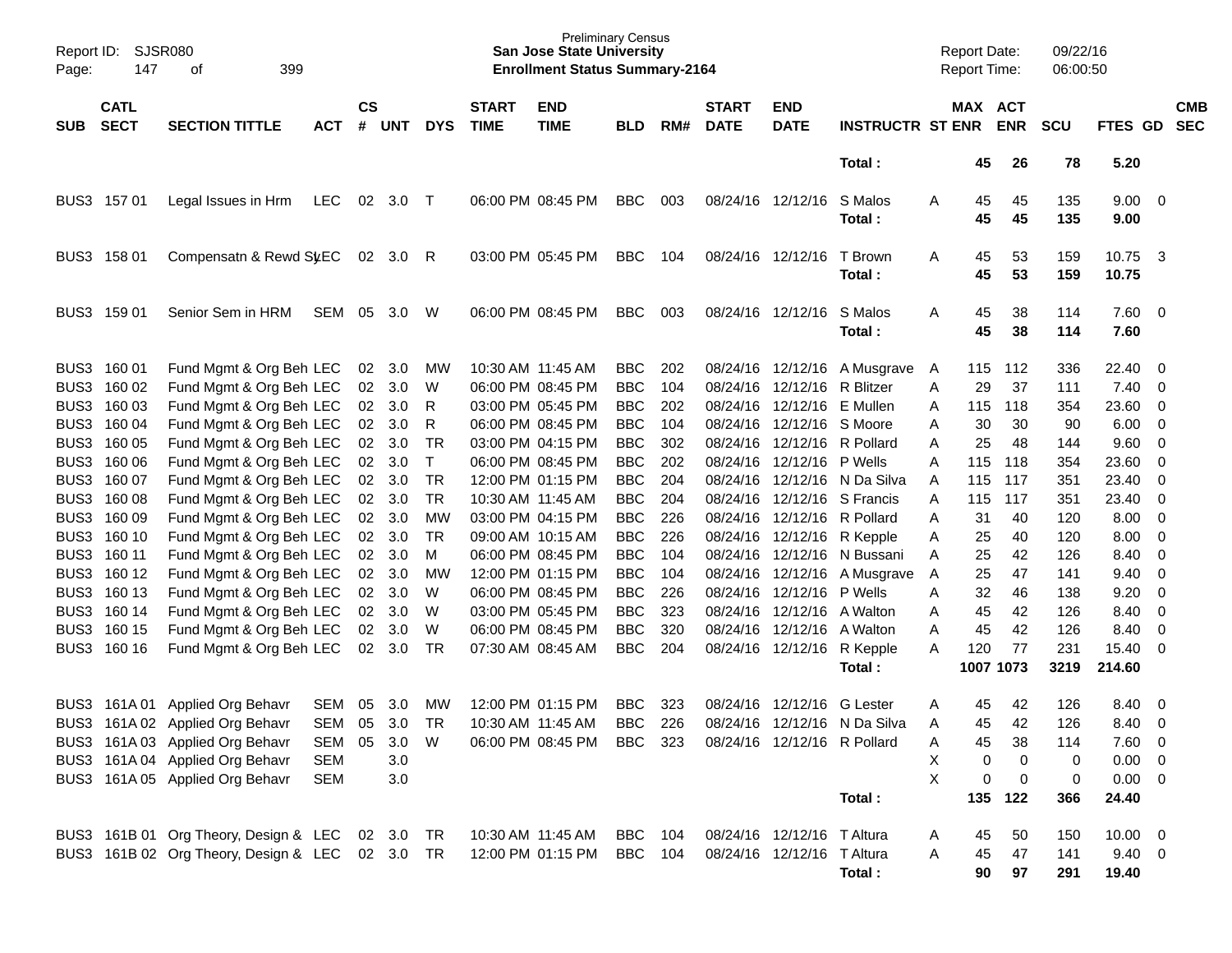| <b>SJSR080</b><br>09/22/16<br>Report ID:<br><b>San Jose State University</b><br><b>Report Date:</b><br>148<br>399<br><b>Enrollment Status Summary-2164</b><br><b>Report Time:</b><br>06:00:50<br>оf<br>Page:<br>$\mathsf{cs}$<br><b>CATL</b><br><b>START</b><br>MAX ACT<br><b>START</b><br><b>END</b><br><b>END</b><br><b>SECT</b><br><b>SECTION TITTLE</b><br>#<br><b>TIME</b><br><b>TIME</b><br><b>DATE</b><br><b>DATE</b><br><b>INSTRUCTR ST ENR</b><br><b>ENR</b><br><b>SUB</b><br><b>ACT</b><br><b>UNT</b><br><b>DYS</b><br><b>BLD</b><br>RM#<br><b>SCU</b><br>BUS3 166 01<br>8.60<br>Bus, Govt, Society<br>LEC.<br>02<br>3.0<br>TR<br>01:30 PM 02:45 PM<br><b>BBC</b><br>021<br>08/24/16 12/12/16 A Lawrence<br>45<br>43<br>129<br>A | <b>CMB</b><br><b>SEC</b><br>FTES GD<br>0<br>0<br>$\mathbf 0$<br>0 |
|--------------------------------------------------------------------------------------------------------------------------------------------------------------------------------------------------------------------------------------------------------------------------------------------------------------------------------------------------------------------------------------------------------------------------------------------------------------------------------------------------------------------------------------------------------------------------------------------------------------------------------------------------------------------------------------------------------------------------------------------|-------------------------------------------------------------------|
|                                                                                                                                                                                                                                                                                                                                                                                                                                                                                                                                                                                                                                                                                                                                            |                                                                   |
|                                                                                                                                                                                                                                                                                                                                                                                                                                                                                                                                                                                                                                                                                                                                            |                                                                   |
|                                                                                                                                                                                                                                                                                                                                                                                                                                                                                                                                                                                                                                                                                                                                            |                                                                   |
|                                                                                                                                                                                                                                                                                                                                                                                                                                                                                                                                                                                                                                                                                                                                            |                                                                   |
|                                                                                                                                                                                                                                                                                                                                                                                                                                                                                                                                                                                                                                                                                                                                            |                                                                   |
|                                                                                                                                                                                                                                                                                                                                                                                                                                                                                                                                                                                                                                                                                                                                            |                                                                   |
|                                                                                                                                                                                                                                                                                                                                                                                                                                                                                                                                                                                                                                                                                                                                            |                                                                   |
| 02<br>8.80<br>BUS3<br>166 02<br><b>LEC</b><br>3.0<br><b>TR</b><br>12:00 PM 01:15 PM<br><b>BBC</b><br>021<br>08/24/16<br>12/12/16<br>45<br>44<br>132<br>Bus, Govt, Society<br>A Lawrence<br>A                                                                                                                                                                                                                                                                                                                                                                                                                                                                                                                                               |                                                                   |
| 02<br>BUS3 166 03<br><b>LEC</b><br>3.0<br><b>MW</b><br>12:00 PM 01:15 PM<br><b>BBC</b><br>220<br>08/24/16 12/12/16<br>R Roman<br>40<br>120<br>8.00<br>Bus, Govt, Society<br>45<br>A                                                                                                                                                                                                                                                                                                                                                                                                                                                                                                                                                        |                                                                   |
| 02<br>BUS3<br>166 04<br><b>LEC</b><br>3.0<br>01:30 PM 02:45 PM<br><b>BBC</b><br>220<br>08/24/16 12/12/16<br>R Roman<br>45<br>33<br>99<br>6.60<br>Bus, Govt, Society<br><b>MW</b><br>A                                                                                                                                                                                                                                                                                                                                                                                                                                                                                                                                                      |                                                                   |
| 180<br>160<br>480<br>32.00<br>Total:                                                                                                                                                                                                                                                                                                                                                                                                                                                                                                                                                                                                                                                                                                       |                                                                   |
|                                                                                                                                                                                                                                                                                                                                                                                                                                                                                                                                                                                                                                                                                                                                            |                                                                   |
| <b>LEC</b><br>02<br>2.80<br>169A 01 Honors Seminar<br>3.0<br>01:30 PM 04:15 PM<br><b>BBC</b><br>302<br>08/24/16 12/12/16<br>E Mullen<br>40<br>14<br>42<br>BUS3<br>M<br>A                                                                                                                                                                                                                                                                                                                                                                                                                                                                                                                                                                   | 0                                                                 |
| 40<br>14<br>42<br>2.80<br>Total:                                                                                                                                                                                                                                                                                                                                                                                                                                                                                                                                                                                                                                                                                                           |                                                                   |
|                                                                                                                                                                                                                                                                                                                                                                                                                                                                                                                                                                                                                                                                                                                                            |                                                                   |
| 6.0<br>08/24/16 12/12/16<br>0<br>0.00<br>BUS3 180D 01 Indiv St Org Mgmt<br><b>SUP</b><br>36<br><b>TBA</b><br>0<br>0<br>A                                                                                                                                                                                                                                                                                                                                                                                                                                                                                                                                                                                                                   | 0                                                                 |
| 180D 02 Indiv St Org Mgmt<br><b>SUP</b><br>36<br>1.0<br><b>TBA</b><br>08/24/16 12/12/16<br>0.07<br>BUS3<br>M Virick<br>Α<br>10<br>$\mathbf{1}$<br>1                                                                                                                                                                                                                                                                                                                                                                                                                                                                                                                                                                                        | $\mathbf 0$                                                       |
| 180D 03 Indiv St Org Mgmt<br><b>SUP</b><br>36<br><b>TBA</b><br>08/24/16 12/12/16<br>0<br>0<br>0.00<br>BUS3<br>1.0<br>10<br>Α                                                                                                                                                                                                                                                                                                                                                                                                                                                                                                                                                                                                               | $\mathbf 0$                                                       |
| 180D 04 Indiv St Org Mgmt<br><b>SUP</b><br>36<br>1.0<br><b>TBA</b><br>08/24/16 12/12/16<br>0<br>0<br>0.00<br>BUS3<br>Α<br>10                                                                                                                                                                                                                                                                                                                                                                                                                                                                                                                                                                                                               | $\mathbf 0$                                                       |
| BUS3<br>180D 05 Indiv St Org Mgmt<br><b>SUP</b><br>36<br>1.0<br><b>TBA</b><br>08/24/16 12/12/16<br>0<br>0<br>0.00<br>10<br>Α                                                                                                                                                                                                                                                                                                                                                                                                                                                                                                                                                                                                               | $\mathbf 0$                                                       |
| BUS3<br>180D 06 Indiv St Org Mgmt<br><b>SUP</b><br>36<br>3.0<br><b>TBA</b><br>08/24/16 12/12/16<br>0<br>0<br>0.00<br>Α<br>10                                                                                                                                                                                                                                                                                                                                                                                                                                                                                                                                                                                                               | $\mathbf 0$                                                       |
| BUS3<br>180D 07 Indiv St Org Mgmt<br><b>SUP</b><br>36<br>3.0<br><b>TBA</b><br>08/24/16 12/12/16<br>0<br>0<br>0.00<br>Α<br>10                                                                                                                                                                                                                                                                                                                                                                                                                                                                                                                                                                                                               | $\mathbf 0$                                                       |
| 3.0<br>BUS3<br>180D 08 Indiv St Org Mgmt<br><b>SUP</b><br>36<br><b>TBA</b><br>08/24/16 12/12/16<br>0<br>0<br>0.00<br>Α<br>10                                                                                                                                                                                                                                                                                                                                                                                                                                                                                                                                                                                                               | $\mathbf 0$                                                       |
| BUS3<br>180D 09 Indiv St Org Mgmt<br><b>SUP</b><br>36<br>1.0<br><b>TBA</b><br>08/24/16 12/12/16<br>0<br>0<br>0.00<br>Α<br>10                                                                                                                                                                                                                                                                                                                                                                                                                                                                                                                                                                                                               | $\mathbf 0$                                                       |
| BUS3<br>180D 10 Indiv St Org Mgmt<br><b>SUP</b><br>36<br>1.0<br><b>TBA</b><br>08/24/16 12/12/16<br>0<br>0<br>0.00<br>A<br>10                                                                                                                                                                                                                                                                                                                                                                                                                                                                                                                                                                                                               | $\mathbf 0$                                                       |
| <b>SUP</b><br>36<br>1.0<br><b>TBA</b><br>08/24/16 12/12/16<br>0<br>0<br>0.00<br>BUS3<br>180D 11 Indiv St Org Mgmt<br>Α<br>10                                                                                                                                                                                                                                                                                                                                                                                                                                                                                                                                                                                                               | $\mathbf 0$                                                       |
| 100<br>1<br>1<br>0.07<br>Total:                                                                                                                                                                                                                                                                                                                                                                                                                                                                                                                                                                                                                                                                                                            |                                                                   |
| BUS3 189 01<br>01:30 PM 02:45 PM<br>5.80<br><b>Strategic Mgmt</b><br>SEM<br>05<br>3.0<br><b>MW</b><br><b>BBC</b><br>324<br>08/24/16 12/12/16<br>R Stross<br>30<br>29<br>A<br>87                                                                                                                                                                                                                                                                                                                                                                                                                                                                                                                                                            | 0                                                                 |
| BUS3<br>18902<br>05<br>3.0<br><b>BBC</b><br>323<br>08/24/16 12/12/16<br>22<br>66<br>4.40<br><b>Strategic Mgmt</b><br>SEM<br><b>MW</b><br>10:30 AM 11:45 AM<br><b>G</b> Lester<br>30<br>Α                                                                                                                                                                                                                                                                                                                                                                                                                                                                                                                                                   | 0                                                                 |
| BUS3<br>18903<br><b>SEM</b><br>05<br>3.0<br>10:30 AM 11:45 AM<br><b>BBC</b><br>08/24/16 12/12/16<br>R Stross<br>30<br>90<br>6.00<br><b>Strategic Mgmt</b><br><b>MW</b><br>104<br>30<br>Α                                                                                                                                                                                                                                                                                                                                                                                                                                                                                                                                                   | $\mathbf 0$                                                       |
| BUS3<br>18904<br><b>SEM</b><br>05<br>3.0<br>12:00 PM 01:15 PM<br><b>BBC</b><br>021<br>08/24/16 12/12/16<br>28<br>84<br>5.60<br><b>Strategic Mgmt</b><br>MW<br>K Chandy<br>30<br>A                                                                                                                                                                                                                                                                                                                                                                                                                                                                                                                                                          | $\mathbf 0$                                                       |
| BUS3<br>18905<br><b>SEM</b><br>05<br>3.0<br><b>TR</b><br>01:30 PM 02:45 PM<br><b>BBC</b><br>323<br>08/24/16<br>12/12/16<br>37<br>7.40<br><b>Strategic Mgmt</b><br>W Fruin<br>30<br>111<br>Α                                                                                                                                                                                                                                                                                                                                                                                                                                                                                                                                                | $\mathbf 0$                                                       |
| BUS3<br>18906<br>05<br>3.0<br>R<br>06:00 PM 08:45 PM<br><b>BBC</b><br>08/24/16<br>12/12/16<br>30<br>6.00<br><b>Strategic Mgmt</b><br><b>SEM</b><br>130<br>L Gee<br>30<br>90<br>Α                                                                                                                                                                                                                                                                                                                                                                                                                                                                                                                                                           | $\mathbf 0$                                                       |
| BUS3<br>18907<br><b>SEM</b><br>05<br>3.0<br>12:00 PM 01:15 PM<br><b>BBC</b><br>323<br>08/24/16<br>12/12/16<br>30<br>35<br>105<br>7.00<br><b>Strategic Mgmt</b><br>TR<br>W Fruin<br>Α                                                                                                                                                                                                                                                                                                                                                                                                                                                                                                                                                       | $\mathbf 0$                                                       |
| 29<br>BUS3 189 08<br><b>SEM</b><br>05<br>3.0<br>W<br>06:00 PM 08:45 PM<br><b>BBC</b><br>130<br>08/24/16<br>12/12/16<br>R Wood<br>30<br>87<br>5.80<br><b>Strategic Mgmt</b><br>Α                                                                                                                                                                                                                                                                                                                                                                                                                                                                                                                                                            | $\mathbf 0$                                                       |
| 3.0<br>$\mathsf F$<br>27<br>5.40<br>BUS3 189 09<br><b>Strategic Mgmt</b><br>SEM 05<br>12:30 PM 03:15 PM<br>BBC<br>021<br>08/24/16 12/12/16 LGee<br>Α<br>30<br>81                                                                                                                                                                                                                                                                                                                                                                                                                                                                                                                                                                           | $\overline{0}$                                                    |
| 33<br>6.60<br>BUS3 189 10<br>SEM<br>05<br>3.0<br>TR<br>12:00 PM 01:15 PM<br>BBC<br>08/24/16 12/12/16 G Radine<br>30<br><b>Strategic Mgmt</b><br>226<br>99<br>A                                                                                                                                                                                                                                                                                                                                                                                                                                                                                                                                                                             | $\overline{0}$                                                    |
| 40<br>BUS3 189 11<br>SEM<br>05 3.0<br><b>MW</b><br>03:00 PM 04:15 PM<br><b>BBC</b> 220<br>08/24/16 12/12/16 T Shirley<br>30<br>120<br>8.00<br><b>Strategic Mgmt</b><br>A                                                                                                                                                                                                                                                                                                                                                                                                                                                                                                                                                                   | 0                                                                 |
| 3.0<br>$\mathbf 0$<br>BUS3 189 12<br><b>SEM</b><br>0<br>0.00<br><b>Strategic Mgmt</b><br>х<br>0                                                                                                                                                                                                                                                                                                                                                                                                                                                                                                                                                                                                                                            | 0                                                                 |
| BUS3 189 13<br>SEM<br>05<br>3.0<br>08/24/16 12/12/16 Y No<br>30<br>6.00<br><b>Strategic Mgmt</b><br>TR<br>01:30 PM 02:45 PM<br>BBC 226<br>Α<br>30<br>90                                                                                                                                                                                                                                                                                                                                                                                                                                                                                                                                                                                    | $\overline{0}$                                                    |
| BUS3 189 14<br>05<br>3.0<br>04:30 PM 05:45 PM<br><b>BBC</b><br>08/24/16 12/12/16 T Shirley<br>30<br>34<br>6.80<br><b>Strategic Mgmt</b><br>SEM<br>МW<br>104<br>102<br>A                                                                                                                                                                                                                                                                                                                                                                                                                                                                                                                                                                    | $\overline{0}$                                                    |
| 26<br>BUS3 189 15<br>05<br>3.0<br>06:00 PM 08:45 PM<br><b>BBC</b><br>08/24/16 12/12/16 R Wood<br>30<br>78<br>5.20<br><b>Strategic Mgmt</b><br>SEM<br>M<br>130<br>Α                                                                                                                                                                                                                                                                                                                                                                                                                                                                                                                                                                         | $\overline{\phantom{0}}$                                          |
| BUS3 189 16<br>SEM 05 3.0<br>06:00 PM 08:45 PM<br>BBC 130<br>08/24/16 12/12/16 W Fruin<br>28<br><b>Strategic Mgmt</b><br>$\top$<br>A<br>30<br>84                                                                                                                                                                                                                                                                                                                                                                                                                                                                                                                                                                                           | 5.60 0                                                            |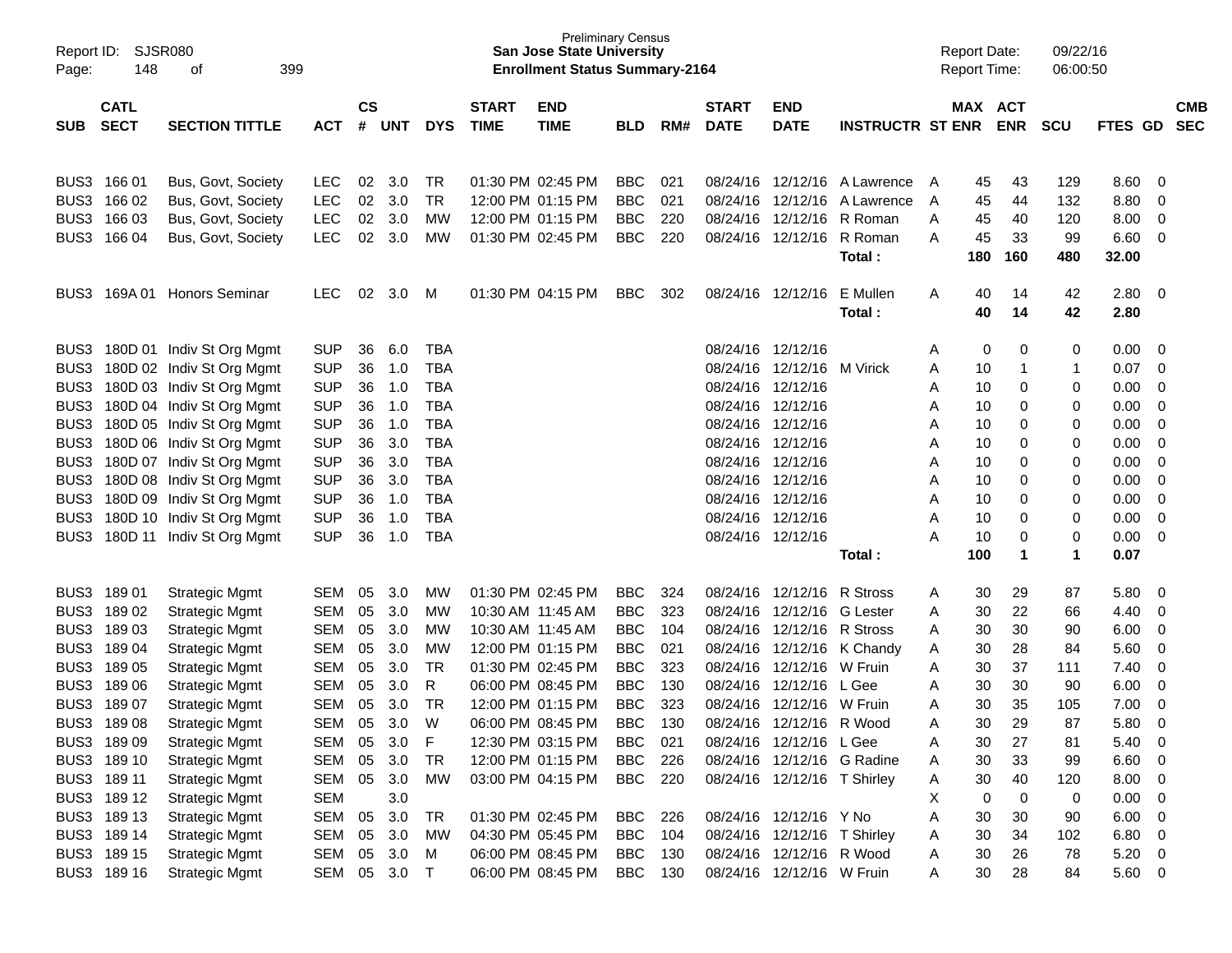| Report ID:<br>Page: | 149                        | <b>SJSR080</b><br>399<br>оf |            |         |            |            |                             | <b>San Jose State University</b><br><b>Enrollment Status Summary-2164</b> | <b>Preliminary Census</b> |     |                             |                           |                         |   | <b>Report Date:</b><br><b>Report Time:</b> |                          | 09/22/16<br>06:00:50 |         |     |                          |
|---------------------|----------------------------|-----------------------------|------------|---------|------------|------------|-----------------------------|---------------------------------------------------------------------------|---------------------------|-----|-----------------------------|---------------------------|-------------------------|---|--------------------------------------------|--------------------------|----------------------|---------|-----|--------------------------|
| <b>SUB</b>          | <b>CATL</b><br><b>SECT</b> | <b>SECTION TITTLE</b>       | <b>ACT</b> | CS<br># | <b>UNT</b> | <b>DYS</b> | <b>START</b><br><b>TIME</b> | <b>END</b><br><b>TIME</b>                                                 | <b>BLD</b>                | RM# | <b>START</b><br><b>DATE</b> | <b>END</b><br><b>DATE</b> | <b>INSTRUCTR ST ENR</b> |   | <b>MAX</b>                                 | <b>ACT</b><br><b>ENR</b> | <b>SCU</b>           | FTES GD |     | <b>CMB</b><br><b>SEC</b> |
| BUS3                | 189 17                     | <b>Strategic Mgmt</b>       | <b>SEM</b> |         | 3.0        |            |                             |                                                                           |                           |     |                             |                           |                         | X | 0                                          | 0                        | $\mathbf{0}$         | 0.00    | - 0 |                          |
| BUS3                | 189 18                     | <b>Strategic Mgmt</b>       | <b>SEM</b> |         | 3.0        |            |                             |                                                                           |                           |     |                             |                           |                         | X | 0                                          | 0                        | 0                    | 0.00    | - 0 |                          |
| BUS3                | 189 19                     | Strategic Mgmt              | SEM        | 05      | 3.0        | ТВА        |                             |                                                                           |                           |     | 08/24/16                    | 12/12/16                  | R Stross                | A | 30                                         | 30                       | 90                   | 6.00    | - 0 |                          |
| BUS3                | 189 20                     | <b>Strategic Mgmt</b>       | SEM        | 05      | 3.0        | м          |                             | 06:00 PM 08:45 PM                                                         | BBC.                      | 220 | 08/24/16                    | 12/12/16                  | K Chandy                | A | 30                                         | 18                       | 54                   | 3.60    | - 0 |                          |
| BUS3                | 189 21                     | <b>Strategic Mgmt</b>       | <b>SEM</b> |         | 3.0        |            |                             |                                                                           |                           |     |                             |                           |                         | X | 0                                          | $\Omega$                 | $\Omega$             | 0.00    | - 0 |                          |
| BUS3                | 189 22                     | <b>Strategic Mgmt</b>       | <b>SEM</b> | 05      | 3.0        |            |                             | 06:00 PM 08:45 PM                                                         | <b>SH</b>                 | 313 | 08/24/16                    | 12/12/16                  | K Chandy                | A | 30                                         | 16                       | 48                   | 3.20    | - 0 |                          |
|                     |                            |                             |            |         |            |            |                             |                                                                           |                           |     |                             |                           | Total:                  |   | 540                                        | 522                      | 1566                 | 104.40  |     |                          |
|                     | Department :               | <b>School of Management</b> |            |         |            |            |                             |                                                                           |                           |     |                             | Department Total:         |                         |   | 3252                                       | 3097                     | 9289                 | 619.42  |     |                          |

| <b>Lower Division:</b>    | 630 |                | 611 1833 | 122.20 |
|---------------------------|-----|----------------|----------|--------|
|                           |     |                |          |        |
| <b>Upper Division:</b>    |     | 2622 2486 7456 |          | 497.22 |
| <b>Graduate Division:</b> | 0   | n              | 0        | 0.00   |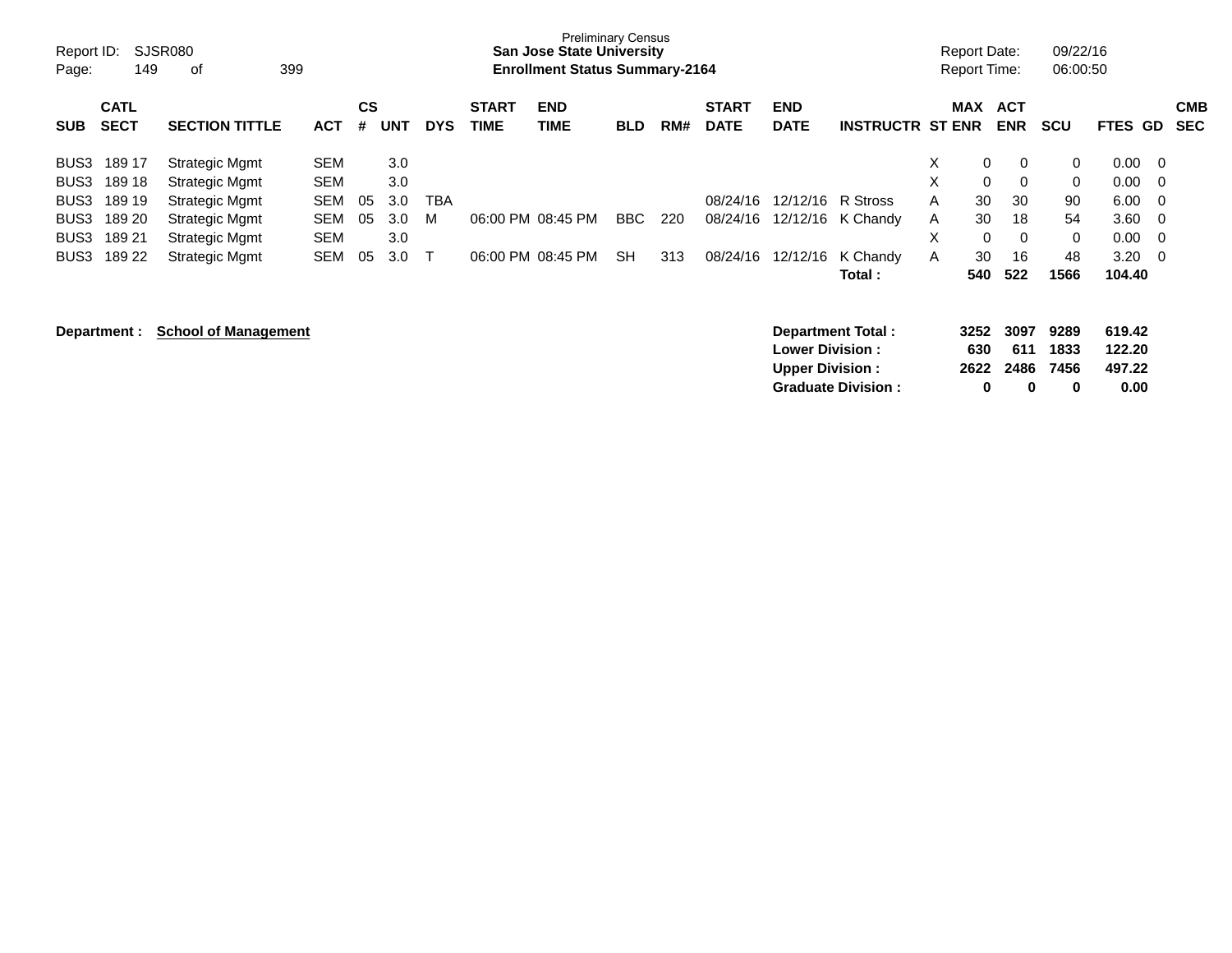| Report ID:<br>Page: | 150                        | SJSR080<br>399<br>оf                                  |            |                    |            |              |                             | <b>Preliminary Census</b><br><b>San Jose State University</b><br><b>Enrollment Status Summary-2164</b> |            |     |                             |                             |                                  | <b>Report Date:</b><br><b>Report Time:</b> |                       | 09/22/16<br>06:00:50 |                |                          |                          |
|---------------------|----------------------------|-------------------------------------------------------|------------|--------------------|------------|--------------|-----------------------------|--------------------------------------------------------------------------------------------------------|------------|-----|-----------------------------|-----------------------------|----------------------------------|--------------------------------------------|-----------------------|----------------------|----------------|--------------------------|--------------------------|
| SUB                 | <b>CATL</b><br><b>SECT</b> | <b>SECTION TITTLE</b>                                 | <b>ACT</b> | $\mathsf{cs}$<br># | <b>UNT</b> | <b>DYS</b>   | <b>START</b><br><b>TIME</b> | <b>END</b><br><b>TIME</b>                                                                              | <b>BLD</b> | RM# | <b>START</b><br><b>DATE</b> | <b>END</b><br><b>DATE</b>   | <b>INSTRUCTR ST ENR</b>          |                                            | MAX ACT<br><b>ENR</b> | <b>SCU</b>           | FTES GD        |                          | <b>CMB</b><br><b>SEC</b> |
| <b>College</b>      |                            | <b>Business</b>                                       |            |                    |            |              |                             |                                                                                                        |            |     |                             |                             |                                  |                                            |                       |                      |                |                          |                          |
|                     | Department :               | <b>School of Information Systems &amp; Technology</b> |            |                    |            |              |                             |                                                                                                        |            |     |                             |                             |                                  |                                            |                       |                      |                |                          |                          |
|                     | BUS4 91L01                 | Comp Tools for Bus                                    | <b>LEC</b> | 01                 | 1.0        | $\top$       |                             | 06:00 PM 07:15 PM                                                                                      | <b>BBC</b> | 305 |                             | 09/13/16 11/15/16           | P Kwan                           | 45<br>Α                                    | 45                    | 45                   | 3.00           | - 0                      |                          |
| BUS4                | 91L02                      | Comp Tools for Bus                                    | <b>LEC</b> | 01                 | 1.0        | $\top$       |                             | 07:30 PM 08:45 PM                                                                                      | <b>BBC</b> | 305 | 09/13/16 11/15/16           |                             | P Kwan                           | 45<br>Α                                    | 43                    | 43                   | 2.87           | $\overline{0}$           |                          |
| BUS4                | 91L03                      | Comp Tools for Bus                                    | <b>LEC</b> | 01                 | 1.0        | M            |                             | 01:30 PM 02:45 PM                                                                                      | <b>BBC</b> | 304 |                             | 09/12/16 11/14/16           | M Splane                         | 45<br>A                                    | 46                    | 46                   | 3.07           | $\overline{\mathbf{0}}$  |                          |
| BUS4                | 91L04                      | Comp Tools for Bus                                    | <b>LEC</b> | 01                 | 1.0        | M            |                             | 03:00 PM 04:15 PM                                                                                      | <b>BBC</b> | 304 | 09/12/16 11/14/16           |                             | M Splane                         | 45<br>A                                    | 46                    | 46                   | 3.07           | - 0                      |                          |
| BUS4                | 91L05                      | Comp Tools for Bus                                    | <b>LEC</b> | 01                 | 1.0        | $\mathsf{T}$ |                             | 01:30 PM 02:45 PM                                                                                      | <b>BBC</b> | 305 | 09/13/16 11/15/16           |                             | M Splane                         | 45<br>Α                                    | 45                    | 45                   | 3.00           | $\overline{0}$           |                          |
| BUS4                | 91L06                      | Comp Tools for Bus                                    | <b>LEC</b> | 01                 | 1.0        | $\mathsf{T}$ |                             | 03:00 PM 04:15 PM                                                                                      | <b>BBC</b> | 305 | 09/13/16 11/15/16           |                             | M Splane                         | 45<br>Α                                    | 46                    | 46                   | 3.07           | $\overline{0}$           |                          |
| BUS4                | 91L07                      | Comp Tools for Bus                                    | <b>LEC</b> | 01                 | 1.0        | W            |                             | 01:30 PM 02:45 PM                                                                                      | <b>BBC</b> | 304 |                             | 09/14/16 11/16/16           | M Splane                         | 45<br>A                                    | 48                    | 48                   | 3.20           | 0                        |                          |
| BUS4                | 91L08                      | Comp Tools for Bus                                    | <b>LEC</b> | 01                 | 1.0        | W            |                             | 03:00 PM 04:15 PM                                                                                      | <b>BBC</b> | 304 | 09/14/16 11/16/16           |                             | M Splane                         | 45<br>Α                                    | 47                    | 47                   | 3.13           | $\overline{0}$           |                          |
| BUS4                | 91L09                      | Comp Tools for Bus                                    | <b>LEC</b> | 01                 | 1.0        | R            |                             | 01:30 PM 02:45 PM                                                                                      | <b>BBC</b> | 305 | 09/15/16 11/17/16           |                             | M Splane                         | 45<br>Α                                    | 47                    | 47                   | 3.13           | $\overline{0}$           |                          |
| BUS4                | 91L 10                     | Comp Tools for Bus                                    | <b>LEC</b> | 01                 | 1.0        | R            |                             | 03:00 PM 04:15 PM                                                                                      | <b>BBC</b> | 305 |                             | 09/15/16 11/17/16           | M Splane                         | 45<br>A                                    | 46                    | 46                   | 3.07           | $\overline{\phantom{0}}$ |                          |
|                     |                            |                                                       |            |                    |            |              |                             |                                                                                                        |            |     |                             |                             | Total:                           | 450                                        | 459                   | 459                  | 30.60          |                          |                          |
| BUS4                | 92 01                      | Intro Bus Prog                                        | <b>SEM</b> | 04                 | 3.0        | <b>MW</b>    |                             | 12:00 PM 01:15 PM                                                                                      | <b>BBC</b> | 305 |                             | 08/24/16 12/12/16           | D Nehoran                        | 45<br>A                                    | 46                    | 138                  | 9.20           | $\overline{\mathbf{0}}$  |                          |
| BUS4                | 92 02                      | Intro Bus Prog                                        | <b>SEM</b> | 04                 | 3.0        | MW           |                             | 01:30 PM 02:45 PM                                                                                      | <b>BBC</b> | 305 |                             | 08/24/16 12/12/16           | D Nehoran                        | 45<br>A                                    | 45                    | 135                  | 9.00           | 0                        |                          |
| BUS4                | 92 03                      | Intro Bus Prog                                        | <b>SEM</b> | 04                 | 3.0        | MW           |                             | 03:00 PM 04:15 PM                                                                                      | <b>BBC</b> | 305 |                             | 08/24/16 12/12/16           | D Nehoran                        | 45<br>A                                    | 44                    | 132                  | 8.80           | 0                        |                          |
|                     |                            |                                                       |            |                    |            |              |                             |                                                                                                        |            |     |                             |                             | Total:                           | 135                                        | 135                   | 405                  | 27.00          |                          |                          |
|                     |                            |                                                       |            |                    |            |              |                             |                                                                                                        |            |     |                             |                             |                                  |                                            |                       |                      |                |                          |                          |
| BUS4                | 96X 01                     | Adv Comp Tools Bus                                    | LAB        |                    | 1.0        |              |                             |                                                                                                        |            |     |                             |                             |                                  | X<br>0                                     | 0                     | 0                    | 0.00           | $\overline{\mathbf{0}}$  |                          |
| BUS4                | 96X 02                     | Adv Comp Tools Bus                                    | LAB        | 15                 | 1.0        | -R           |                             | 04:30 PM 05:45 PM                                                                                      | <b>BBC</b> | 304 | 09/15/16 11/17/16           |                             | M Splane                         | A<br>45                                    | 17                    | 17                   | 1.13           | $\overline{\mathbf{0}}$  |                          |
|                     |                            |                                                       |            |                    |            |              |                             |                                                                                                        |            |     |                             |                             | Total:                           | 45                                         | 17                    | 17                   | 1.13           |                          |                          |
|                     |                            | BUS4 110A 01 Fund Mgmt Info Sys                       | SEM        | 04                 | 3.0        | TR           |                             | 10:30 AM 11:45 AM                                                                                      | <b>BBC</b> | 304 |                             | 08/24/16 12/12/16           | L Albert                         | 45<br>Α                                    | 50                    | 150                  | 10.00          | $\overline{\mathbf{0}}$  |                          |
| BUS4                |                            | 110A 02 Fund Mgmt Info Sys                            | SEM        | 04                 | 3.0        | <b>TR</b>    |                             | 12:00 PM 01:15 PM                                                                                      | <b>BBC</b> | 304 |                             | 08/24/16 12/12/16           | L Albert                         | 45<br>A                                    | 48                    | 144                  | 9.60           | $\overline{\mathbf{0}}$  |                          |
|                     |                            |                                                       |            |                    |            |              |                             |                                                                                                        |            |     |                             |                             | Total:                           | 90                                         | 98                    | 294                  | 19.60          |                          |                          |
|                     |                            | BUS4 110B 01 Sys Analysis & Desig                     | SEM        | 04                 | 3.0        | <b>MW</b>    |                             | 09:00 AM 10:15 AM                                                                                      | <b>BBC</b> | 103 |                             | 08/24/16 12/12/16           | R Burkhard                       | 45<br>A                                    | 47                    | 141                  | 9.40           | $\overline{\mathbf{0}}$  |                          |
|                     |                            | BUS4 110B 02 Sys Analysis & Desig                     | SEM        | 04                 | 3.0        | <b>MW</b>    |                             | 10:30 AM 11:45 AM                                                                                      | <b>BBC</b> | 103 |                             | 08/24/16 12/12/16           | R Burkhard                       | 45<br>A                                    | 47                    | 141                  | 9.40           | 0                        |                          |
| BUS4                |                            | 110B 03 Sys Analysis & Desig                          | SEM        | 04                 | 3.0        | $\mathsf{T}$ |                             | 03:00 PM 05:45 PM                                                                                      | <b>BBC</b> | 103 |                             | 08/24/16 12/12/16           | R Burkhard                       | 45<br>A                                    | 46                    | 138                  | 9.20           | $\mathbf 0$              |                          |
|                     |                            |                                                       |            |                    |            |              |                             |                                                                                                        |            |     |                             |                             | Total:                           | 135                                        | 140                   | 420                  | 28.00          |                          |                          |
|                     |                            |                                                       |            |                    |            |              |                             |                                                                                                        |            |     |                             |                             |                                  |                                            |                       |                      |                |                          |                          |
|                     | BUS4 111 01                | Networking & Data Co SEM 04 3.0                       |            |                    |            | МW           |                             | 12:00 PM 01:15 PM                                                                                      | <b>BBC</b> | 103 |                             | 08/24/16 12/12/16 SDhar     |                                  | 45<br>A                                    | 44                    | 132                  | 8.80           | $\overline{\phantom{0}}$ |                          |
|                     | BUS4 111 02                | Networking & Data Co SEM                              |            |                    | 04 3.0     | M            |                             | 03:00 PM 05:45 PM                                                                                      | <b>BBC</b> | 320 |                             | 08/24/16 12/12/16 S Dhar    |                                  | 45<br>Α                                    | 31                    | 93                   | $6.20 \quad 0$ |                          |                          |
|                     | BUS4 111 03                | Networking & Data Co SEM 04 3.0                       |            |                    |            | TR           |                             | 03:00 PM 04:15 PM                                                                                      | BBC        | 304 |                             |                             | 08/24/16 12/12/16 N Aggarwal     | 45<br>A                                    | 45                    | 135                  | $9.00 \t 0$    |                          |                          |
|                     |                            |                                                       |            |                    |            |              |                             |                                                                                                        |            |     |                             |                             | Total:                           | 135                                        | 120                   | 360                  | 24.00          |                          |                          |
|                     | BUS4 112 01                | Database ManagementSEM                                |            |                    | 04 3.0     | MW           |                             | 12:00 PM 01:15 PM                                                                                      | <b>BBC</b> | 304 |                             |                             | 08/24/16 12/12/16 S Venkatsubr A | 45                                         | 48                    | 144                  | $9.65$ 1       |                          |                          |
|                     | BUS4 112 02                | Database ManagementSEM 04 3.0 TR                      |            |                    |            |              |                             | 03:00 PM 04:15 PM                                                                                      | <b>BBC</b> | 320 |                             | 08/24/16 12/12/16 A Shirani |                                  | 45<br>A                                    | 35                    | 105                  | $7.00 \t 0$    |                          |                          |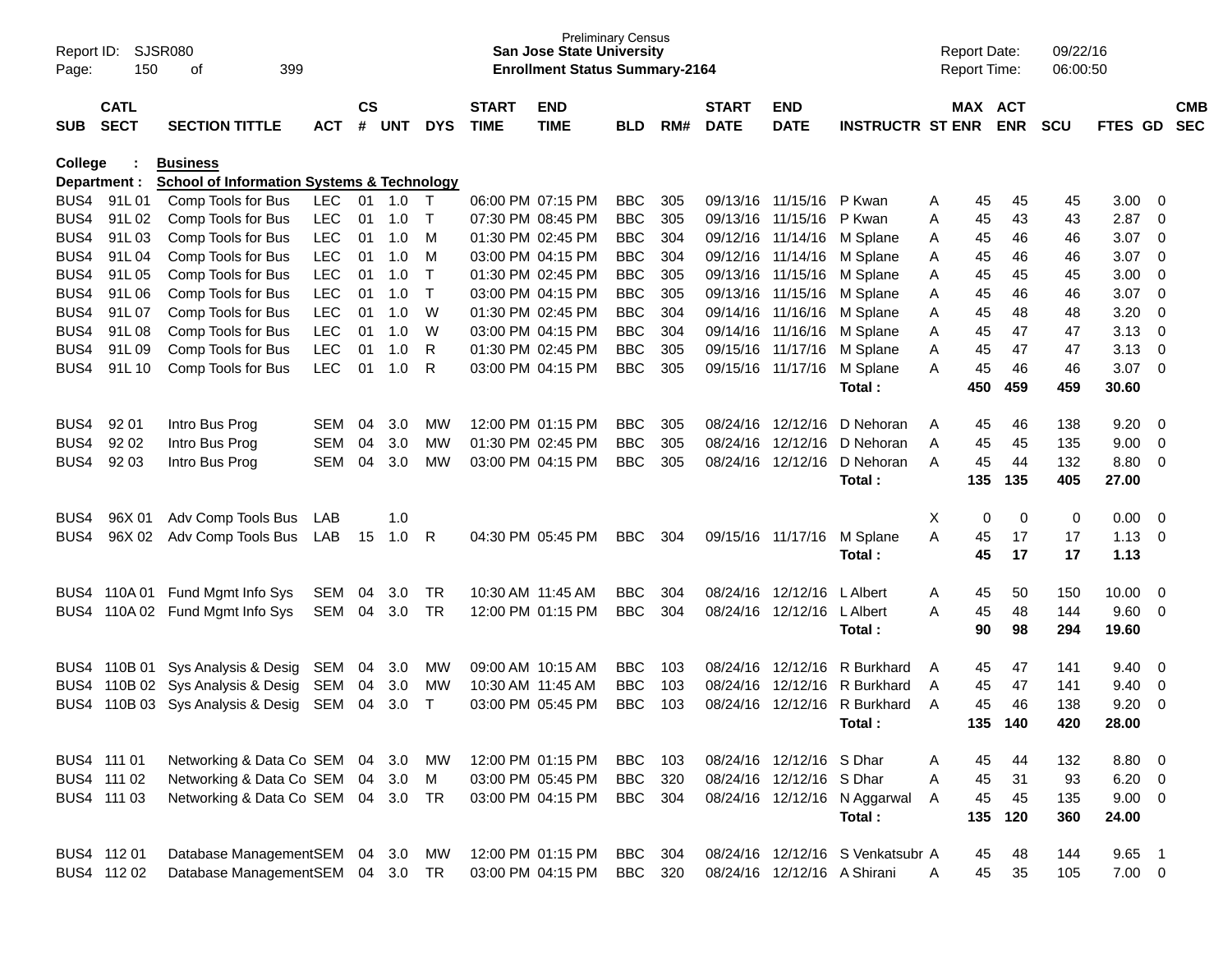| Report ID:<br>Page:  | 151                                                                     | SJSR080<br>399<br>οf                                                                                                                |                                                                    |                |                                                      |                                                      |                             | <b>Preliminary Census</b><br><b>San Jose State University</b><br><b>Enrollment Status Summary-2164</b> |                                                          |                          |                                  |                                                                                       |                                                              | <b>Report Date:</b><br><b>Report Time:</b>          |                                   | 09/22/16<br>06:00:50            |                                                                  |                                                            |
|----------------------|-------------------------------------------------------------------------|-------------------------------------------------------------------------------------------------------------------------------------|--------------------------------------------------------------------|----------------|------------------------------------------------------|------------------------------------------------------|-----------------------------|--------------------------------------------------------------------------------------------------------|----------------------------------------------------------|--------------------------|----------------------------------|---------------------------------------------------------------------------------------|--------------------------------------------------------------|-----------------------------------------------------|-----------------------------------|---------------------------------|------------------------------------------------------------------|------------------------------------------------------------|
| <b>SUB</b>           | <b>CATL</b><br><b>SECT</b>                                              | <b>SECTION TITTLE</b>                                                                                                               | АСТ                                                                | <b>CS</b><br># | <b>UNT</b>                                           | <b>DYS</b>                                           | <b>START</b><br><b>TIME</b> | <b>END</b><br><b>TIME</b>                                                                              | <b>BLD</b>                                               | RM#                      | <b>START</b><br><b>DATE</b>      | <b>END</b><br><b>DATE</b>                                                             | <b>INSTRUCTR ST ENR</b>                                      | MAX ACT                                             | <b>ENR</b>                        | <b>SCU</b>                      | FTES GD                                                          | <b>CMB</b><br><b>SEC</b>                                   |
|                      |                                                                         |                                                                                                                                     |                                                                    |                |                                                      |                                                      |                             |                                                                                                        |                                                          |                          |                                  |                                                                                       |                                                              |                                                     |                                   |                                 |                                                                  |                                                            |
|                      | BUS4 112 03                                                             | Database ManagementSEM 04                                                                                                           |                                                                    |                | 3.0                                                  | $\top$                                               |                             | 06:00 PM 08:45 PM                                                                                      | <b>BBC</b>                                               | 320                      | 08/24/16                         | 12/12/16                                                                              | A Shirani<br>Total :                                         | Α<br>45<br>135                                      | 44<br>127                         | 132<br>381                      | 8.95<br>25.60                                                    | $\overline{\mathbf{3}}$                                    |
|                      | BUS4 115 01                                                             | Advanced Ntwrkng & DSEM 04                                                                                                          |                                                                    |                | 3.0                                                  | W                                                    |                             | 03:00 PM 05:45 PM                                                                                      | <b>BBC</b>                                               | 103                      | 08/24/16                         | 12/12/16                                                                              | S Dhar<br>Total :                                            | Α<br>45<br>45                                       | 45<br>45                          | 135<br>135                      | $9.00 \quad 0$<br>9.00                                           |                                                            |
|                      | BUS4 116 01                                                             | Adv DB Mgmt Sys                                                                                                                     | SEM                                                                | 04             | 3.0                                                  | R                                                    |                             | 06:00 PM 08:45 PM                                                                                      | <b>BBC</b>                                               | 305                      |                                  | 08/24/16 12/12/16                                                                     | A Shirani<br>Total :                                         | Α<br>45<br>45                                       | 39<br>39                          | 117<br>117                      | 7.80 0<br>7.80                                                   |                                                            |
| BUS4                 |                                                                         | 118C 01 Info Security Mgmt                                                                                                          | SEM                                                                | 04             | 3.0                                                  | <b>TR</b>                                            |                             | 01:30 PM 02:45 PM                                                                                      | <b>BBC</b>                                               | 304                      |                                  | 08/24/16 12/12/16                                                                     | L Albert<br>Total :                                          | Α<br>45<br>45                                       | 44<br>44                          | 132<br>132                      | $8.80\quad 0$<br>8.80                                            |                                                            |
| BUS4                 |                                                                         | 118W 01 Web Based Computing SEM<br>BUS4 118W 02 Web Based Computing SEM 04                                                          |                                                                    | 04             | 3.0<br>3.0                                           | МW<br><b>MW</b>                                      |                             | 09:00 AM 10:15 AM<br>10:30 AM 11:45 AM                                                                 | <b>BBC</b><br><b>BBC</b>                                 | 304<br>304               | 08/24/16<br>08/24/16             | 12/12/16<br>12/12/16                                                                  | S Venkatsubr A<br>S Venkatsubr A<br>Total :                  | 45<br>45<br>90                                      | 44<br>48<br>92                    | 132<br>144<br>276               | 8.80<br>9.60<br>18.40                                            | - 0<br>- 0                                                 |
| BUS4<br>BUS4<br>BUS4 | 119A 01<br>119A 02                                                      | <b>Practicum in MIS</b><br><b>Practicum in MIS</b><br>119A 03 Practicum in MIS                                                      | SEM<br>SEM<br>SEM                                                  | 05<br>05<br>05 | 3.0<br>3.0<br>3.0                                    | M<br><b>TR</b><br>$\top$                             |                             | 03:00 PM 05:45 PM<br>01:30 PM 02:45 PM<br>06:00 PM 08:45 PM                                            | <b>BBC</b><br><b>BBC</b><br><b>BBC</b>                   | 021<br>103<br>102        | 08/24/16<br>08/24/16<br>08/24/16 | 12/12/16<br>12/12/16<br>12/12/16                                                      | R Sridar<br>R Sridar<br>L Gee<br>Total :                     | 45<br>Α<br>45<br>Α<br>45<br>Α<br>135                | 46<br>44<br>17<br>107             | 138<br>132<br>51<br>321         | 9.20<br>8.80<br>3.40<br>21.40                                    | $\overline{\phantom{0}}$<br>$\overline{\mathbf{0}}$<br>- 0 |
|                      | BUS4 119B 01                                                            | <b>Bus Strat Info Sys</b><br>BUS4 119B 02 Bus Strat Info Sys                                                                        | SEM<br>SEM                                                         | 05<br>05       | 3.0<br>3.0                                           | МW<br>МW                                             |                             | 12:00 PM 01:15 PM<br>01:30 PM 02:45 PM                                                                 | <b>BBC</b><br><b>BBC</b>                                 | 320<br>320               | 08/24/16<br>08/24/16             | 12/12/16<br>12/12/16                                                                  | R Sessions<br>R Sessions<br>Total :                          | A<br>45<br>45<br>A<br>90                            | 44<br>45<br>89                    | 132<br>135<br>267               | 8.80<br>9.00<br>17.80                                            | - 0<br>$\overline{\phantom{0}}$                            |
| BUS4                 |                                                                         | 119H 01 Honors Practicum in                                                                                                         | SEM                                                                | 05             | 3.0                                                  | M                                                    |                             | 03:00 PM 05:45 PM                                                                                      | <b>BBC</b>                                               | 103                      |                                  | 08/24/16 12/12/16                                                                     | J Sawyer<br>Total:                                           | 20<br>A<br>20                                       | 15<br>15                          | 45<br>45                        | $3.00 \ 0$<br>3.00                                               |                                                            |
| BUS4                 | 180101<br>BUS4 180102                                                   | Ind Studies MIS<br>Ind Studies MIS<br>BUS4 1801 03 Ind Studies MIS<br>BUS4 180104 Ind Studies MIS                                   | <b>SUP</b><br><b>SUP</b><br><b>SUP</b><br>SUP                      | 36<br>36       | 4.0<br>1.0<br>36 2.0                                 | <b>TBA</b><br><b>TBA</b><br><b>TBA</b><br>36 3.0 TBA |                             |                                                                                                        |                                                          |                          | 08/24/16                         | 12/12/16<br>08/24/16 12/12/16<br>08/24/16 12/12/16 T Hill<br>08/24/16 12/12/16 T Hill | <b>T</b> Hill<br>Total:                                      | 0<br>Α<br>A<br>10<br>10<br>A<br>Α<br>10<br>30       | 0<br>-1<br>0<br>0<br>$\mathbf{1}$ | 0<br>1<br>0<br>0<br>1           | $0.00\,$<br>0.07<br>$0.00 \t 0$<br>$0.00 \t 0$<br>0.07           | $\overline{\mathbf{0}}$<br>$\overline{\mathbf{0}}$         |
|                      | BUS4 188 01<br>BUS4 188 02<br>BUS4 188 03<br>BUS4 188 04<br>BUS4 188 05 | <b>Business Systems</b><br><b>Business Systems</b><br><b>Business Systems</b><br><b>Business Systems</b><br><b>Business Systems</b> | <b>LEC</b><br><b>LEC</b><br><b>LEC</b><br><b>LEC</b><br><b>LEC</b> |                | 02 3.0 MW<br>02 3.0<br>02 3.0<br>02 3.0<br>02 3.0 TR | W<br>M<br>TR                                         |                             | 10:30 AM 11:45 AM<br>06:00 PM 08:45 PM<br>06:00 PM 08:45 PM<br>10:30 AM 11:45 AM<br>12:00 PM 01:15 PM  | BBC<br><b>BBC</b><br><b>BBC</b><br><b>BBC</b><br>BBC 103 | 320<br>324<br>103<br>103 |                                  | 08/24/16 12/12/16 L Gee<br>08/24/16 12/12/16 L Gee<br>08/24/16 12/12/16 R Sridar      | 08/24/16 12/12/16 R Sessions<br>08/24/16 12/12/16 N Aggarwal | 40<br>A<br>Α<br>41<br>36<br>Α<br>30<br>A<br>39<br>Α | 47<br>41<br>36<br>45<br>43        | 141<br>123<br>108<br>135<br>129 | $9.40 \quad 0$<br>8.20 0<br>$7.20 \t 0$<br>$9.00 \t 0$<br>8.60 0 |                                                            |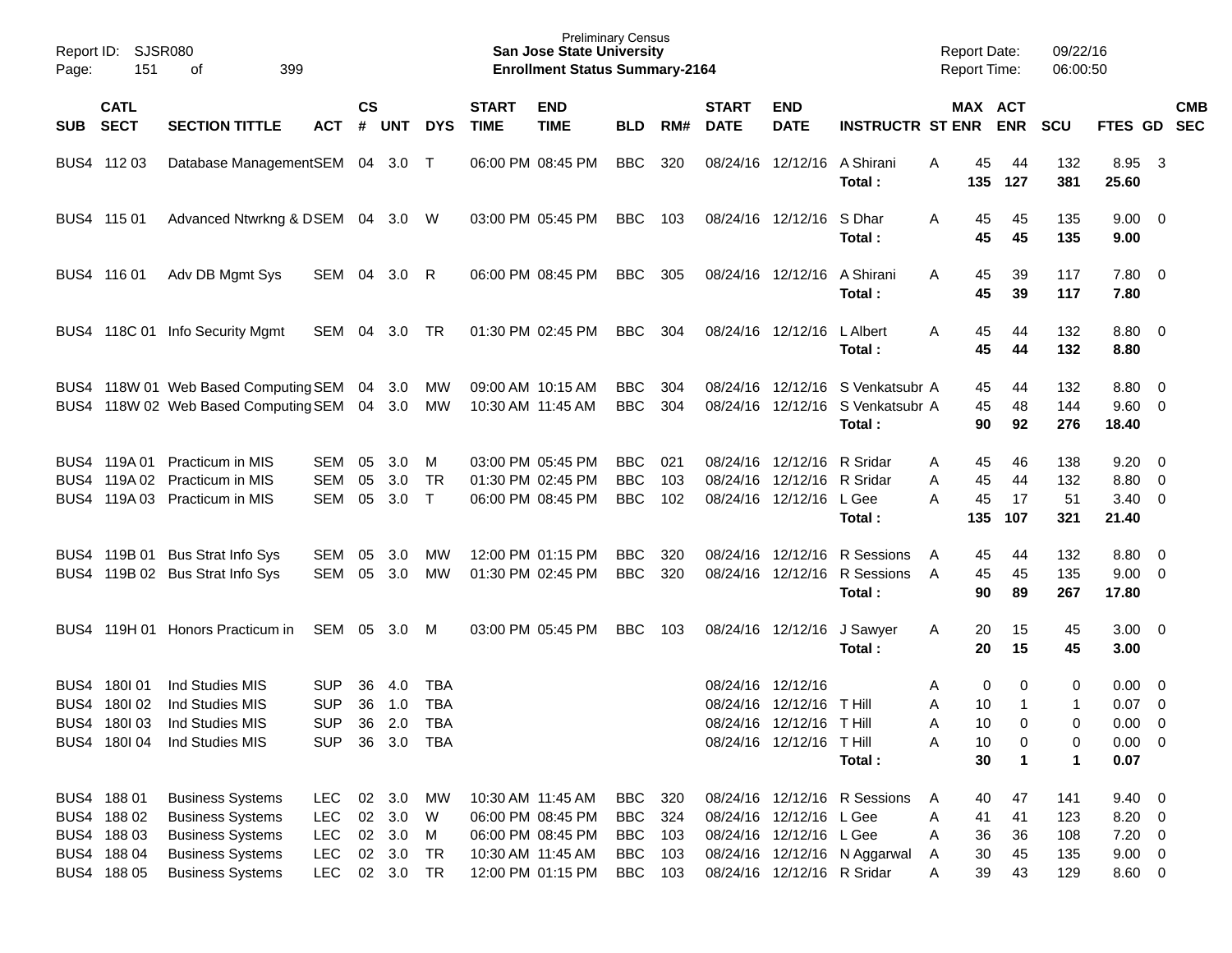| Report ID:<br>Page: | 152         | SJSR080<br>399<br>οf    |            |    |            |            |                   | <b>Preliminary Census</b><br><b>San Jose State University</b><br><b>Enrollment Status Summary-2164</b> |            |     |              |             |                     |              | Report Date:<br><b>Report Time:</b> |            | 09/22/16<br>06:00:50 |             |                   |
|---------------------|-------------|-------------------------|------------|----|------------|------------|-------------------|--------------------------------------------------------------------------------------------------------|------------|-----|--------------|-------------|---------------------|--------------|-------------------------------------|------------|----------------------|-------------|-------------------|
|                     | <b>CATL</b> |                         |            | CS |            |            | <b>START</b>      | <b>END</b>                                                                                             |            |     | <b>START</b> | <b>END</b>  |                     |              | <b>MAX</b>                          | <b>ACT</b> |                      |             | <b>CMB</b>        |
| <b>SUB</b>          | <b>SECT</b> | <b>SECTION TITTLE</b>   | <b>ACT</b> | #  | <b>UNT</b> | <b>DYS</b> | <b>TIME</b>       | TIME                                                                                                   | <b>BLD</b> | RM# | <b>DATE</b>  | <b>DATE</b> | <b>INSTRUCTR ST</b> |              | <b>ENR</b>                          | <b>ENR</b> | <b>SCU</b>           | <b>FTES</b> | <b>SEC</b><br>GD. |
| BUS4                | 18806       | <b>Business Systems</b> | LEC.       | 02 | 3.0        | <b>TR</b>  |                   | 12:00 PM 01:15 PM                                                                                      | BBC        | 106 | 08/24/16     | 12/12/16    | N Aggarwal          | $\mathsf{A}$ | 30                                  | 43         | 129                  | 8.60        | 0                 |
| BUS4                | 18807       | <b>Business Systems</b> | LEC.       | 02 | 3.0        |            | 03:00 PM 05:45 PM |                                                                                                        | BBC.       | 224 | 08/24/16     | 12/12/16    | K Soohoo            | A            | 36                                  | 46         | 138                  | 9.20        | 0                 |
| BUS4                | 18808       | <b>Business Systems</b> | LEC.       | 02 | 3.0        |            | 06:00 PM 08:45 PM |                                                                                                        | <b>BBC</b> | 103 | 08/24/16     | 12/12/16    | S Jensen            | A            | 30                                  | 38         | 114                  | 7.60        | - 0               |
| BUS4                | 18809       | <b>Business Systems</b> | <b>LEC</b> | 02 | 3.0        |            |                   | 06:00 PM 08:45 PM                                                                                      | BBC        | 224 | 08/24/16     | 12/12/16    | K Soohoo            | A            | 30                                  | 36         | 108                  | 7.20        | - 0               |
| BUS4                | 188 10      | <b>Business Systems</b> | LEC.       | 02 | 3.0        | W          | 03:00 PM 05:45 PM |                                                                                                        | BBC        | 202 | 08/24/16     | 12/12/16    | G Webb              | A            | 119                                 | 119        | 357                  | 23.80       | - 0               |
| BUS4                | 188 11      | <b>Business Systems</b> | LEC.       | 02 | 3.0        | W          | 06:00 PM 08:45 PM |                                                                                                        | BBC.       | 103 | 08/24/16     | 12/12/16    | S Jensen            | A            | 30                                  | 39         | 117                  | 7.80        | - 0               |
| BUS4                | 188 12      | <b>Business Systems</b> | LEC.       | 02 | 3.0        | R          | 03:00 PM 05:45 PM |                                                                                                        | <b>BBC</b> | 103 | 08/24/16     | 12/12/16    | G Webb              | A            | 30                                  | 44         | 132                  | 8.80        | - 0               |
| BUS4                | 188 13      | <b>Business Systems</b> | <b>LEC</b> | 02 | 3.0        | R          | 03:00 PM 05:45 PM |                                                                                                        | <b>BBC</b> | 324 | 08/24/16     | 12/12/16    | S Jensen            | A            | 30                                  | 42         | 126                  | 8.40        | - 0               |
| BUS4                | 188 14      | <b>Business Systems</b> | <b>LEC</b> | 02 | 3.0        | W          | 03:00 PM 05:45 PM |                                                                                                        | <b>BBC</b> | 320 | 08/24/16     | 12/12/16    | R Sridar            | A            | 30                                  | 41         | 123                  | 8.20        | - 0               |
| BUS4                | 188 15      | <b>Business Systems</b> | LEC.       | 02 | 3.0        | м          | 06:00 PM 08:45 PM |                                                                                                        | BBC.       | 320 | 08/24/16     | 12/12/16    | R Sessions          | A            | 41                                  | 42         | 126                  | 8.40        | 0                 |
| BUS4                | 188 16      | <b>Business Systems</b> | <b>LEC</b> |    | 3.0        |            |                   |                                                                                                        |            |     |              |             |                     | X            | $\Omega$                            | 0          | $\Omega$             | 0.00        | 0                 |
| BUS4                | 188 17      | <b>Business Systems</b> | <b>LEC</b> | 02 | 3.0        | R.         | 06:00 PM 08:45 PM |                                                                                                        | BBC        | 304 | 08/24/16     | 12/12/16    | J Lake              | A            | 45                                  | 47         | 141                  | 9.40        | 0                 |
|                     |             |                         |            |    |            |            |                   |                                                                                                        |            |     |              |             | Total :             |              | 637                                 | 749        | 2247                 | 149.80      |                   |

**Department : School of Information Systems & Technology Department Total : 2262 2277 5877 392.00**<br>Lower Division : 630 611 881 58.73 **Lower Division : 630 611 881 58.73 Upper Division : Graduate Division : 0 0 0 0.00**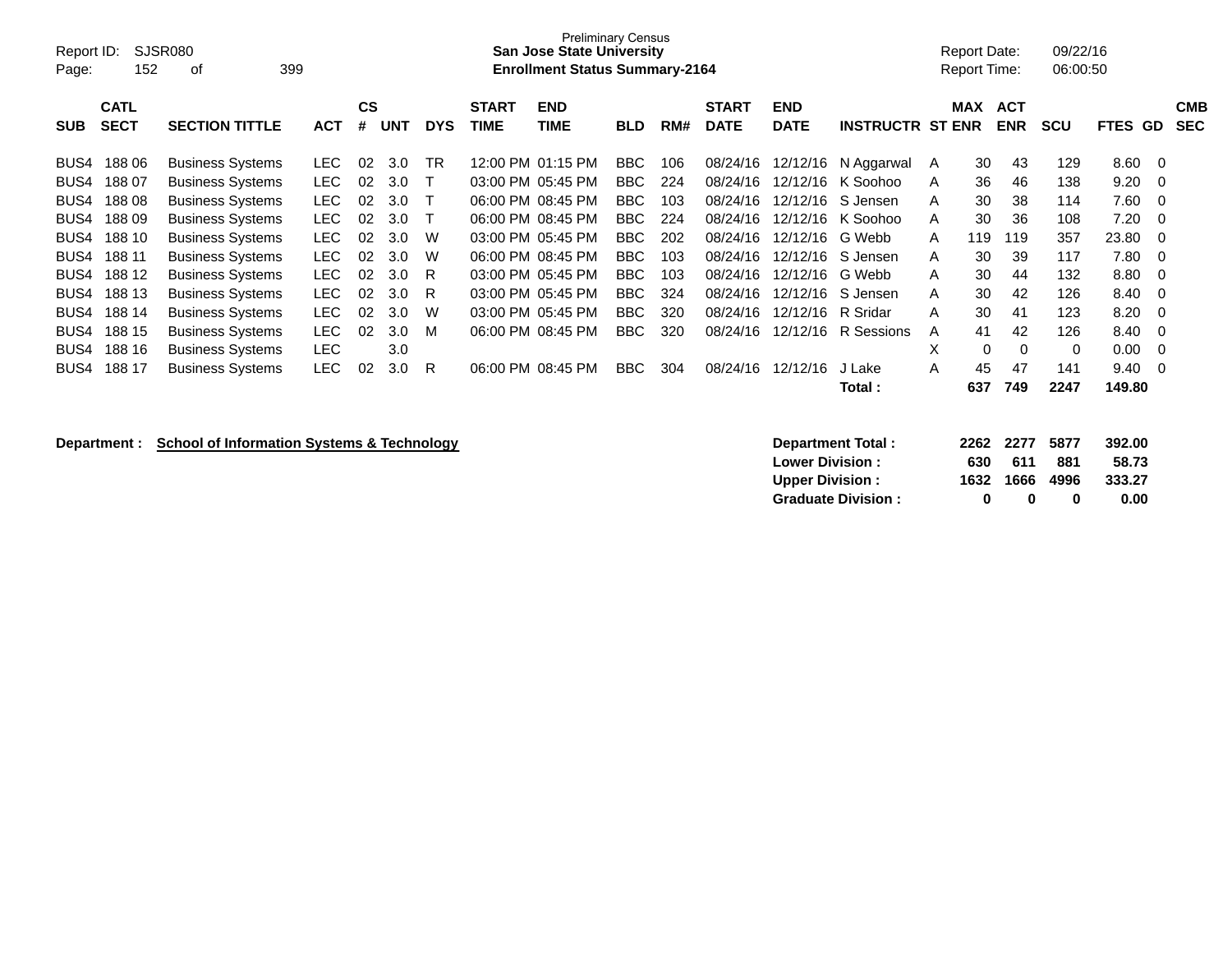| Report ID:<br>Page: | 153                        | SJSR080<br>οf                             | 399            |                    |        |            |                             | <b>Preliminary Census</b><br><b>San Jose State University</b><br><b>Enrollment Status Summary-2164</b> |            |     |                             |                           |                              |        | <b>Report Date:</b><br><b>Report Time:</b> |            | 09/22/16<br>06:00:50 |                |                         |                          |
|---------------------|----------------------------|-------------------------------------------|----------------|--------------------|--------|------------|-----------------------------|--------------------------------------------------------------------------------------------------------|------------|-----|-----------------------------|---------------------------|------------------------------|--------|--------------------------------------------|------------|----------------------|----------------|-------------------------|--------------------------|
| <b>SUB</b>          | <b>CATL</b><br><b>SECT</b> | <b>SECTION TITTLE</b>                     | ACT            | $\mathsf{cs}$<br># | UNT    | <b>DYS</b> | <b>START</b><br><b>TIME</b> | <b>END</b><br><b>TIME</b>                                                                              | <b>BLD</b> | RM# | <b>START</b><br><b>DATE</b> | <b>END</b><br><b>DATE</b> | <b>INSTRUCTR ST ENR</b>      |        | MAX ACT                                    | <b>ENR</b> | <b>SCU</b>           | <b>FTES GD</b> |                         | <b>CMB</b><br><b>SEC</b> |
| <b>College</b>      |                            | <b>Business</b>                           |                |                    |        |            |                             |                                                                                                        |            |     |                             |                           |                              |        |                                            |            |                      |                |                         |                          |
|                     | Department :<br>BUS2 90 01 | <b>Marketing</b><br><b>Bus Statistics</b> | <b>SEM</b>     | 04                 | 3.0    | MW         |                             | 09:00 AM 10:15 AM                                                                                      | <b>BBC</b> | 324 |                             | 08/24/16 12/12/16 Y Ahuja |                              |        | 45                                         | 45         | 135                  | 9.00           | 0                       |                          |
| BUS <sub>2</sub>    | 90 02                      | <b>Bus Statistics</b>                     | <b>SEM</b>     | 04                 | 3.0    | MW         | 10:30 AM 11:45 AM           |                                                                                                        | <b>BBC</b> | 022 | 08/24/16                    | 12/12/16                  | S Tian                       | A<br>Α | 45                                         | 42         | 126                  | 8.40           | 0                       |                          |
| BUS <sub>2</sub>    | 90 04                      | <b>Bus Statistics</b>                     | SEM            | 04                 | 3.0    | <b>TR</b>  |                             | 12:00 PM 01:15 PM                                                                                      | <b>BBC</b> | 320 | 08/24/16                    | 12/12/16                  | D McFeely                    | Α      | 45                                         | 49         | 147                  | 9.80           | 0                       |                          |
| BUS <sub>2</sub>    | 90 05                      | <b>Bus Statistics</b>                     | SEM            | 04                 | 3.0    | TR         |                             | 01:30 PM 02:45 PM                                                                                      | <b>BBC</b> | 320 | 08/24/16                    | 12/12/16 Y Ahuja          |                              | A      | 45                                         | 45         | 135                  | 9.00           | 0                       |                          |
| BUS <sub>2</sub>    | 90 06                      | <b>Bus Statistics</b>                     | SEM            | 04                 | 3.0    | MW         |                             | 07:30 AM 08:45 AM                                                                                      | <b>BBC</b> | 022 | 08/24/16                    |                           | 12/12/16 A Kalinowski A      |        | 45                                         | 47         | 141                  | 9.40           | 0                       |                          |
| BUS <sub>2</sub>    | 90 07                      | <b>Bus Statistics</b>                     | SEM            | 04                 | 3.0    | MW         |                             | 01:30 PM 02:45 PM                                                                                      | <b>BBC</b> | 103 | 08/24/16                    | 12/12/16                  | A Kalinowski A               |        | 45                                         | 47         | 141                  | 9.40           | 0                       |                          |
| BUS <sub>2</sub>    | 90 08                      | <b>Bus Statistics</b>                     | <b>SEM</b>     | 04                 | 3.0    | MW         |                             | 01:30 PM 02:45 PM                                                                                      | <b>BBC</b> | 323 | 08/24/16                    | 12/12/16                  | Y Ahuja                      | A      | 45                                         | 36         | 108                  | 7.20           | 0                       |                          |
| BUS <sub>2</sub>    | 90 80                      | <b>Bus Statistics</b>                     | <b>SEM</b>     | 04                 | 3.0    | <b>TBA</b> |                             |                                                                                                        |            |     | 08/24/16                    | 12/12/16                  | S Silver                     | A      | 45                                         | 40         | 120                  | 8.00           | 0                       |                          |
| BUS <sub>2</sub>    | 90 81                      | <b>Bus Statistics</b>                     | <b>SEM</b>     | 04                 | 3.0    | <b>TBA</b> |                             |                                                                                                        |            |     |                             | 08/24/16 12/12/16         | S Silver                     | A      | 45                                         | 42         | 126                  | 8.40           | 0                       |                          |
|                     |                            |                                           |                |                    |        |            |                             |                                                                                                        |            |     |                             |                           | Total:                       |        | 405                                        | 393        | 1179                 | 78.60          |                         |                          |
|                     |                            |                                           |                |                    |        |            |                             |                                                                                                        |            |     |                             |                           |                              |        |                                            |            |                      |                |                         |                          |
|                     | BUS2 130 03                | Intro to Marketing                        | <b>LEC</b>     | 02                 | 3.0    | MW         |                             | 01:30 PM 02:45 PM                                                                                      | <b>BBC</b> | 224 | 08/24/16                    | 12/12/16                  | S Onkvisit                   | A      | 25                                         | 41         | 123                  | 8.20           | 0                       |                          |
|                     | BUS2 130 04                | Intro to Marketing                        | <b>LEC</b>     | 02                 | 3.0    | MW         |                             | 03:00 PM 04:15 PM                                                                                      | <b>BBC</b> | 224 | 08/24/16                    | 12/12/16                  | S Onkvisit                   | A      | 25                                         | 31         | 93                   | 6.20           | 0                       |                          |
|                     | BUS2 130 06                | Intro to Marketing                        | LEC            | 02                 | 3.0    | TR         |                             | 09:00 AM 10:15 AM                                                                                      | <b>BBC</b> | 202 | 08/24/16                    | 12/12/16                  | T Louie                      | Α      | 99                                         | 93         | 279                  | 18.60          | 0                       |                          |
|                     | BUS2 130 07                | Intro to Marketing                        | LEC            | 02                 | 3.0    | <b>TR</b>  |                             | 09:00 AM 10:15 AM                                                                                      | <b>BBC</b> | 022 | 08/24/16                    | 12/12/16                  | R Murray                     | A      | 28                                         | 43         | 129                  | 8.60           | 0                       |                          |
|                     | BUS2 130 09                | Intro to Marketing                        | <b>LEC</b>     | 02                 | 3.0    | <b>TR</b>  |                             | 12:00 PM 01:15 PM                                                                                      | <b>BBC</b> | 202 | 08/24/16                    | 12/12/16                  | R Murray                     | A      | 93                                         | 118        | 354                  | 23.60          | 0                       |                          |
|                     | BUS2 130 11                | Intro to Marketing                        | <b>LEC</b>     | 02                 | 3.0    | W          |                             | 06:00 PM 08:45 PM                                                                                      | <b>BBC</b> | 204 | 08/24/16                    | 12/12/16 G Castro         |                              | A      | 94                                         | 120        | 360                  | 24.00          | 0                       |                          |
|                     | BUS2 130 12                | Intro to Marketing                        | LEC            | 02                 | 3.0    | TR         |                             | 12:00 PM 01:15 PM                                                                                      | <b>BBC</b> | 324 | 08/24/16                    |                           | 12/12/16 B Boveda            | Α      | 34                                         | 49         | 147                  | 9.80           | 0                       |                          |
|                     | BUS2 130 13                | Intro to Marketing                        | LEC            | 02                 | 3.0    | $\top$     |                             | 06:00 PM 08:45 PM                                                                                      | <b>BBC</b> | 106 | 08/24/16                    | 12/12/16 G Castro         |                              | Α      | 26                                         | 42         | 126                  | 8.40           | 0                       |                          |
|                     | BUS2 130 14                | Intro to Marketing                        | <b>LEC</b>     | 02                 | 3.0    | MW         |                             | 09:00 AM 10:15 AM                                                                                      | <b>BBC</b> | 302 | 08/24/16                    | 12/12/16                  | S Lilienthal                 | A      | 45                                         | 45         | 135                  | 9.00           | 0                       |                          |
|                     | BUS2 130 15                | Intro to Marketing                        | <b>LEC</b>     | 02                 | 3.0    | MW         |                             | 07:30 AM 08:45 AM                                                                                      | <b>BBC</b> | 204 | 08/24/16                    | 12/12/16                  | D McCabe                     | A      | 114                                        | 86         | 258                  | 17.25          | -1                      |                          |
|                     | BUS2 130 16                | Intro to Marketing                        | LEC            | 02                 | 3.0    | MW         |                             | 09:00 AM 10:15 AM                                                                                      | <b>BBC</b> | 301 | 08/24/16                    | 12/12/16                  | D McCabe                     | A      | 25                                         | 41         | 123                  | 8.20           | 0                       |                          |
|                     | BUS2 130 80                | Intro to Marketing                        | <b>LEC</b>     | 02                 | 3.0    | <b>TBA</b> |                             |                                                                                                        |            |     | 08/24/16                    | 12/12/16 M Easter         |                              | Α      | 25                                         | 39         | 117                  | 7.85           | $\overline{1}$          |                          |
|                     | BUS2 130 81                | Intro to Marketing                        | <b>LEC</b>     | 02                 | 3.0    | <b>TBA</b> |                             |                                                                                                        |            |     | 08/24/16                    | 12/12/16 M Easter         |                              | Α      | 43                                         | 44         | 132                  | 8.80           | 0                       |                          |
|                     | BUS2 130 82                | Intro to Marketing                        | <b>LEC</b>     | 02                 | 3.0    | <b>TBA</b> |                             |                                                                                                        |            |     | 08/24/16                    |                           | 12/12/16 H Combs             | Α      | 25                                         | 27         | 81                   | 5.40           | 0                       |                          |
|                     | BUS2 130 83                | Intro to Marketing                        | <b>LEC</b>     | 02                 | 3.0    | <b>TBA</b> |                             |                                                                                                        |            |     | 08/24/16                    |                           | 12/12/16 H Combs             | Α      | 39                                         | 34         | 102                  | 6.80           | 0                       |                          |
|                     | BUS2 130 84                | Intro to Marketing                        | <b>LEC</b>     | 02                 | 3.0    | <b>TBA</b> |                             |                                                                                                        |            |     | 08/24/16                    | 12/12/16 M Rajan          |                              | Α      | 37                                         | 39         | 117                  | 7.80           | 0                       |                          |
|                     | BUS2 130 85                | Intro to Marketing                        | <b>LEC</b>     | 02                 | 3.0    | <b>TBA</b> |                             |                                                                                                        |            |     | 08/24/16                    | 12/12/16 M Rajan          |                              | Α      | 41                                         | 39         | 117                  | 7.80           | 0                       |                          |
|                     | BUS2 130 86                | Intro to Marketing                        | <b>LEC</b>     | 02                 | 3.0    | <b>TBA</b> |                             |                                                                                                        |            |     | 08/24/16                    | 12/12/16 M Merz           |                              | A      | 25                                         | 40         | 120                  | 8.00           | 0                       |                          |
|                     | BUS2 130 87                | Intro to Marketing                        | LEC.           |                    | 02 3.0 | TBA        |                             |                                                                                                        |            |     |                             | 08/24/16 12/12/16 M Merz  |                              | Α      | 25                                         | 41         | 123                  | 8.20           | $\overline{\mathbf{0}}$ |                          |
|                     | BUS2 130 88                | Intro to Marketing                        | <b>LEC</b>     |                    | 02 3.0 | TBA        |                             |                                                                                                        |            |     |                             | 08/24/16 12/12/16 M Merz  |                              | A      | 25                                         | 39         | 117                  | 7.80           | $\overline{0}$          |                          |
|                     | BUS2 130 89                | Intro to Marketing                        | LEC            |                    | 02 3.0 | TBA        |                             |                                                                                                        |            |     |                             | 08/24/16 12/12/16 M Merz  |                              | A      | 31                                         | 43         | 129                  | 8.60           | $\overline{0}$          |                          |
|                     | BUS2 130 90                | Intro to Marketing                        | LEC.           |                    | 02 3.0 | TBA        |                             |                                                                                                        |            |     |                             | 08/24/16 12/12/16 M Rajan |                              | A      | 41                                         | 41         | 123                  | 8.20           | $\overline{0}$          |                          |
|                     | BUS2 130 91                | Intro to Marketing                        | LEC 02 3.0 TBA |                    |        |            |                             |                                                                                                        |            |     |                             |                           | 08/24/16 12/12/16 J Bechkoff | A      | 45                                         | 45         | 135                  | $9.00 \t 0$    |                         |                          |
|                     |                            |                                           |                |                    |        |            |                             |                                                                                                        |            |     |                             |                           | Total:                       |        | 1010 1180                                  |            | 3540                 | 236.10         |                         |                          |
|                     |                            |                                           |                |                    |        |            |                             |                                                                                                        |            |     |                             |                           |                              |        |                                            |            |                      |                |                         |                          |
|                     |                            | BUS2 131A 01 Bus-to-Bus Mktg              | LEC 02 3.0 TR  |                    |        |            |                             | 09:00 AM 10:15 AM BBC 224 08/24/16 12/12/16 R Vitale                                                   |            |     |                             |                           |                              | A      | 45                                         | 43         | 129                  | $8.60 \t 0$    |                         |                          |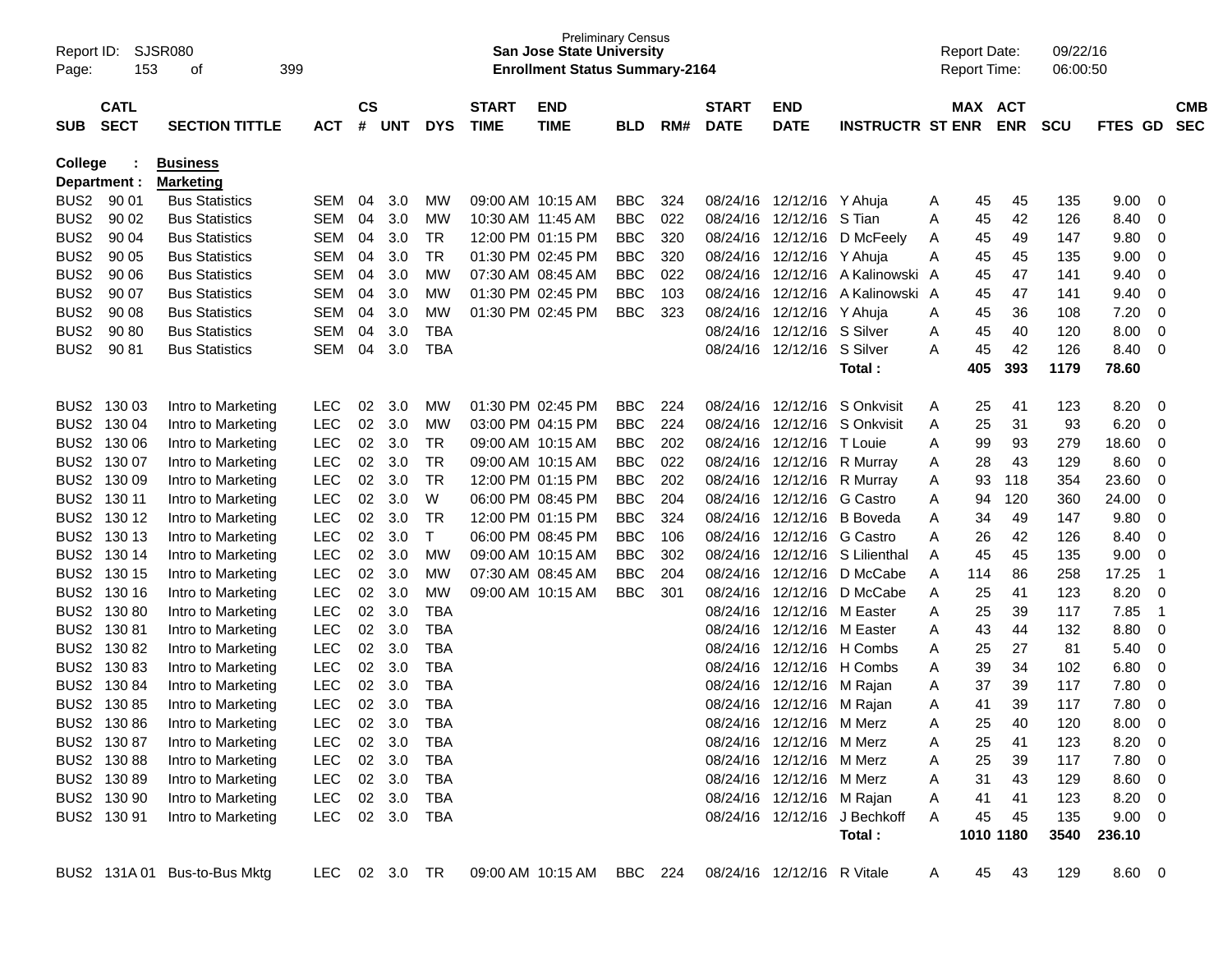| Page:            | Report ID: SJSR080<br>154<br>399<br>οf<br><b>CATL</b> |                                                |                |                    |            |            |                             | <b>Preliminary Census</b><br><b>San Jose State University</b><br><b>Enrollment Status Summary-2164</b> |            |       |                             |                            |                              | <b>Report Date:</b><br><b>Report Time:</b> |          | 09/22/16<br>06:00:50 |                 |                          |            |
|------------------|-------------------------------------------------------|------------------------------------------------|----------------|--------------------|------------|------------|-----------------------------|--------------------------------------------------------------------------------------------------------|------------|-------|-----------------------------|----------------------------|------------------------------|--------------------------------------------|----------|----------------------|-----------------|--------------------------|------------|
| <b>SUB</b>       | <b>SECT</b>                                           | <b>SECTION TITTLE</b>                          | <b>ACT</b>     | $\mathsf{cs}$<br># | <b>UNT</b> | <b>DYS</b> | <b>START</b><br><b>TIME</b> | <b>END</b><br><b>TIME</b>                                                                              | BLD        | RM#   | <b>START</b><br><b>DATE</b> | <b>END</b><br><b>DATE</b>  | <b>INSTRUCTR ST ENR ENR</b>  |                                            | MAX ACT  | <b>SCU</b>           | FTES GD SEC     |                          | <b>CMB</b> |
|                  |                                                       |                                                |                |                    |            |            |                             |                                                                                                        |            |       |                             |                            | Total:                       | 45                                         | 43       | 129                  | 8.60            |                          |            |
|                  |                                                       | BUS2 131D 01 Mkt in New Ventures               | <b>LEC</b>     | 01                 | 3.0        | TR         | 10:30 AM 11:45 AM           |                                                                                                        | <b>BBC</b> | 224   |                             | 08/24/16 12/12/16          | J Giglierano A               | 45                                         | 49       | 147                  | 9.80 0          |                          |            |
|                  |                                                       | BUS2 131D 02 Mkt in New Ventures               | <b>LEC</b>     | 01                 | 3.0        | <b>TR</b>  |                             | 12:00 PM 01:15 PM                                                                                      | <b>BBC</b> | 224   |                             | 08/24/16 12/12/16          | J Giglierano A<br>Total:     | 45<br>90                                   | 48<br>97 | 144<br>291           | 9.60 0<br>19.40 |                          |            |
|                  |                                                       | BUS2 132B 01 Bus Logistics                     | <b>SEM</b>     | - 04               | 3.0        | TR.        |                             | 01:30 PM 02:45 PM                                                                                      | <b>BBC</b> | 224   |                             | 08/24/16 12/12/16          | R Murray                     | 45<br>A                                    | 40       | 120                  | $8.00 \t 0$     |                          |            |
|                  |                                                       |                                                |                |                    |            |            |                             |                                                                                                        |            |       |                             |                            | Total:                       | 45                                         | 40       | 120                  | 8.00            |                          |            |
|                  |                                                       | BUS2 133A 01 Interntl Marketing                | SEM            | 04                 | 3.0        | <b>MW</b>  | 10:30 AM 11:45 AM           |                                                                                                        | <b>BBC</b> | 224   |                             |                            | 08/24/16 12/12/16 S Onkvisit | 45<br>A                                    | 30       | 90                   | $6.00 \quad 0$  |                          |            |
|                  |                                                       | BUS2 133A 02 Interntl Marketing                | <b>SEM</b>     | 04                 | 3.0        | MW         |                             | 12:00 PM 01:15 PM                                                                                      | <b>BBC</b> | 224   |                             |                            | 08/24/16 12/12/16 S Onkvisit | 45<br>A                                    | 36       | 108                  | 7.20            | $\overline{\phantom{0}}$ |            |
|                  |                                                       | BUS2 133A 03 Interntl Marketing                | <b>SEM</b>     | 04                 | 3.0        | <b>TR</b>  |                             | 01:30 PM 02:45 PM                                                                                      | <b>BBC</b> | 104   |                             |                            | 08/24/16 12/12/16 J Fadiman  | 45<br>A                                    | 47       | 141                  | $9.40 \quad 0$  |                          |            |
|                  |                                                       |                                                |                |                    |            |            |                             |                                                                                                        |            |       |                             |                            | Total:                       | 135                                        | 113      | 339                  | 22.60           |                          |            |
|                  |                                                       | BUS2 133E 01 Mkt East / West Euro LEC          |                |                    | 02 3.0     | W          |                             | 06:00 PM 08:45 PM                                                                                      | <b>BBC</b> | 224   |                             | 08/24/16 12/12/16          | J Fadiman                    | 45<br>A                                    | 42       | 126                  | 8.40 0          |                          |            |
|                  |                                                       |                                                |                |                    |            |            |                             |                                                                                                        |            |       |                             |                            | Total:                       | 45                                         | 42       | 126                  | 8.40            |                          |            |
|                  |                                                       | BUS2 134A 80 Consumer Behavior                 | SEM            | 04                 | 3.0        | TBA        |                             |                                                                                                        |            |       |                             | 08/24/16 12/12/16          | J Bechkoff                   | 45<br>A                                    | 44       | 132                  | $8.80\ 0$       |                          |            |
|                  |                                                       | BUS2 134A 81 Consumer Behavior                 | <b>SEM</b>     | 04                 | 3.0        | <b>TBA</b> |                             |                                                                                                        |            |       |                             |                            | 08/24/16 12/12/16 J Bechkoff | 45<br>A                                    | 44       | 132                  | 8.80 0          |                          |            |
|                  |                                                       | BUS2 134A 82 Consumer Behavior                 | <b>SEM</b>     | 04                 | 3.0        | <b>TBA</b> |                             |                                                                                                        |            |       |                             | 08/24/16 12/12/16 S Silver |                              | 45<br>A                                    | 48       | 144                  | $9.60 \quad 0$  |                          |            |
|                  |                                                       |                                                |                |                    |            |            |                             |                                                                                                        |            |       |                             |                            | Total:                       | 135                                        | 136      | 408                  | 27.20           |                          |            |
|                  |                                                       | BUS2 134B 01 Marketing Com                     | SEM            | 04                 | 3.0        | TR         |                             | 12:00 PM 01:15 PM                                                                                      | <b>BBC</b> | 022   |                             | 08/24/16 12/12/16          | R Vitale                     | 45<br>A                                    | 44       | 132                  | 8.80 0          |                          |            |
|                  |                                                       | BUS2 134B 02 Marketing Com                     | <b>SEM</b>     | 04                 | 3.0        | <b>TR</b>  |                             | 01:30 PM 02:45 PM                                                                                      | <b>BBC</b> | 022   |                             | 08/24/16 12/12/16          | R Vitale                     | 45<br>A                                    | 47       | 141                  | $9.40 \quad 0$  |                          |            |
|                  |                                                       | BUS2 134B 03 Marketing Com                     | <b>SEM</b>     | 04                 | 3.0        | R          |                             | 06:00 PM 08:45 PM                                                                                      | <b>BBC</b> | 324   |                             | 08/24/16 12/12/16 G Castro |                              | 45<br>A                                    | 49       | 147                  | 9.80 0          |                          |            |
|                  |                                                       | BUS2 134B 04 Marketing Com                     | <b>SEM</b>     | 04                 | 3.0        | <b>TR</b>  |                             | 03:00 PM 04:15 PM                                                                                      | <b>BBC</b> | 326   |                             | 08/24/16 12/12/16 R Vitale |                              | 45<br>A                                    | 10       | 30                   | $2.00 \t 0$     |                          |            |
|                  |                                                       |                                                |                |                    |            |            |                             |                                                                                                        |            |       |                             |                            | Total:                       | 180                                        | 150      | 450                  | 30.00           |                          |            |
|                  | BUS2 134C 01 SMM                                      |                                                | LEC            | 02                 | 3.0        | <b>TR</b>  |                             | 09:00 AM 10:15 AM                                                                                      | <b>BBC</b> | 320   |                             | 08/24/16 12/12/16          | H Lee                        | 45<br>A                                    | 42       | 126                  | 8.40            | $\overline{\phantom{0}}$ |            |
| BUS <sub>2</sub> | 134C 02 SMM                                           |                                                | <b>LEC</b>     | 02                 | 3.0        | <b>TR</b>  | 10:30 AM 11:45 AM           |                                                                                                        | <b>BBC</b> | 320   |                             | 08/24/16 12/12/16 H Lee    |                              | 45<br>A                                    | 43       | 129                  | $8.60 \quad 0$  |                          |            |
|                  |                                                       |                                                |                |                    |            |            |                             |                                                                                                        |            |       |                             |                            | Total:                       | 90                                         | 85       | 255                  | 17.00           |                          |            |
|                  |                                                       | BUS2 137A 80 Soft Skills                       | LEC 02 3.0 TBA |                    |            |            |                             |                                                                                                        |            |       |                             |                            | 08/24/16 12/12/16 J Bechkoff | 45                                         | 45       | 135                  | $9.00 \t 0$     |                          |            |
|                  |                                                       |                                                |                |                    |            |            |                             |                                                                                                        |            |       |                             |                            | Total:                       | 45                                         | 45       | 135                  | 9.00            |                          |            |
|                  |                                                       | BUS2 137H 01 Mkt Honors Practicum LEC 02 3.0 M |                |                    |            |            |                             | 06:00 PM 08:45 PM                                                                                      | BBC        | - 324 |                             | 08/24/16 12/12/16 R Vitale |                              | 45<br>A                                    | 25       | 75                   | $5.00 \t 0$     |                          |            |
|                  |                                                       |                                                |                |                    |            |            |                             |                                                                                                        |            |       |                             |                            | Total:                       | 45                                         | 25       | 75                   | 5.00            |                          |            |
|                  | BUS2 138 01                                           | <b>Mktg Research</b>                           | SEM 04 3.0 W   |                    |            |            |                             | 03:00 PM 05:45 PM                                                                                      | BBC 324    |       |                             | 08/24/16 12/12/16 R Sibley |                              | 45<br>A                                    | 46       | 138                  | $9.20 \ 0$      |                          |            |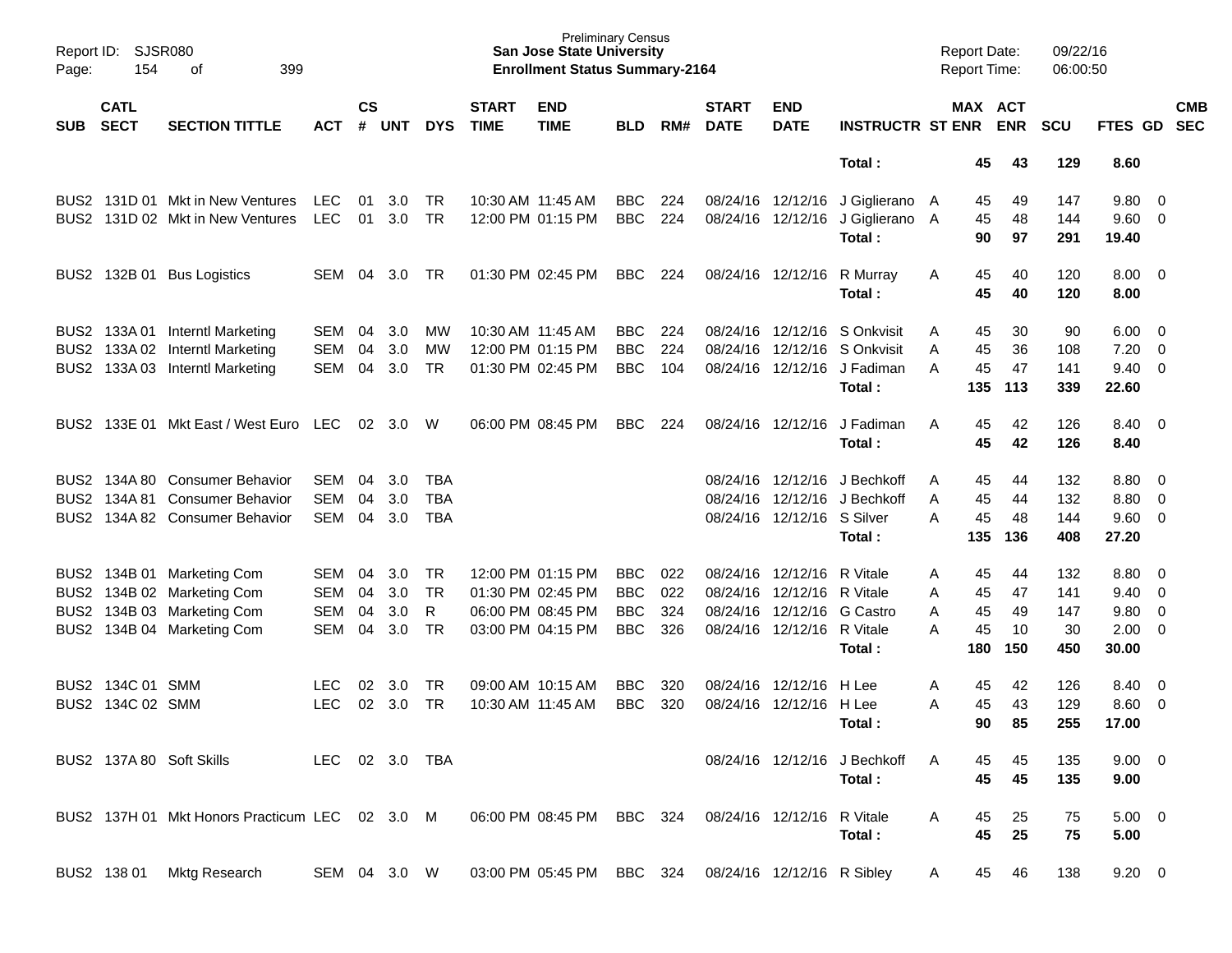| Report ID:<br>Page: | SJSR080<br>155             | 399<br>of                         |            |                    |            |            |                             | <b>Preliminary Census</b><br><b>San Jose State University</b><br><b>Enrollment Status Summary-2164</b> |            |     |                             |                            |                                |   | <b>Report Date:</b><br><b>Report Time:</b> |             | 09/22/16<br>06:00:50 |                |                         |                          |
|---------------------|----------------------------|-----------------------------------|------------|--------------------|------------|------------|-----------------------------|--------------------------------------------------------------------------------------------------------|------------|-----|-----------------------------|----------------------------|--------------------------------|---|--------------------------------------------|-------------|----------------------|----------------|-------------------------|--------------------------|
| <b>SUB</b>          | <b>CATL</b><br><b>SECT</b> | <b>SECTION TITTLE</b>             | <b>ACT</b> | $\mathsf{cs}$<br># | <b>UNT</b> | <b>DYS</b> | <b>START</b><br><b>TIME</b> | <b>END</b><br><b>TIME</b>                                                                              | <b>BLD</b> | RM# | <b>START</b><br><b>DATE</b> | <b>END</b><br><b>DATE</b>  | <b>INSTRUCTR ST ENR</b>        |   | MAX ACT                                    | <b>ENR</b>  | <b>SCU</b>           | <b>FTES GD</b> |                         | <b>CMB</b><br><b>SEC</b> |
|                     | BUS2 138 80                | <b>Mktg Research</b>              | <b>SEM</b> | 04                 | 3.0        | <b>TBA</b> |                             |                                                                                                        |            |     |                             | 08/24/16 12/12/16 S Silver |                                | A | 45                                         | 42          | 126                  | 8.40           | - 0                     |                          |
|                     | BUS2 138 81                | <b>Mktg Research</b>              | <b>SEM</b> | 04                 | 3.0        | <b>TBA</b> |                             |                                                                                                        |            |     |                             | 08/24/16 12/12/16          | S Silver<br>Total:             | A | 45<br>135                                  | 40<br>128   | 120<br>384           | 8.00<br>25.60  | 0                       |                          |
|                     | BUS2 139 01                | <b>Marketing Manage</b>           | SEM        | 04                 | 3.0        | T          |                             | 03:00 PM 05:45 PM                                                                                      | <b>BBC</b> | 324 |                             | 08/24/16 12/12/16          | R Sibley                       | A | 45                                         | 45          | 135                  | 9.00           | 0                       |                          |
|                     | BUS2 139 02                | <b>Marketing Manage</b>           | <b>SEM</b> | 04                 | 3.0        | Τ          |                             | 06:00 PM 08:45 PM                                                                                      | <b>BBC</b> | 324 |                             | 08/24/16 12/12/16          | R Sibley                       | A | 45                                         | 33          | 99                   | 6.60           | 0                       |                          |
|                     | BUS2 139 80                | <b>Marketing Manage</b>           | <b>SEM</b> | 04                 | 3.0        | <b>TBA</b> |                             |                                                                                                        |            |     |                             | 08/24/16 12/12/16 H Combs  |                                | A | 45                                         | 22          | 66                   | 4.40           | 0                       |                          |
|                     |                            |                                   |            |                    |            |            |                             |                                                                                                        |            |     |                             |                            | Total:                         |   | 135                                        | 100         | 300                  | 20.00          |                         |                          |
| BUS2                |                            | 180F 01 Indiv Study Mktg          | <b>SUP</b> | 36                 | 3.0        | <b>TBA</b> |                             |                                                                                                        |            |     |                             | 08/24/16 12/12/16          | J Giglierano A                 |   | 0                                          | 0           | 0                    | 0.00           | 0                       |                          |
| BUS <sub>2</sub>    | 180F 02                    | Indiv Study Mktg                  | <b>SUP</b> | 36                 | 1.0        | <b>TBA</b> |                             |                                                                                                        |            |     |                             | 08/24/16 12/12/16          | J Giglierano                   | A | 10                                         | 0           | 0                    | 0.00           | 0                       |                          |
| BUS <sub>2</sub>    |                            | 180F 03 Indiv Study Mktg          | <b>SUP</b> | 36                 | 1.0        | <b>TBA</b> |                             |                                                                                                        |            |     |                             | 08/24/16 12/12/16          | J Giglierano                   | A | 10                                         | 0           | 0                    | 0.00           | 0                       |                          |
| BUS <sub>2</sub>    |                            | 180F 04 Indiv Study Mktg          | <b>SUP</b> | 36                 | 1.0        | <b>TBA</b> |                             |                                                                                                        |            |     |                             | 08/24/16 12/12/16          | J Giglierano                   | A | 10                                         | 0           | 0                    | 0.00           | 0                       |                          |
| BUS <sub>2</sub>    | 180F 05                    | Indiv Study Mktg                  | <b>SUP</b> | 36                 | 2.0        | <b>TBA</b> |                             |                                                                                                        |            |     |                             | 08/24/16 12/12/16          | J Giglierano                   | A | 10                                         | -1          | 2                    | 0.13           | 0                       |                          |
| BUS <sub>2</sub>    |                            | 180F 06 Indiv Study Mktg          | <b>SUP</b> | 36                 | 2.0        | <b>TBA</b> |                             |                                                                                                        |            |     |                             | 08/24/16 12/12/16          | J Giglierano                   | A | 10                                         | 0           | 0                    | 0.00           | 0                       |                          |
| BUS <sub>2</sub>    |                            | 180F 07 Indiv Study Mktg          | <b>SUP</b> | 36                 | 2.0        | <b>TBA</b> |                             |                                                                                                        |            |     |                             | 08/24/16 12/12/16          | J Giglierano                   | A | 10                                         | 0           | 0                    | 0.00           | 0                       |                          |
| BUS <sub>2</sub>    |                            | 180F 08 Indiv Study Mktg          | <b>SUP</b> | 36                 | 3.0        | <b>TBA</b> |                             |                                                                                                        |            |     |                             | 08/24/16 12/12/16          | J Giglierano                   | A | 10                                         | 0           | 0                    | 0.00           | $\mathbf 0$             |                          |
| BUS <sub>2</sub>    | 180F 09                    | Indiv Study Mktg                  | <b>SUP</b> | 36                 | 3.0        | <b>TBA</b> |                             |                                                                                                        |            |     |                             |                            | 08/24/16 12/12/16 J Giglierano | A | 10                                         | 0           | 0                    | 0.00           | $\mathbf 0$             |                          |
| BUS2                | 180F 10                    | Indiv Study Mktg                  | <b>SUP</b> | 36                 | 3.0        | <b>TBA</b> |                             |                                                                                                        |            |     |                             | 08/24/16 12/12/16          | J Giglierano A                 |   | 10                                         | 0           | $\pmb{0}$            | 0.00           | 0                       |                          |
|                     |                            |                                   |            |                    |            |            |                             |                                                                                                        |            |     |                             |                            | Total:                         |   | 90                                         | $\mathbf 1$ | $\mathbf{2}$         | 0.13           |                         |                          |
|                     | BUS2 190 01                | <b>Quant Bus Analysis</b>         | <b>SEM</b> |                    | 3.0        |            |                             |                                                                                                        |            |     |                             |                            |                                | Х | 0                                          | 0           | 0                    | 0.00           | 0                       |                          |
|                     | BUS2 190 02                | <b>Quant Bus Analysis</b>         | <b>SEM</b> | 04                 | 3.0        | <b>MW</b>  |                             | 09:00 AM 10:15 AM                                                                                      | <b>BBC</b> | 022 |                             | 08/24/16 12/12/16          | A Kalinowski A                 |   | 45                                         | 48          | 144                  | 9.60           | 0                       |                          |
|                     | BUS2 190 03                | <b>Quant Bus Analysis</b>         | <b>SEM</b> | 04                 | 3.0        | <b>MW</b>  |                             | 10:30 AM 11:45 AM                                                                                      | <b>BBC</b> | 324 |                             | 08/24/16 12/12/16          | Y Ahuja                        | Α | 45                                         | 46          | 138                  | 9.20           | 0                       |                          |
|                     | BUS2 190 04                | <b>Quant Bus Analysis</b>         | <b>SEM</b> | 04                 | 3.0        | <b>MW</b>  |                             | 12:00 PM 01:15 PM                                                                                      | <b>BBC</b> | 022 |                             |                            | 08/24/16 12/12/16 A Kalinowski | A | 45                                         | 47          | 141                  | 9.40           | 0                       |                          |
| BUS <sub>2</sub>    | 190 05                     | <b>Quant Bus Analysis</b>         | <b>SEM</b> |                    | 3.0        |            |                             |                                                                                                        |            |     |                             |                            |                                | Х | 0                                          | 0           | 0                    | 0.00           | 0                       |                          |
| BUS <sub>2</sub>    | 190 06                     | <b>Quant Bus Analysis</b>         | <b>SEM</b> |                    | 3.0        |            |                             |                                                                                                        |            |     |                             |                            |                                | Χ | 0                                          | 0           | 0                    | 0.00           | 0                       |                          |
| BUS <sub>2</sub>    | 190 07                     | <b>Quant Bus Analysis</b>         | <b>SEM</b> | 04                 | 3.0        | TR         |                             | 09:00 AM 10:15 AM                                                                                      | <b>BBC</b> | 324 |                             | 08/24/16 12/12/16          | -O Yu                          | Α | 45                                         | 45          | 135                  | 9.00           | 0                       |                          |
|                     | BUS2 190 08                | <b>Quant Bus Analysis</b>         | <b>SEM</b> | 04                 | 3.0        | TR         |                             | 10:30 AM 11:45 AM                                                                                      | <b>BBC</b> | 324 | 08/24/16                    | 12/12/16                   | O Yu                           | Α | 45                                         | 45          | 135                  | 9.00           | 0                       |                          |
| BUS <sub>2</sub>    | 190 09                     | <b>Quant Bus Analysis</b>         | <b>SEM</b> | 04                 | 3.0        | <b>TR</b>  |                             | 01:30 PM 02:45 PM                                                                                      | <b>BBC</b> | 202 | 08/24/16                    | 12/12/16                   | O Yu                           | Α | 120                                        | 112         | 336                  | 22.40          | $\mathbf 0$             |                          |
|                     | BUS2 190 10                | <b>Quant Bus Analysis</b>         | <b>SEM</b> | 04                 | 3.0        | <b>TR</b>  |                             | 03:00 PM 04:15 PM                                                                                      | <b>BBC</b> | 022 | 08/24/16                    | 12/12/16                   | <b>B</b> Boveda                | A | 45                                         | 44          | 132                  | 8.80           | 0                       |                          |
|                     | BUS2 190 11                | <b>Quant Bus Analysis</b>         | SEM        | 04                 | 3.0        | T          |                             | 06:00 PM 08:45 PM                                                                                      | BBC        | 204 |                             | 08/24/16 12/12/16 B Boveda |                                | A | 120                                        | 107         | 321                  | 21.40          | $\overline{\mathbf{0}}$ |                          |
|                     | BUS2 190 12                | <b>Quant Bus Analysis</b>         | SEM        | 04                 | 3.0        | R          |                             | 06:00 PM 08:45 PM                                                                                      | BBC        | 224 |                             | 08/24/16 12/12/16          | B Boveda                       | A | 45                                         | 46          | 138                  | $9.20 \ 0$     |                         |                          |
|                     | BUS2 190 80                | <b>Quant Bus Analysis</b>         | SEM        |                    | 04 3.0     | TBA        |                             |                                                                                                        |            |     |                             | 08/24/16 12/12/16 W Wang   |                                | A | 45                                         | 44          | 132                  | 8.80 0         |                         |                          |
|                     | BUS2 190 81                | <b>Quant Bus Analysis</b>         | SEM        |                    | 04 3.0     | TBA        |                             |                                                                                                        |            |     |                             | 08/24/16 12/12/16 W Wang   |                                | A | 45                                         | 41          | 123                  | 8.20 0         |                         |                          |
|                     | BUS2 190 82                | <b>Quant Bus Analysis</b>         | SEM        |                    | 04 3.0     | <b>TBA</b> |                             |                                                                                                        |            |     |                             | 08/24/16 12/12/16 W Wang   |                                | Α | 45                                         | 43          | 129                  | $8.60 \t 0$    |                         |                          |
|                     |                            |                                   |            |                    |            |            |                             |                                                                                                        |            |     |                             |                            | Total:                         |   | 690                                        | 668         | 2004                 | 133.60         |                         |                          |
|                     |                            | BUS2 194A 01 Statistical Analysis | LEC.       |                    | 02 3.0     | MW         |                             | 01:30 PM 02:45 PM                                                                                      | BBC 022    |     |                             | 08/24/16 12/12/16 S Tian   |                                | A | 45                                         | 40          | 120                  | $8.00 \t 0$    |                         |                          |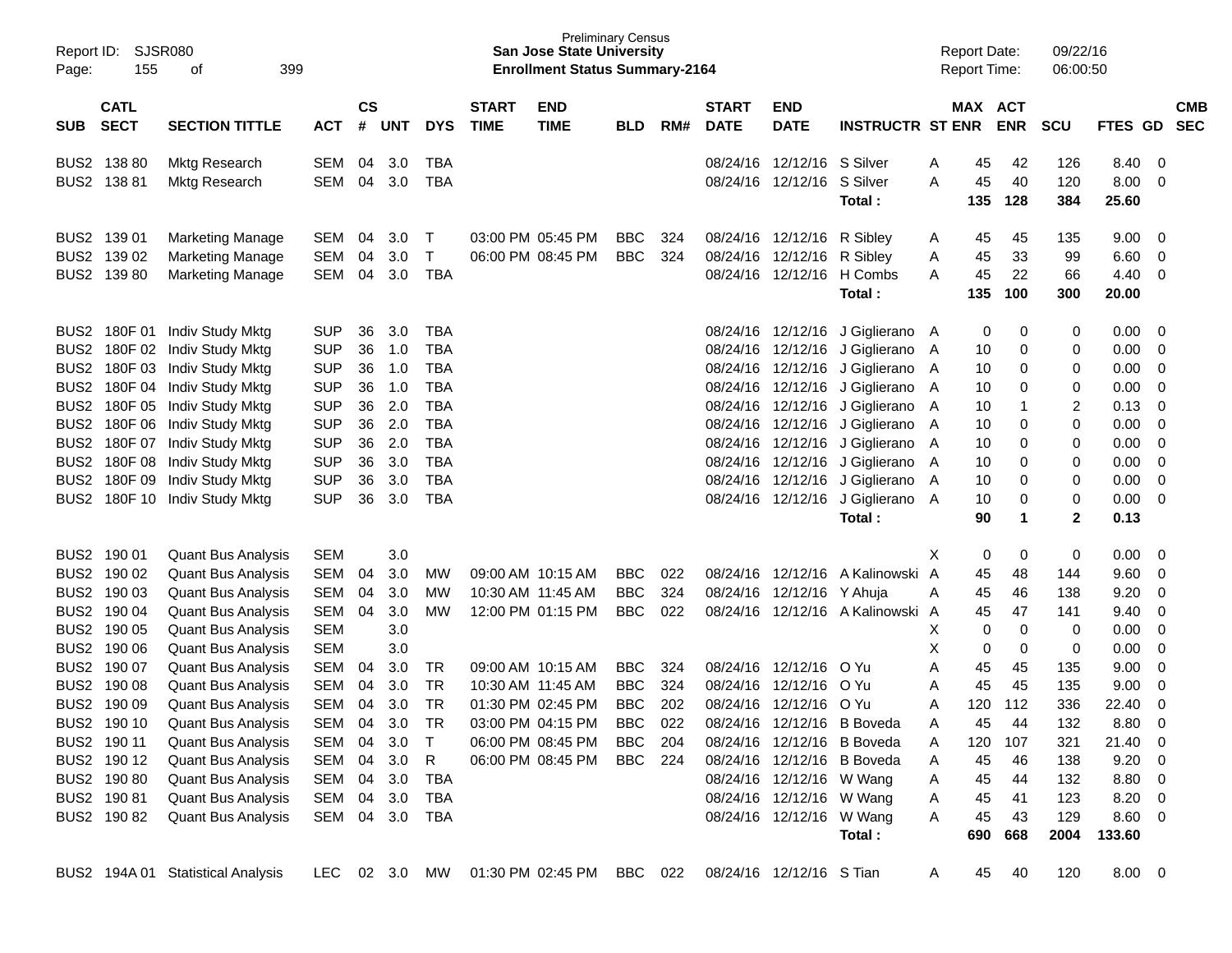| Report ID:<br>Page: |                            | SJSR080<br>156 | of                    | 399 |            |         |            |            |                             | <b>San Jose State University</b><br><b>Enrollment Status Summary-2164</b> | <b>Preliminary Census</b> |     |                             |                                                  |                           | <b>Report Date:</b><br><b>Report Time:</b> |                     | 09/22/16<br>06:00:50 |                           |                          |
|---------------------|----------------------------|----------------|-----------------------|-----|------------|---------|------------|------------|-----------------------------|---------------------------------------------------------------------------|---------------------------|-----|-----------------------------|--------------------------------------------------|---------------------------|--------------------------------------------|---------------------|----------------------|---------------------------|--------------------------|
| <b>SUB</b>          | <b>CATL</b><br><b>SECT</b> |                | <b>SECTION TITTLE</b> |     | <b>ACT</b> | CS<br># | <b>UNT</b> | <b>DYS</b> | <b>START</b><br><b>TIME</b> | <b>END</b><br>TIME                                                        | <b>BLD</b>                | RM# | <b>START</b><br><b>DATE</b> | <b>END</b><br><b>DATE</b>                        | <b>INSTRUCTR ST ENR</b>   | <b>MAX</b>                                 | ACT<br><b>ENR</b>   | <b>SCU</b>           | <b>FTES</b><br>GD.        | <b>CMB</b><br><b>SEC</b> |
|                     |                            |                |                       |     |            |         |            |            |                             |                                                                           |                           |     |                             |                                                  | Total:                    | 45                                         | 40                  | 120                  | 8.00                      |                          |
|                     | Department :               |                | <b>Marketing</b>      |     |            |         |            |            |                             |                                                                           |                           |     |                             | <b>Lower Division:</b><br><b>Upper Division:</b> | <b>Department Total:</b>  | 3365<br>405<br>2960                        | 3286<br>393<br>2893 | 9857<br>1179<br>8678 | 657.23<br>78.60<br>578.63 |                          |
|                     |                            |                |                       |     |            |         |            |            |                             |                                                                           |                           |     |                             |                                                  | <b>Graduate Division:</b> | 0                                          | 0                   | 0                    | 0.00                      |                          |